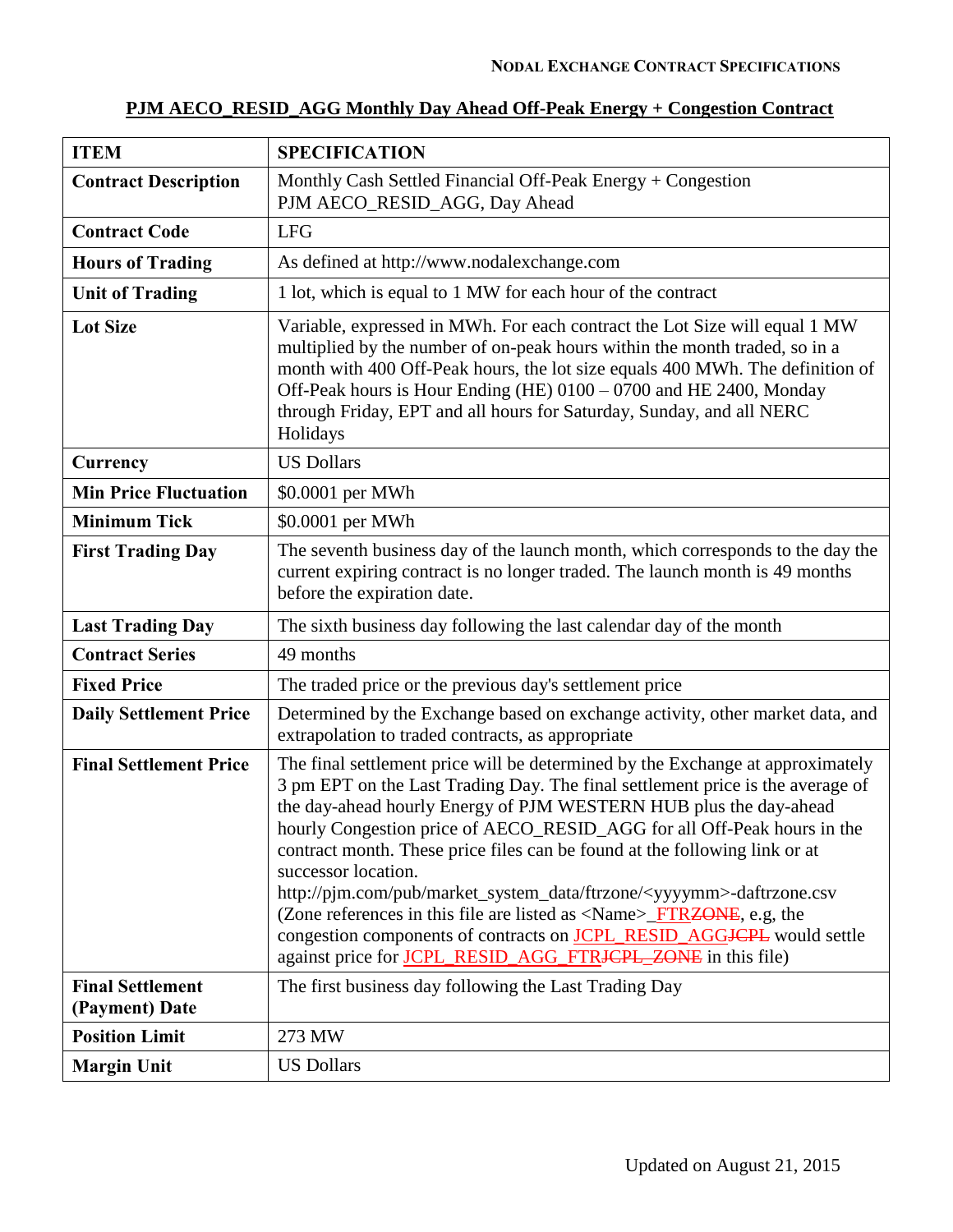| <b>ITEM</b>                               | <b>SPECIFICATION</b>                                                                                                                                                                                                                                                                                                                                                                                                                                                                                                                                                                                                                                                                                                                                                          |
|-------------------------------------------|-------------------------------------------------------------------------------------------------------------------------------------------------------------------------------------------------------------------------------------------------------------------------------------------------------------------------------------------------------------------------------------------------------------------------------------------------------------------------------------------------------------------------------------------------------------------------------------------------------------------------------------------------------------------------------------------------------------------------------------------------------------------------------|
| <b>Contract Description</b>               | Monthly Cash Settled Financial On-Peak Energy + Congestion<br>PJM AECO_RESID_AGG, Day Ahead                                                                                                                                                                                                                                                                                                                                                                                                                                                                                                                                                                                                                                                                                   |
| <b>Contract Code</b>                      | <b>LFE</b>                                                                                                                                                                                                                                                                                                                                                                                                                                                                                                                                                                                                                                                                                                                                                                    |
| <b>Hours of Trading</b>                   | As defined at http://www.nodalexchange.com                                                                                                                                                                                                                                                                                                                                                                                                                                                                                                                                                                                                                                                                                                                                    |
| <b>Unit of Trading</b>                    | 1 lot, which is equal to 1 MW for each hour of the contract                                                                                                                                                                                                                                                                                                                                                                                                                                                                                                                                                                                                                                                                                                                   |
| <b>Lot Size</b>                           | Variable, expressed in MWh. For each contract the Lot Size will equal 1 MW<br>multiplied by the number of on-peak hours within the month traded, so in a<br>month with 336 On-Peak hours, the lot size equals 336 MWh. The definition of<br>On-Peak hours is Hour Ending (HE) 0800 - 2300 Monday through Friday, EPT,<br>excluding NERC Holidays                                                                                                                                                                                                                                                                                                                                                                                                                              |
| Currency                                  | <b>US Dollars</b>                                                                                                                                                                                                                                                                                                                                                                                                                                                                                                                                                                                                                                                                                                                                                             |
| <b>Min Price Fluctuation</b>              | \$0.0001 per MWh                                                                                                                                                                                                                                                                                                                                                                                                                                                                                                                                                                                                                                                                                                                                                              |
| <b>Minimum Tick</b>                       | \$0.0001 per MWh                                                                                                                                                                                                                                                                                                                                                                                                                                                                                                                                                                                                                                                                                                                                                              |
| <b>First Trading Day</b>                  | The seventh business day of the launch month, which corresponds to the day the<br>current expiring contract is no longer traded. The launch month is 49 months<br>before the expiration date.                                                                                                                                                                                                                                                                                                                                                                                                                                                                                                                                                                                 |
| <b>Last Trading Day</b>                   | The sixth business day following the last calendar day of the month                                                                                                                                                                                                                                                                                                                                                                                                                                                                                                                                                                                                                                                                                                           |
| <b>Contract Series</b>                    | 49 months                                                                                                                                                                                                                                                                                                                                                                                                                                                                                                                                                                                                                                                                                                                                                                     |
| <b>Fixed Price</b>                        | The traded price or the previous day's settlement price                                                                                                                                                                                                                                                                                                                                                                                                                                                                                                                                                                                                                                                                                                                       |
| <b>Daily Settlement Price</b>             | Determined by the Exchange based on exchange activity, other market data, and<br>extrapolation to traded contracts, as appropriate                                                                                                                                                                                                                                                                                                                                                                                                                                                                                                                                                                                                                                            |
| <b>Final Settlement Price</b>             | The final settlement price will be determined by the Exchange at approximately<br>3 pm EPT on the Last Trading Day. The final settlement price is the average of<br>the day-ahead hourly Energy of PJM WESTERN HUB plus the day-ahead<br>hourly Congestion price of AECO_RESID_AGG for all On-Peak hours in the<br>contract month. These price files can be found at the following link or at<br>successor location.<br>http://pjm.com/pub/market_system_data/ftrzone/ <yyyymm>-daftrzone.csv<br/>(Zone references in this file are listed as <math>\langle</math>Name<math>\rangle</math>_FTRZONE, e.g, the<br/>congestion components of contracts on <b>JCPL_RESID_AGGJCPL</b> would settle<br/>against price for <b>JCPL RESID AGG FTRJCPL_ZONE</b> in this file)</yyyymm> |
| <b>Final Settlement</b><br>(Payment) Date | The first business day following the Last Trading Day                                                                                                                                                                                                                                                                                                                                                                                                                                                                                                                                                                                                                                                                                                                         |
| <b>Position Limit</b>                     | 329 MW                                                                                                                                                                                                                                                                                                                                                                                                                                                                                                                                                                                                                                                                                                                                                                        |
| <b>Margin Unit</b>                        | <b>US Dollars</b>                                                                                                                                                                                                                                                                                                                                                                                                                                                                                                                                                                                                                                                                                                                                                             |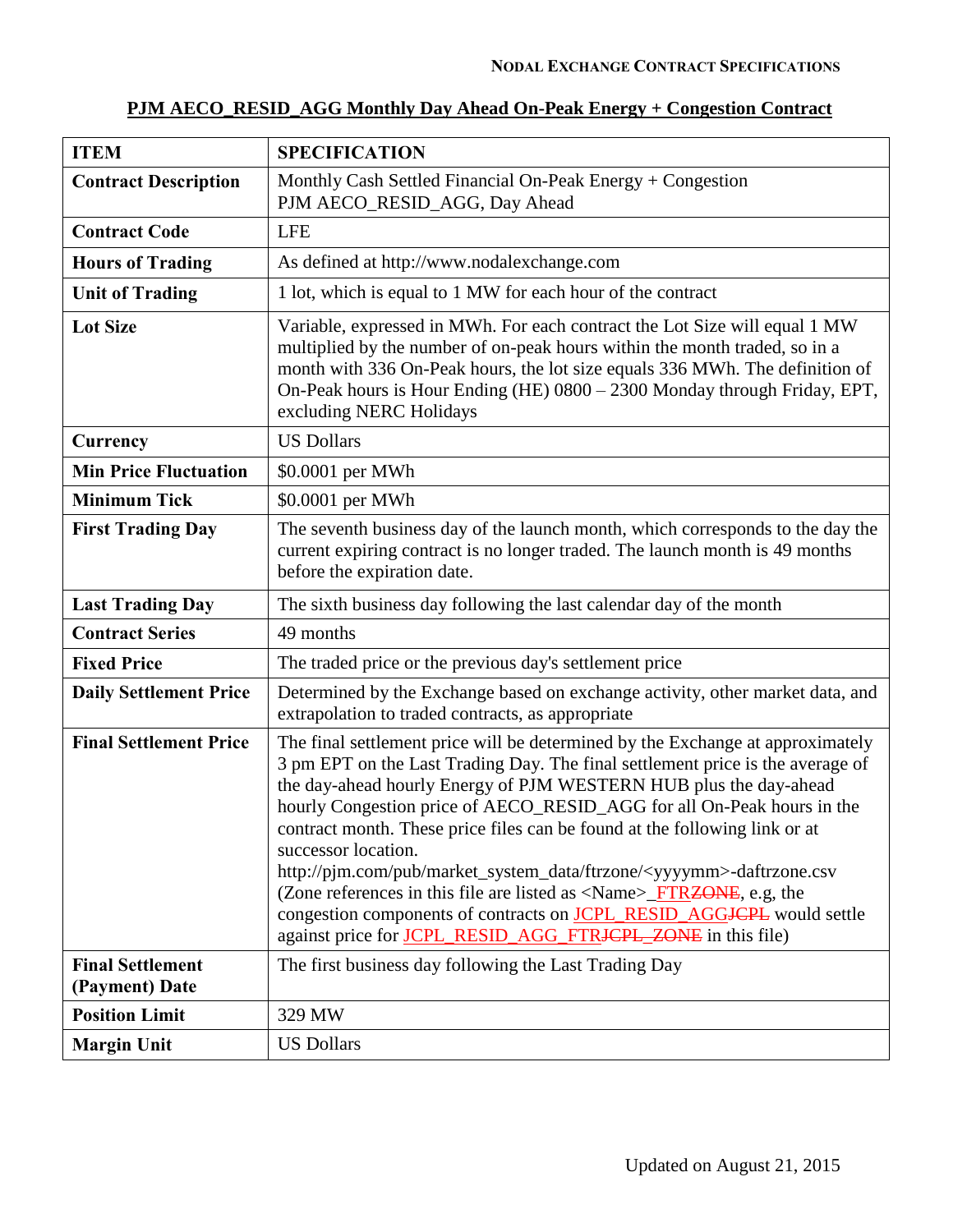# **PJM AEPAPCO\_RESID\_AGG Monthly Day Ahead Off-Peak Energy + Congestion Contract**

| <b>ITEM</b>                               | <b>SPECIFICATION</b>                                                                                                                                                                                                                                                                                                                                                                                                                                                                                                                                                                                                                                                                                                                                                                             |
|-------------------------------------------|--------------------------------------------------------------------------------------------------------------------------------------------------------------------------------------------------------------------------------------------------------------------------------------------------------------------------------------------------------------------------------------------------------------------------------------------------------------------------------------------------------------------------------------------------------------------------------------------------------------------------------------------------------------------------------------------------------------------------------------------------------------------------------------------------|
| <b>Contract Description</b>               | Monthly Cash Settled Financial Off-Peak Energy $+$ Congestion<br>PJM AEPAPCO_RESID_AGG, Day Ahead                                                                                                                                                                                                                                                                                                                                                                                                                                                                                                                                                                                                                                                                                                |
| <b>Contract Code</b>                      | <b>LFK</b>                                                                                                                                                                                                                                                                                                                                                                                                                                                                                                                                                                                                                                                                                                                                                                                       |
| <b>Hours of Trading</b>                   | As defined at http://www.nodalexchange.com                                                                                                                                                                                                                                                                                                                                                                                                                                                                                                                                                                                                                                                                                                                                                       |
| <b>Unit of Trading</b>                    | 1 lot, which is equal to 1 MW for each hour of the contract                                                                                                                                                                                                                                                                                                                                                                                                                                                                                                                                                                                                                                                                                                                                      |
| <b>Lot Size</b>                           | Variable, expressed in MWh. For each contract the Lot Size will equal 1 MW<br>multiplied by the number of on-peak hours within the month traded, so in a<br>month with 400 Off-Peak hours, the lot size equals 400 MWh. The definition of<br>Off-Peak hours is Hour Ending (HE) 0100 - 0700 and HE 2400, Monday<br>through Friday, EPT and all hours for Saturday, Sunday, and all NERC<br>Holidays                                                                                                                                                                                                                                                                                                                                                                                              |
| Currency                                  | <b>US Dollars</b>                                                                                                                                                                                                                                                                                                                                                                                                                                                                                                                                                                                                                                                                                                                                                                                |
| <b>Min Price Fluctuation</b>              | \$0.0001 per MWh                                                                                                                                                                                                                                                                                                                                                                                                                                                                                                                                                                                                                                                                                                                                                                                 |
| <b>Minimum Tick</b>                       | \$0.0001 per MWh                                                                                                                                                                                                                                                                                                                                                                                                                                                                                                                                                                                                                                                                                                                                                                                 |
| <b>First Trading Day</b>                  | The seventh business day of the launch month, which corresponds to the day the<br>current expiring contract is no longer traded. The launch month is 49 months<br>before the expiration date.                                                                                                                                                                                                                                                                                                                                                                                                                                                                                                                                                                                                    |
| <b>Last Trading Day</b>                   | The sixth business day following the last calendar day of the month                                                                                                                                                                                                                                                                                                                                                                                                                                                                                                                                                                                                                                                                                                                              |
| <b>Contract Series</b>                    | 49 months                                                                                                                                                                                                                                                                                                                                                                                                                                                                                                                                                                                                                                                                                                                                                                                        |
| <b>Fixed Price</b>                        | The traded price or the previous day's settlement price                                                                                                                                                                                                                                                                                                                                                                                                                                                                                                                                                                                                                                                                                                                                          |
| <b>Daily Settlement Price</b>             | Determined by the Exchange based on exchange activity, other market data, and<br>extrapolation to traded contracts, as appropriate                                                                                                                                                                                                                                                                                                                                                                                                                                                                                                                                                                                                                                                               |
| <b>Final Settlement Price</b>             | The final settlement price will be determined by the Exchange at approximately<br>3 pm EPT on the Last Trading Day. The final settlement price is the average of<br>the day-ahead hourly Energy of PJM WESTERN HUB plus the day-ahead<br>hourly Congestion price of AEPAPCO_RESID_AGG for all Off-Peak hours in<br>the contract month. These price files can be found at the following link or at<br>successor location.<br>http://pim.com/pub/market_system_data/ftrzone/ <yyyymm>-daftrzone.csv<br/>(Zone references in this file are listed as <math>\langle</math>Name<math>\rangle</math>_FTRZONE, e.g, the<br/>congestion components of contracts on <b>JCPL_RESID_AGG<del>JCPL</del></b> would settle<br/>against price for JCPL_RESID_AGG_FTR<del>JCPL_ZONE</del> in this file)</yyyymm> |
| <b>Final Settlement</b><br>(Payment) Date | The first business day following the Last Trading Day                                                                                                                                                                                                                                                                                                                                                                                                                                                                                                                                                                                                                                                                                                                                            |
| <b>Position Limit</b>                     | 1120 MW                                                                                                                                                                                                                                                                                                                                                                                                                                                                                                                                                                                                                                                                                                                                                                                          |
| <b>Margin Unit</b>                        | <b>US Dollars</b>                                                                                                                                                                                                                                                                                                                                                                                                                                                                                                                                                                                                                                                                                                                                                                                |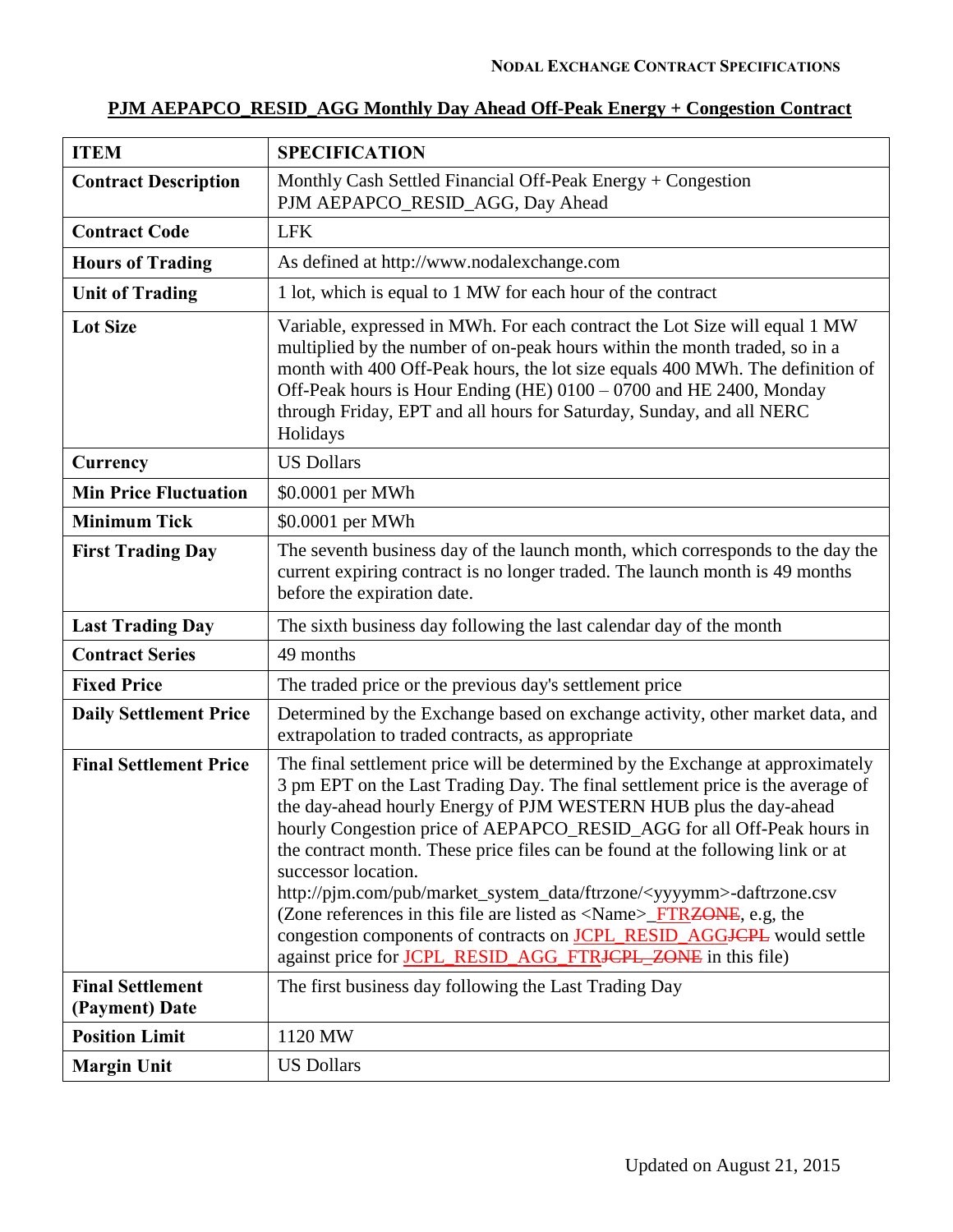# **PJM AEPAPCO\_RESID\_AGG Monthly Day Ahead On-Peak Energy + Congestion Contract**

| <b>ITEM</b>                               | <b>SPECIFICATION</b>                                                                                                                                                                                                                                                                                                                                                                                                                                                                                                                                                                                                                                                                                                                                             |
|-------------------------------------------|------------------------------------------------------------------------------------------------------------------------------------------------------------------------------------------------------------------------------------------------------------------------------------------------------------------------------------------------------------------------------------------------------------------------------------------------------------------------------------------------------------------------------------------------------------------------------------------------------------------------------------------------------------------------------------------------------------------------------------------------------------------|
| <b>Contract Description</b>               | Monthly Cash Settled Financial On-Peak Energy + Congestion<br>PJM AEPAPCO_RESID_AGG, Day Ahead                                                                                                                                                                                                                                                                                                                                                                                                                                                                                                                                                                                                                                                                   |
| <b>Contract Code</b>                      | <b>LFI</b>                                                                                                                                                                                                                                                                                                                                                                                                                                                                                                                                                                                                                                                                                                                                                       |
| <b>Hours of Trading</b>                   | As defined at http://www.nodalexchange.com                                                                                                                                                                                                                                                                                                                                                                                                                                                                                                                                                                                                                                                                                                                       |
| <b>Unit of Trading</b>                    | 1 lot, which is equal to 1 MW for each hour of the contract                                                                                                                                                                                                                                                                                                                                                                                                                                                                                                                                                                                                                                                                                                      |
| <b>Lot Size</b>                           | Variable, expressed in MWh. For each contract the Lot Size will equal 1 MW<br>multiplied by the number of on-peak hours within the month traded, so in a<br>month with 336 On-Peak hours, the lot size equals 336 MWh. The definition of<br>On-Peak hours is Hour Ending (HE) 0800 - 2300 Monday through Friday, EPT,<br>excluding NERC Holidays                                                                                                                                                                                                                                                                                                                                                                                                                 |
| Currency                                  | <b>US Dollars</b>                                                                                                                                                                                                                                                                                                                                                                                                                                                                                                                                                                                                                                                                                                                                                |
| <b>Min Price Fluctuation</b>              | \$0.0001 per MWh                                                                                                                                                                                                                                                                                                                                                                                                                                                                                                                                                                                                                                                                                                                                                 |
| <b>Minimum Tick</b>                       | \$0.0001 per MWh                                                                                                                                                                                                                                                                                                                                                                                                                                                                                                                                                                                                                                                                                                                                                 |
| <b>First Trading Day</b>                  | The seventh business day of the launch month, which corresponds to the day the<br>current expiring contract is no longer traded. The launch month is 49 months<br>before the expiration date.                                                                                                                                                                                                                                                                                                                                                                                                                                                                                                                                                                    |
| <b>Last Trading Day</b>                   | The sixth business day following the last calendar day of the month                                                                                                                                                                                                                                                                                                                                                                                                                                                                                                                                                                                                                                                                                              |
| <b>Contract Series</b>                    | 49 months                                                                                                                                                                                                                                                                                                                                                                                                                                                                                                                                                                                                                                                                                                                                                        |
| <b>Fixed Price</b>                        | The traded price or the previous day's settlement price                                                                                                                                                                                                                                                                                                                                                                                                                                                                                                                                                                                                                                                                                                          |
| <b>Daily Settlement Price</b>             | Determined by the Exchange based on exchange activity, other market data, and<br>extrapolation to traded contracts, as appropriate                                                                                                                                                                                                                                                                                                                                                                                                                                                                                                                                                                                                                               |
| <b>Final Settlement Price</b>             | The final settlement price will be determined by the Exchange at approximately<br>3 pm EPT on the Last Trading Day. The final settlement price is the average of<br>the day-ahead hourly Energy of PJM WESTERN HUB plus the day-ahead<br>hourly Congestion price of AEPAPCO_RESID_AGG for all On-Peak hours in<br>the contract month. These price files can be found at the following link or at<br>successor location.<br>http://pjm.com/pub/market_system_data/ftrzone/ <yyyymm>-daftrzone.csv<br/>(Zone references in this file are listed as <name>_FTR<del>ZONE</del>, e.g, the<br/>congestion components of contracts on <b>JCPL_RESID_AGG<del>JCPL</del></b> would settle<br/>against price for JCPL_RESID_AGG_FTRJCPL_ZONE in this file)</name></yyyymm> |
| <b>Final Settlement</b><br>(Payment) Date | The first business day following the Last Trading Day                                                                                                                                                                                                                                                                                                                                                                                                                                                                                                                                                                                                                                                                                                            |
| <b>Position Limit</b>                     | 1325 MW                                                                                                                                                                                                                                                                                                                                                                                                                                                                                                                                                                                                                                                                                                                                                          |
| <b>Margin Unit</b>                        | <b>US Dollars</b>                                                                                                                                                                                                                                                                                                                                                                                                                                                                                                                                                                                                                                                                                                                                                |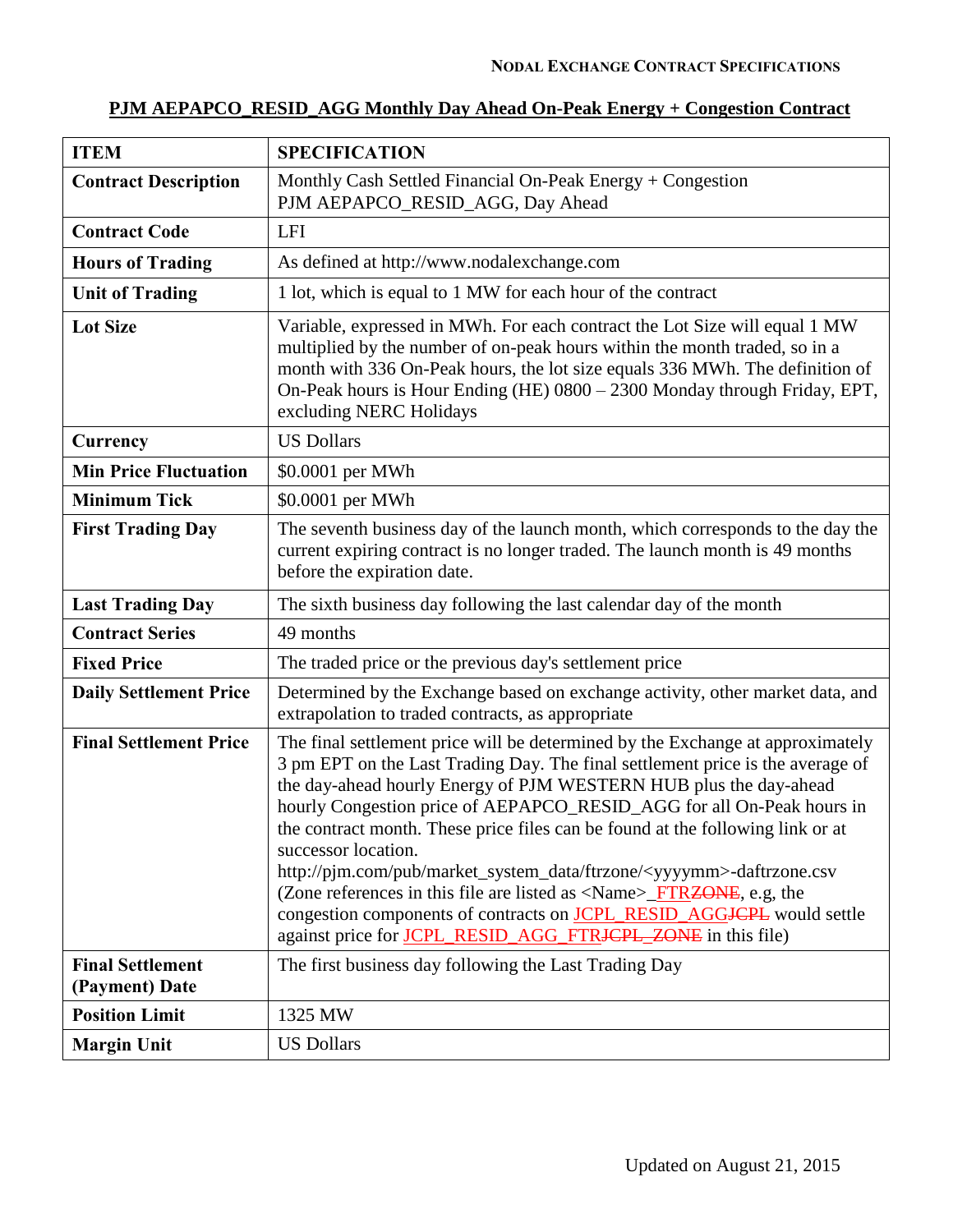| <b>ITEM</b>                               | <b>SPECIFICATION</b>                                                                                                                                                                                                                                                                                                                                                                                                                                                                                                                                                                                                                                                                                                                                 |
|-------------------------------------------|------------------------------------------------------------------------------------------------------------------------------------------------------------------------------------------------------------------------------------------------------------------------------------------------------------------------------------------------------------------------------------------------------------------------------------------------------------------------------------------------------------------------------------------------------------------------------------------------------------------------------------------------------------------------------------------------------------------------------------------------------|
| <b>Contract Description</b>               | Monthly Cash Settled Financial Off-Peak Energy + Congestion<br>PJM AEPIM_RESID_AGG, Day Ahead                                                                                                                                                                                                                                                                                                                                                                                                                                                                                                                                                                                                                                                        |
| <b>Contract Code</b>                      | <b>LFO</b>                                                                                                                                                                                                                                                                                                                                                                                                                                                                                                                                                                                                                                                                                                                                           |
| <b>Hours of Trading</b>                   | As defined at http://www.nodalexchange.com                                                                                                                                                                                                                                                                                                                                                                                                                                                                                                                                                                                                                                                                                                           |
| <b>Unit of Trading</b>                    | 1 lot, which is equal to 1 MW for each hour of the contract                                                                                                                                                                                                                                                                                                                                                                                                                                                                                                                                                                                                                                                                                          |
| <b>Lot Size</b>                           | Variable, expressed in MWh. For each contract the Lot Size will equal 1 MW<br>multiplied by the number of on-peak hours within the month traded, so in a<br>month with 400 Off-Peak hours, the lot size equals 400 MWh. The definition of<br>Off-Peak hours is Hour Ending (HE) 0100 - 0700 and HE 2400, Monday<br>through Friday, EPT and all hours for Saturday, Sunday, and all NERC<br>Holidays                                                                                                                                                                                                                                                                                                                                                  |
| Currency                                  | <b>US Dollars</b>                                                                                                                                                                                                                                                                                                                                                                                                                                                                                                                                                                                                                                                                                                                                    |
| <b>Min Price Fluctuation</b>              | \$0.0001 per MWh                                                                                                                                                                                                                                                                                                                                                                                                                                                                                                                                                                                                                                                                                                                                     |
| <b>Minimum Tick</b>                       | \$0.0001 per MWh                                                                                                                                                                                                                                                                                                                                                                                                                                                                                                                                                                                                                                                                                                                                     |
| <b>First Trading Day</b>                  | The seventh business day of the launch month, which corresponds to the day the<br>current expiring contract is no longer traded. The launch month is 49 months<br>before the expiration date.                                                                                                                                                                                                                                                                                                                                                                                                                                                                                                                                                        |
| <b>Last Trading Day</b>                   | The sixth business day following the last calendar day of the month                                                                                                                                                                                                                                                                                                                                                                                                                                                                                                                                                                                                                                                                                  |
| <b>Contract Series</b>                    | 49 months                                                                                                                                                                                                                                                                                                                                                                                                                                                                                                                                                                                                                                                                                                                                            |
| <b>Fixed Price</b>                        | The traded price or the previous day's settlement price                                                                                                                                                                                                                                                                                                                                                                                                                                                                                                                                                                                                                                                                                              |
| <b>Daily Settlement Price</b>             | Determined by the Exchange based on exchange activity, other market data, and<br>extrapolation to traded contracts, as appropriate                                                                                                                                                                                                                                                                                                                                                                                                                                                                                                                                                                                                                   |
| <b>Final Settlement Price</b>             | The final settlement price will be determined by the Exchange at approximately<br>3 pm EPT on the Last Trading Day. The final settlement price is the average of<br>the day-ahead hourly Energy of PJM WESTERN HUB plus the day-ahead<br>hourly Congestion price of AEPIM_RESID_AGG for all Off-Peak hours in the<br>contract month. These price files can be found at the following link or at<br>successor location.<br>http://pjm.com/pub/market_system_data/ftrzone/ <yyyymm>-daftrzone.csv<br/>(Zone references in this file are listed as <name>_FTR<del>ZONE</del>, e.g, the<br/>congestion components of contracts on <b>JCPL_RESID_AGGJCPL</b> would settle<br/>against price for JCPL_RESID_AGG_FTRJCPL_ZONE in this file)</name></yyyymm> |
| <b>Final Settlement</b><br>(Payment) Date | The first business day following the Last Trading Day                                                                                                                                                                                                                                                                                                                                                                                                                                                                                                                                                                                                                                                                                                |
| <b>Position Limit</b>                     | 603 MW                                                                                                                                                                                                                                                                                                                                                                                                                                                                                                                                                                                                                                                                                                                                               |
| <b>Margin Unit</b>                        | <b>US Dollars</b>                                                                                                                                                                                                                                                                                                                                                                                                                                                                                                                                                                                                                                                                                                                                    |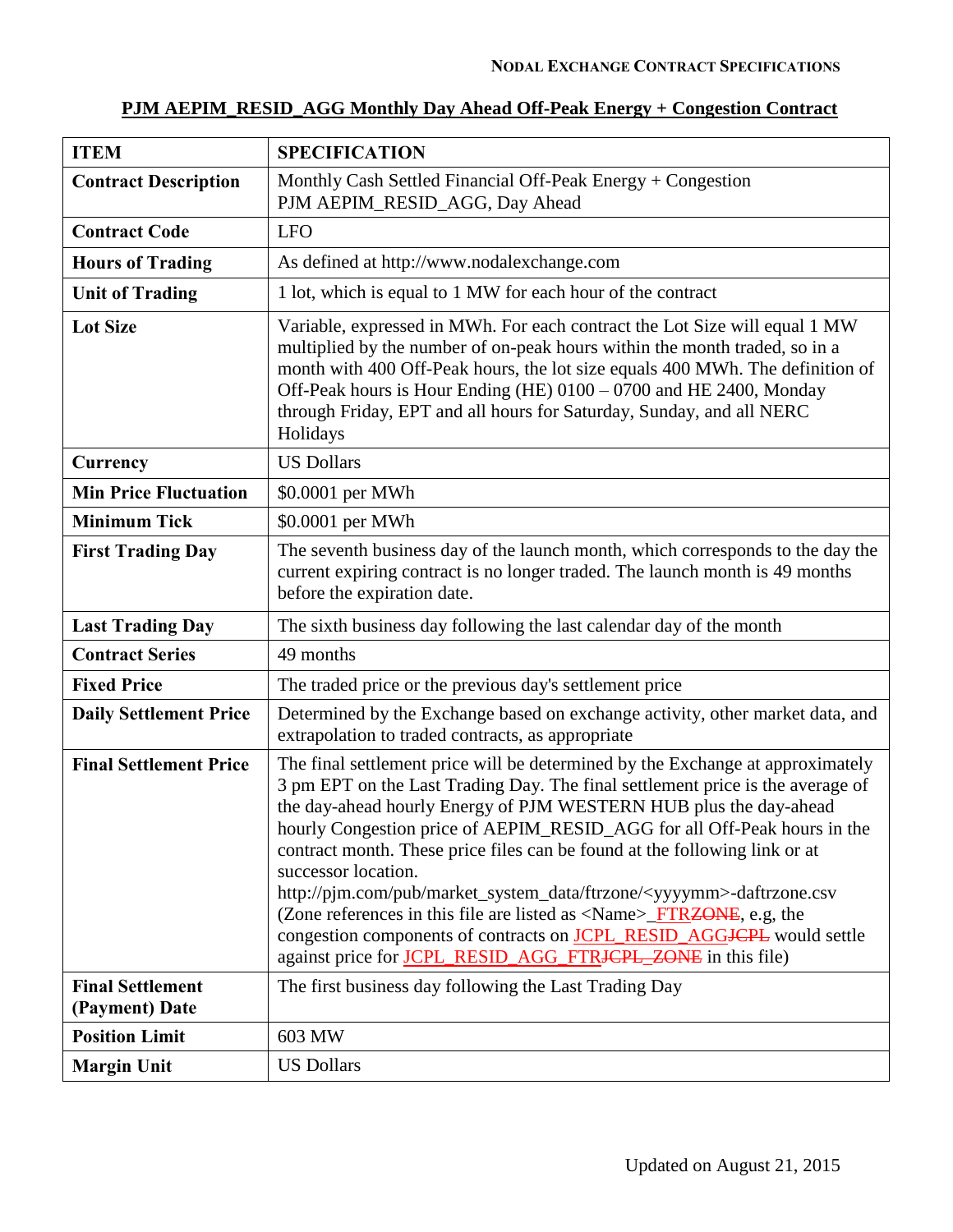|  |  |  | PJM AEPIM RESID AGG Monthly Day Ahead On-Peak Energy + Congestion Contract |  |
|--|--|--|----------------------------------------------------------------------------|--|
|--|--|--|----------------------------------------------------------------------------|--|

| <b>ITEM</b>                               | <b>SPECIFICATION</b>                                                                                                                                                                                                                                                                                                                                                                                                                                                                                                                                                                                                                                                                                                                                                           |
|-------------------------------------------|--------------------------------------------------------------------------------------------------------------------------------------------------------------------------------------------------------------------------------------------------------------------------------------------------------------------------------------------------------------------------------------------------------------------------------------------------------------------------------------------------------------------------------------------------------------------------------------------------------------------------------------------------------------------------------------------------------------------------------------------------------------------------------|
| <b>Contract Description</b>               | Monthly Cash Settled Financial On-Peak Energy + Congestion<br>PJM AEPIM_RESID_AGG, Day Ahead                                                                                                                                                                                                                                                                                                                                                                                                                                                                                                                                                                                                                                                                                   |
| <b>Contract Code</b>                      | <b>LFM</b>                                                                                                                                                                                                                                                                                                                                                                                                                                                                                                                                                                                                                                                                                                                                                                     |
| <b>Hours of Trading</b>                   | As defined at http://www.nodalexchange.com                                                                                                                                                                                                                                                                                                                                                                                                                                                                                                                                                                                                                                                                                                                                     |
| <b>Unit of Trading</b>                    | 1 lot, which is equal to 1 MW for each hour of the contract                                                                                                                                                                                                                                                                                                                                                                                                                                                                                                                                                                                                                                                                                                                    |
| <b>Lot Size</b>                           | Variable, expressed in MWh. For each contract the Lot Size will equal 1 MW<br>multiplied by the number of on-peak hours within the month traded, so in a<br>month with 336 On-Peak hours, the lot size equals 336 MWh. The definition of<br>On-Peak hours is Hour Ending (HE) 0800 - 2300 Monday through Friday, EPT,<br>excluding NERC Holidays                                                                                                                                                                                                                                                                                                                                                                                                                               |
| <b>Currency</b>                           | <b>US Dollars</b>                                                                                                                                                                                                                                                                                                                                                                                                                                                                                                                                                                                                                                                                                                                                                              |
| <b>Min Price Fluctuation</b>              | \$0.0001 per MWh                                                                                                                                                                                                                                                                                                                                                                                                                                                                                                                                                                                                                                                                                                                                                               |
| <b>Minimum Tick</b>                       | \$0.0001 per MWh                                                                                                                                                                                                                                                                                                                                                                                                                                                                                                                                                                                                                                                                                                                                                               |
| <b>First Trading Day</b>                  | The seventh business day of the launch month, which corresponds to the day the<br>current expiring contract is no longer traded. The launch month is 49 months<br>before the expiration date.                                                                                                                                                                                                                                                                                                                                                                                                                                                                                                                                                                                  |
| <b>Last Trading Day</b>                   | The sixth business day following the last calendar day of the month                                                                                                                                                                                                                                                                                                                                                                                                                                                                                                                                                                                                                                                                                                            |
| <b>Contract Series</b>                    | 49 months                                                                                                                                                                                                                                                                                                                                                                                                                                                                                                                                                                                                                                                                                                                                                                      |
| <b>Fixed Price</b>                        | The traded price or the previous day's settlement price                                                                                                                                                                                                                                                                                                                                                                                                                                                                                                                                                                                                                                                                                                                        |
| <b>Daily Settlement Price</b>             | Determined by the Exchange based on exchange activity, other market data, and<br>extrapolation to traded contracts, as appropriate                                                                                                                                                                                                                                                                                                                                                                                                                                                                                                                                                                                                                                             |
| <b>Final Settlement Price</b>             | The final settlement price will be determined by the Exchange at approximately<br>3 pm EPT on the Last Trading Day. The final settlement price is the average of<br>the day-ahead hourly Energy of PJM WESTERN HUB plus the day-ahead<br>hourly Congestion price of AEPIM_RESID_AGG for all On-Peak hours in the<br>contract month. These price files can be found at the following link or at<br>successor location.<br>http://pjm.com/pub/market_system_data/ftrzone/ <yyyymm>-daftrzone.csv<br/>(Zone references in this file are listed as <math>\langle</math>Name<math>\rangle</math>_FTRZONE, e.g, the<br/>congestion components of contracts on <b>JCPL_RESID_AGGJCPL</b> would settle<br/>against price for <b>JCPL_RESID_AGG_FTRJCPL_ZONE</b> in this file)</yyyymm> |
| <b>Final Settlement</b><br>(Payment) Date | The first business day following the Last Trading Day                                                                                                                                                                                                                                                                                                                                                                                                                                                                                                                                                                                                                                                                                                                          |
| <b>Position Limit</b>                     | 713 MW                                                                                                                                                                                                                                                                                                                                                                                                                                                                                                                                                                                                                                                                                                                                                                         |
| <b>Margin Unit</b>                        | <b>US Dollars</b>                                                                                                                                                                                                                                                                                                                                                                                                                                                                                                                                                                                                                                                                                                                                                              |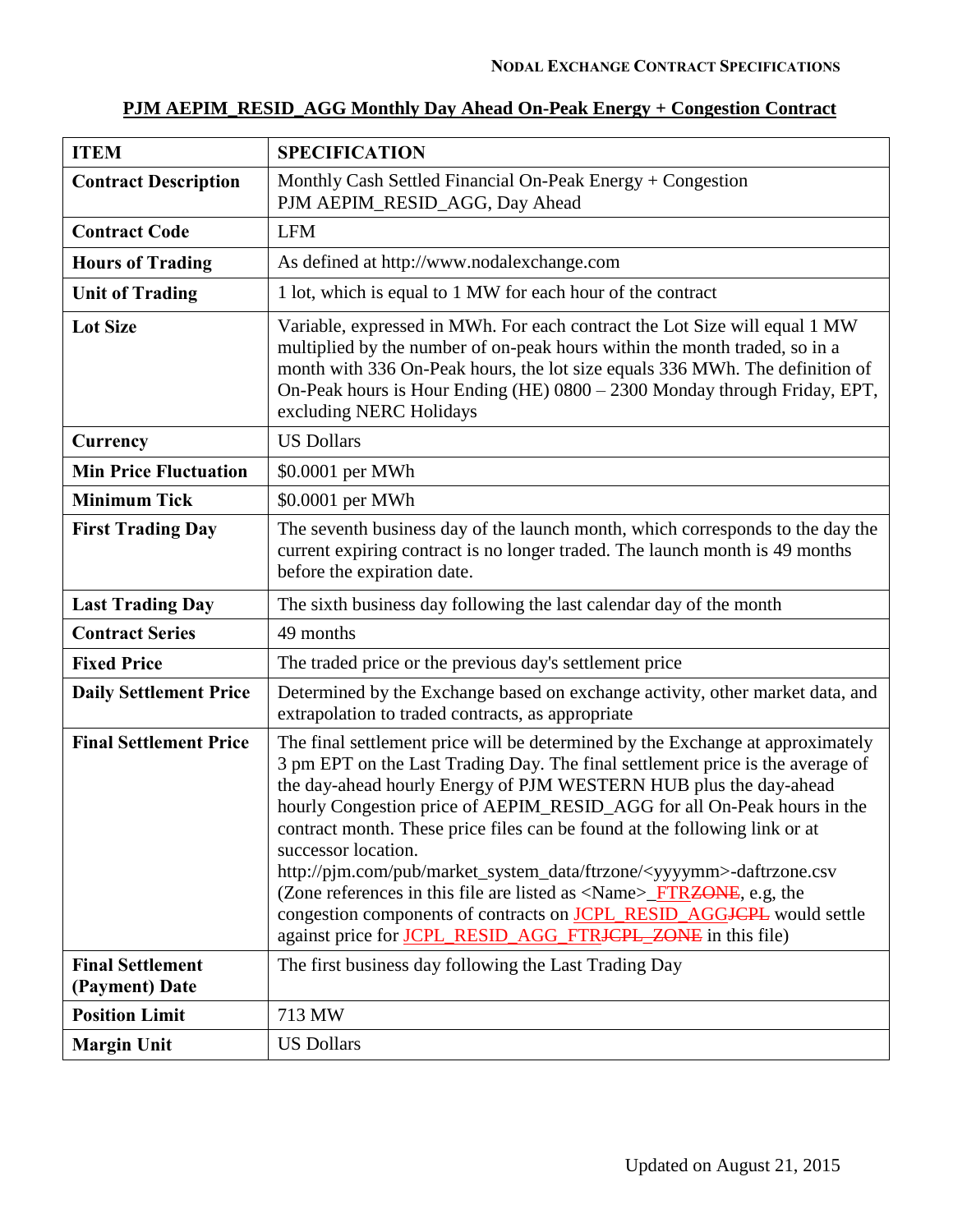| PJM AEPKY_RESID_AGG Monthly Day Ahead Off-Peak Energy + Congestion Contract |  |  |
|-----------------------------------------------------------------------------|--|--|
|                                                                             |  |  |

| <b>ITEM</b>                               | <b>SPECIFICATION</b>                                                                                                                                                                                                                                                                                                                                                                                                                                                                                                                                                                                                                                                                                                                                            |
|-------------------------------------------|-----------------------------------------------------------------------------------------------------------------------------------------------------------------------------------------------------------------------------------------------------------------------------------------------------------------------------------------------------------------------------------------------------------------------------------------------------------------------------------------------------------------------------------------------------------------------------------------------------------------------------------------------------------------------------------------------------------------------------------------------------------------|
| <b>Contract Description</b>               | Monthly Cash Settled Financial Off-Peak Energy $+$ Congestion<br>PJM AEPKY_RESID_AGG, Day Ahead                                                                                                                                                                                                                                                                                                                                                                                                                                                                                                                                                                                                                                                                 |
| <b>Contract Code</b>                      | <b>LFS</b>                                                                                                                                                                                                                                                                                                                                                                                                                                                                                                                                                                                                                                                                                                                                                      |
| <b>Hours of Trading</b>                   | As defined at http://www.nodalexchange.com                                                                                                                                                                                                                                                                                                                                                                                                                                                                                                                                                                                                                                                                                                                      |
| <b>Unit of Trading</b>                    | 1 lot, which is equal to 1 MW for each hour of the contract                                                                                                                                                                                                                                                                                                                                                                                                                                                                                                                                                                                                                                                                                                     |
| <b>Lot Size</b>                           | Variable, expressed in MWh. For each contract the Lot Size will equal 1 MW<br>multiplied by the number of on-peak hours within the month traded, so in a<br>month with 400 Off-Peak hours, the lot size equals 400 MWh. The definition of<br>Off-Peak hours is Hour Ending (HE) 0100 - 0700 and HE 2400, Monday<br>through Friday, EPT and all hours for Saturday, Sunday, and all NERC<br>Holidays                                                                                                                                                                                                                                                                                                                                                             |
| Currency                                  | <b>US Dollars</b>                                                                                                                                                                                                                                                                                                                                                                                                                                                                                                                                                                                                                                                                                                                                               |
| <b>Min Price Fluctuation</b>              | \$0.0001 per MWh                                                                                                                                                                                                                                                                                                                                                                                                                                                                                                                                                                                                                                                                                                                                                |
| <b>Minimum Tick</b>                       | \$0.0001 per MWh                                                                                                                                                                                                                                                                                                                                                                                                                                                                                                                                                                                                                                                                                                                                                |
| <b>First Trading Day</b>                  | The seventh business day of the launch month, which corresponds to the day the<br>current expiring contract is no longer traded. The launch month is 49 months<br>before the expiration date.                                                                                                                                                                                                                                                                                                                                                                                                                                                                                                                                                                   |
| <b>Last Trading Day</b>                   | The sixth business day following the last calendar day of the month                                                                                                                                                                                                                                                                                                                                                                                                                                                                                                                                                                                                                                                                                             |
| <b>Contract Series</b>                    | 49 months                                                                                                                                                                                                                                                                                                                                                                                                                                                                                                                                                                                                                                                                                                                                                       |
| <b>Fixed Price</b>                        | The traded price or the previous day's settlement price                                                                                                                                                                                                                                                                                                                                                                                                                                                                                                                                                                                                                                                                                                         |
| <b>Daily Settlement Price</b>             | Determined by the Exchange based on exchange activity, other market data, and<br>extrapolation to traded contracts, as appropriate                                                                                                                                                                                                                                                                                                                                                                                                                                                                                                                                                                                                                              |
| <b>Final Settlement Price</b>             | The final settlement price will be determined by the Exchange at approximately<br>3 pm EPT on the Last Trading Day. The final settlement price is the average of<br>the day-ahead hourly Energy of PJM WESTERN HUB plus the day-ahead<br>hourly Congestion price of AEPKY_RESID_AGG for all Off-Peak hours in the<br>contract month. These price files can be found at the following link or at<br>successor location.<br>http://pjm.com/pub/market_system_data/ftrzone/ <yyyymm>-daftrzone.csv<br/>(Zone references in this file are listed as <name>_FTR<del>ZONE</del>, e.g, the<br/>congestion components of contracts on <b>JCPL_RESID_AGG<del>JCPL</del></b> would settle<br/>against price for JCPL_RESID_AGG_FTRJCPL_ZONE in this file)</name></yyyymm> |
| <b>Final Settlement</b><br>(Payment) Date | The first business day following the Last Trading Day                                                                                                                                                                                                                                                                                                                                                                                                                                                                                                                                                                                                                                                                                                           |
| <b>Position Limit</b>                     | 197 MW                                                                                                                                                                                                                                                                                                                                                                                                                                                                                                                                                                                                                                                                                                                                                          |
| <b>Margin Unit</b>                        | <b>US Dollars</b>                                                                                                                                                                                                                                                                                                                                                                                                                                                                                                                                                                                                                                                                                                                                               |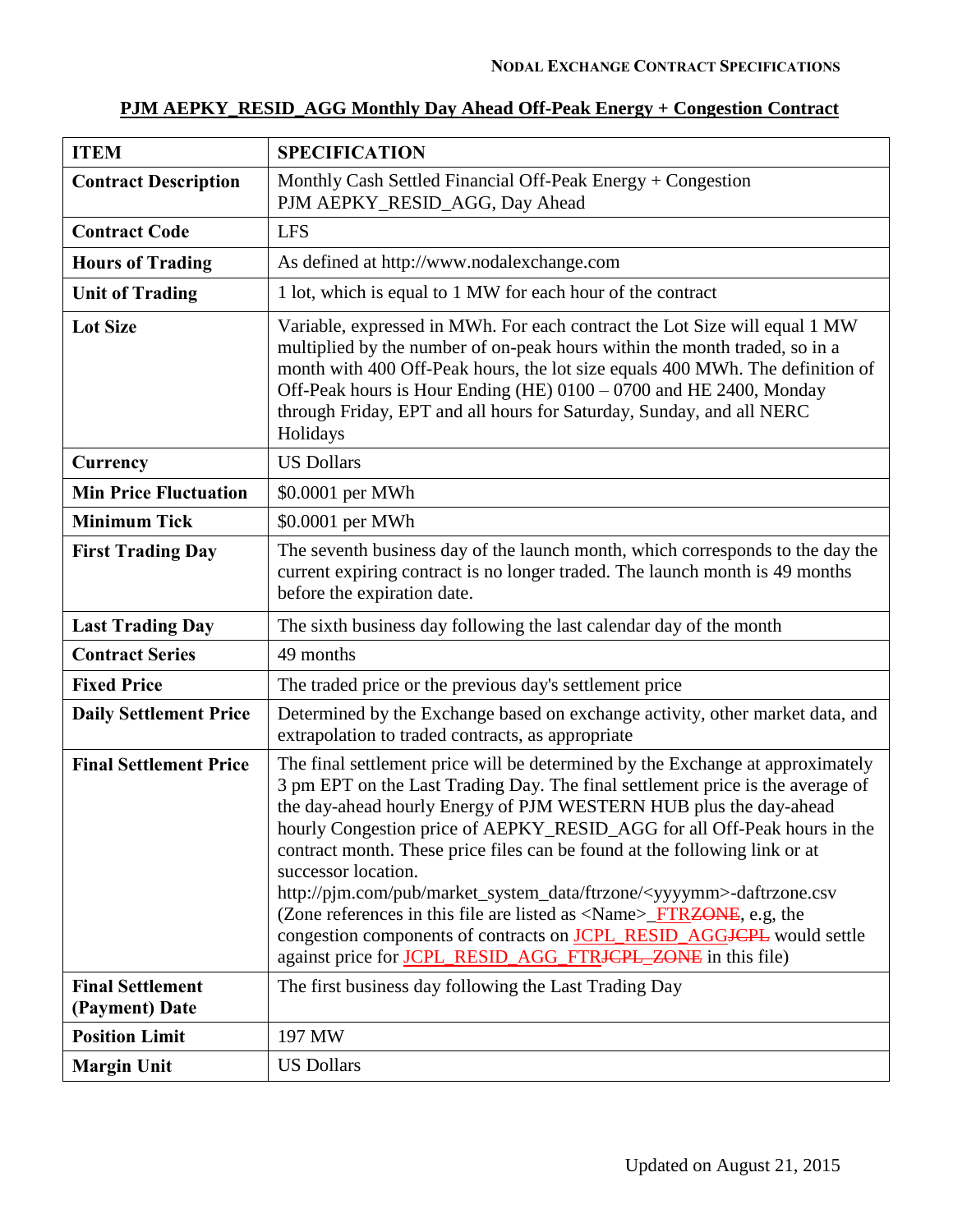| PJM AEPKY_RESID_AGG Monthly Day Ahead On-Peak Energy + Congestion Contract |
|----------------------------------------------------------------------------|
|----------------------------------------------------------------------------|

| <b>ITEM</b>                               | <b>SPECIFICATION</b>                                                                                                                                                                                                                                                                                                                                                                                                                                                                                                                                                                                                                                                                                                                                       |
|-------------------------------------------|------------------------------------------------------------------------------------------------------------------------------------------------------------------------------------------------------------------------------------------------------------------------------------------------------------------------------------------------------------------------------------------------------------------------------------------------------------------------------------------------------------------------------------------------------------------------------------------------------------------------------------------------------------------------------------------------------------------------------------------------------------|
| <b>Contract Description</b>               | Monthly Cash Settled Financial On-Peak Energy + Congestion<br>PJM AEPKY_RESID_AGG, Day Ahead                                                                                                                                                                                                                                                                                                                                                                                                                                                                                                                                                                                                                                                               |
| <b>Contract Code</b>                      | <b>LFO</b>                                                                                                                                                                                                                                                                                                                                                                                                                                                                                                                                                                                                                                                                                                                                                 |
| <b>Hours of Trading</b>                   | As defined at http://www.nodalexchange.com                                                                                                                                                                                                                                                                                                                                                                                                                                                                                                                                                                                                                                                                                                                 |
| <b>Unit of Trading</b>                    | 1 lot, which is equal to 1 MW for each hour of the contract                                                                                                                                                                                                                                                                                                                                                                                                                                                                                                                                                                                                                                                                                                |
| <b>Lot Size</b>                           | Variable, expressed in MWh. For each contract the Lot Size will equal 1 MW<br>multiplied by the number of on-peak hours within the month traded, so in a<br>month with 336 On-Peak hours, the lot size equals 336 MWh. The definition of<br>On-Peak hours is Hour Ending (HE) 0800 - 2300 Monday through Friday, EPT,<br>excluding NERC Holidays                                                                                                                                                                                                                                                                                                                                                                                                           |
| <b>Currency</b>                           | <b>US Dollars</b>                                                                                                                                                                                                                                                                                                                                                                                                                                                                                                                                                                                                                                                                                                                                          |
| <b>Min Price Fluctuation</b>              | \$0.0001 per MWh                                                                                                                                                                                                                                                                                                                                                                                                                                                                                                                                                                                                                                                                                                                                           |
| <b>Minimum Tick</b>                       | \$0.0001 per MWh                                                                                                                                                                                                                                                                                                                                                                                                                                                                                                                                                                                                                                                                                                                                           |
| <b>First Trading Day</b>                  | The seventh business day of the launch month, which corresponds to the day the<br>current expiring contract is no longer traded. The launch month is 49 months<br>before the expiration date.                                                                                                                                                                                                                                                                                                                                                                                                                                                                                                                                                              |
| <b>Last Trading Day</b>                   | The sixth business day following the last calendar day of the month                                                                                                                                                                                                                                                                                                                                                                                                                                                                                                                                                                                                                                                                                        |
| <b>Contract Series</b>                    | 49 months                                                                                                                                                                                                                                                                                                                                                                                                                                                                                                                                                                                                                                                                                                                                                  |
| <b>Fixed Price</b>                        | The traded price or the previous day's settlement price                                                                                                                                                                                                                                                                                                                                                                                                                                                                                                                                                                                                                                                                                                    |
| <b>Daily Settlement Price</b>             | Determined by the Exchange based on exchange activity, other market data, and<br>extrapolation to traded contracts, as appropriate                                                                                                                                                                                                                                                                                                                                                                                                                                                                                                                                                                                                                         |
| <b>Final Settlement Price</b>             | The final settlement price will be determined by the Exchange at approximately<br>3 pm EPT on the Last Trading Day. The final settlement price is the average of<br>the day-ahead hourly Energy of PJM WESTERN HUB plus the day-ahead<br>hourly Congestion price of AEPKY_RESID_AGG for all On-Peak hours in the<br>contract month. These price files can be found at the following link or at<br>successor location.<br>http://pjm.com/pub/market_system_data/ftrzone/ <yyyymm>-daftrzone.csv<br/>(Zone references in this file are listed as <name><del>_FTRZONE</del>, e.g, the<br/>congestion components of contracts on <b>JCPL_RESID_AGGJCPL</b> would settle<br/>against price for <b>JCPL_RESID_AGG_FTRJCPL_ZONE</b> in this file)</name></yyyymm> |
| <b>Final Settlement</b><br>(Payment) Date | The first business day following the Last Trading Day                                                                                                                                                                                                                                                                                                                                                                                                                                                                                                                                                                                                                                                                                                      |
| <b>Position Limit</b>                     | 233 MW                                                                                                                                                                                                                                                                                                                                                                                                                                                                                                                                                                                                                                                                                                                                                     |
| <b>Margin Unit</b>                        | <b>US Dollars</b>                                                                                                                                                                                                                                                                                                                                                                                                                                                                                                                                                                                                                                                                                                                                          |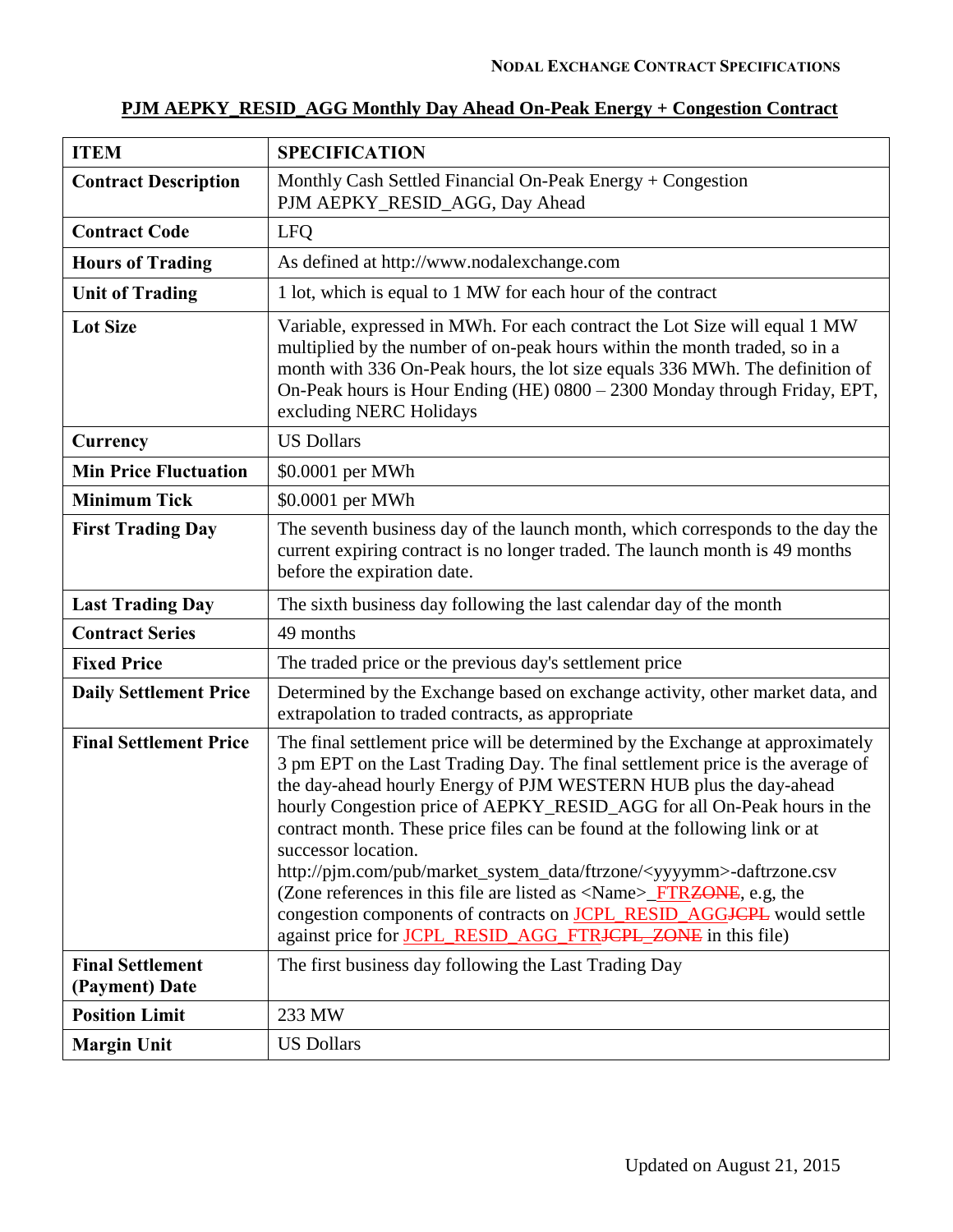# **PJM AEPOHIO\_RESID\_AGG Monthly Day Ahead Off-Peak Energy + Congestion Contract**

| <b>ITEM</b>                               | <b>SPECIFICATION</b>                                                                                                                                                                                                                                                                                                                                                                                                                                                                                                                                                                                                                                                                                                                                                                             |
|-------------------------------------------|--------------------------------------------------------------------------------------------------------------------------------------------------------------------------------------------------------------------------------------------------------------------------------------------------------------------------------------------------------------------------------------------------------------------------------------------------------------------------------------------------------------------------------------------------------------------------------------------------------------------------------------------------------------------------------------------------------------------------------------------------------------------------------------------------|
| <b>Contract Description</b>               | Monthly Cash Settled Financial Off-Peak Energy $+$ Congestion<br>PJM AEPOHIO_RESID_AGG, Day Ahead                                                                                                                                                                                                                                                                                                                                                                                                                                                                                                                                                                                                                                                                                                |
| <b>Contract Code</b>                      | <b>LFW</b>                                                                                                                                                                                                                                                                                                                                                                                                                                                                                                                                                                                                                                                                                                                                                                                       |
| <b>Hours of Trading</b>                   | As defined at http://www.nodalexchange.com                                                                                                                                                                                                                                                                                                                                                                                                                                                                                                                                                                                                                                                                                                                                                       |
| <b>Unit of Trading</b>                    | 1 lot, which is equal to 1 MW for each hour of the contract                                                                                                                                                                                                                                                                                                                                                                                                                                                                                                                                                                                                                                                                                                                                      |
| <b>Lot Size</b>                           | Variable, expressed in MWh. For each contract the Lot Size will equal 1 MW<br>multiplied by the number of on-peak hours within the month traded, so in a<br>month with 400 Off-Peak hours, the lot size equals 400 MWh. The definition of<br>Off-Peak hours is Hour Ending (HE) 0100 - 0700 and HE 2400, Monday<br>through Friday, EPT and all hours for Saturday, Sunday, and all NERC<br>Holidays                                                                                                                                                                                                                                                                                                                                                                                              |
| Currency                                  | <b>US Dollars</b>                                                                                                                                                                                                                                                                                                                                                                                                                                                                                                                                                                                                                                                                                                                                                                                |
| <b>Min Price Fluctuation</b>              | \$0.0001 per MWh                                                                                                                                                                                                                                                                                                                                                                                                                                                                                                                                                                                                                                                                                                                                                                                 |
| <b>Minimum Tick</b>                       | \$0.0001 per MWh                                                                                                                                                                                                                                                                                                                                                                                                                                                                                                                                                                                                                                                                                                                                                                                 |
| <b>First Trading Day</b>                  | The seventh business day of the launch month, which corresponds to the day the<br>current expiring contract is no longer traded. The launch month is 49 months<br>before the expiration date.                                                                                                                                                                                                                                                                                                                                                                                                                                                                                                                                                                                                    |
| <b>Last Trading Day</b>                   | The sixth business day following the last calendar day of the month                                                                                                                                                                                                                                                                                                                                                                                                                                                                                                                                                                                                                                                                                                                              |
| <b>Contract Series</b>                    | 49 months                                                                                                                                                                                                                                                                                                                                                                                                                                                                                                                                                                                                                                                                                                                                                                                        |
| <b>Fixed Price</b>                        | The traded price or the previous day's settlement price                                                                                                                                                                                                                                                                                                                                                                                                                                                                                                                                                                                                                                                                                                                                          |
| <b>Daily Settlement Price</b>             | Determined by the Exchange based on exchange activity, other market data, and<br>extrapolation to traded contracts, as appropriate                                                                                                                                                                                                                                                                                                                                                                                                                                                                                                                                                                                                                                                               |
| <b>Final Settlement Price</b>             | The final settlement price will be determined by the Exchange at approximately<br>3 pm EPT on the Last Trading Day. The final settlement price is the average of<br>the day-ahead hourly Energy of PJM WESTERN HUB plus the day-ahead<br>hourly Congestion price of AEPOHIO_RESID_AGG for all Off-Peak hours in<br>the contract month. These price files can be found at the following link or at<br>successor location.<br>http://pim.com/pub/market_system_data/ftrzone/ <yyyymm>-daftrzone.csv<br/>(Zone references in this file are listed as <math>\langle</math>Name<math>\rangle</math>_FTRZONE, e.g, the<br/>congestion components of contracts on <b>JCPL_RESID_AGG<del>JCPL</del></b> would settle<br/>against price for JCPL_RESID_AGG_FTR<del>JCPL_ZONE</del> in this file)</yyyymm> |
| <b>Final Settlement</b><br>(Payment) Date | The first business day following the Last Trading Day                                                                                                                                                                                                                                                                                                                                                                                                                                                                                                                                                                                                                                                                                                                                            |
| <b>Position Limit</b>                     | 1591 MW                                                                                                                                                                                                                                                                                                                                                                                                                                                                                                                                                                                                                                                                                                                                                                                          |
| <b>Margin Unit</b>                        | <b>US Dollars</b>                                                                                                                                                                                                                                                                                                                                                                                                                                                                                                                                                                                                                                                                                                                                                                                |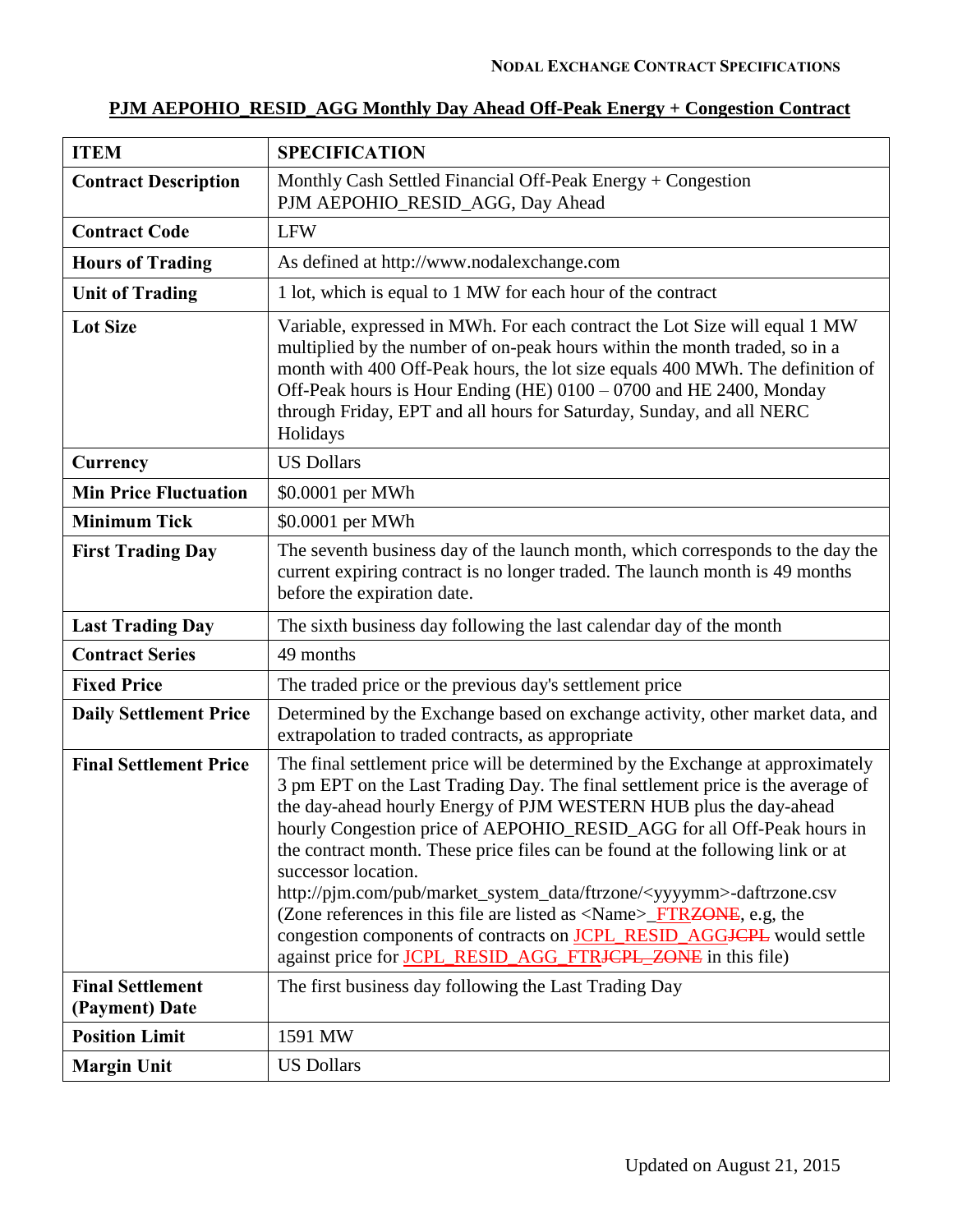# **PJM AEPOHIO\_RESID\_AGG Monthly Day Ahead On-Peak Energy + Congestion Contract**

| <b>ITEM</b>                               | <b>SPECIFICATION</b>                                                                                                                                                                                                                                                                                                                                                                                                                                                                                                                                                                                                                                                                                                                                         |
|-------------------------------------------|--------------------------------------------------------------------------------------------------------------------------------------------------------------------------------------------------------------------------------------------------------------------------------------------------------------------------------------------------------------------------------------------------------------------------------------------------------------------------------------------------------------------------------------------------------------------------------------------------------------------------------------------------------------------------------------------------------------------------------------------------------------|
| <b>Contract Description</b>               | Monthly Cash Settled Financial On-Peak Energy + Congestion<br>PJM AEPOHIO_RESID_AGG, Day Ahead                                                                                                                                                                                                                                                                                                                                                                                                                                                                                                                                                                                                                                                               |
| <b>Contract Code</b>                      | <b>LFU</b>                                                                                                                                                                                                                                                                                                                                                                                                                                                                                                                                                                                                                                                                                                                                                   |
| <b>Hours of Trading</b>                   | As defined at http://www.nodalexchange.com                                                                                                                                                                                                                                                                                                                                                                                                                                                                                                                                                                                                                                                                                                                   |
| <b>Unit of Trading</b>                    | 1 lot, which is equal to 1 MW for each hour of the contract                                                                                                                                                                                                                                                                                                                                                                                                                                                                                                                                                                                                                                                                                                  |
| <b>Lot Size</b>                           | Variable, expressed in MWh. For each contract the Lot Size will equal 1 MW<br>multiplied by the number of on-peak hours within the month traded, so in a<br>month with 336 On-Peak hours, the lot size equals 336 MWh. The definition of<br>On-Peak hours is Hour Ending (HE) 0800 - 2300 Monday through Friday, EPT,<br>excluding NERC Holidays                                                                                                                                                                                                                                                                                                                                                                                                             |
| Currency                                  | <b>US Dollars</b>                                                                                                                                                                                                                                                                                                                                                                                                                                                                                                                                                                                                                                                                                                                                            |
| <b>Min Price Fluctuation</b>              | \$0.0001 per MWh                                                                                                                                                                                                                                                                                                                                                                                                                                                                                                                                                                                                                                                                                                                                             |
| <b>Minimum Tick</b>                       | \$0.0001 per MWh                                                                                                                                                                                                                                                                                                                                                                                                                                                                                                                                                                                                                                                                                                                                             |
| <b>First Trading Day</b>                  | The seventh business day of the launch month, which corresponds to the day the<br>current expiring contract is no longer traded. The launch month is 49 months<br>before the expiration date.                                                                                                                                                                                                                                                                                                                                                                                                                                                                                                                                                                |
| <b>Last Trading Day</b>                   | The sixth business day following the last calendar day of the month                                                                                                                                                                                                                                                                                                                                                                                                                                                                                                                                                                                                                                                                                          |
| <b>Contract Series</b>                    | 49 months                                                                                                                                                                                                                                                                                                                                                                                                                                                                                                                                                                                                                                                                                                                                                    |
| <b>Fixed Price</b>                        | The traded price or the previous day's settlement price                                                                                                                                                                                                                                                                                                                                                                                                                                                                                                                                                                                                                                                                                                      |
| <b>Daily Settlement Price</b>             | Determined by the Exchange based on exchange activity, other market data, and<br>extrapolation to traded contracts, as appropriate                                                                                                                                                                                                                                                                                                                                                                                                                                                                                                                                                                                                                           |
| <b>Final Settlement Price</b>             | The final settlement price will be determined by the Exchange at approximately<br>3 pm EPT on the Last Trading Day. The final settlement price is the average of<br>the day-ahead hourly Energy of PJM WESTERN HUB plus the day-ahead<br>hourly Congestion price of AEPOHIO_RESID_AGG for all On-Peak hours in<br>the contract month. These price files can be found at the following link or at<br>successor location.<br>http://pjm.com/pub/market_system_data/ftrzone/ <yyyymm>-daftrzone.csv<br/>(Zone references in this file are listed as <name>_FTR<del>ZONE</del>, e.g, the<br/>congestion components of contracts on <b>JCPL_RESID_AGGJCPL</b> would settle<br/>against price for <b>JCPL RESID AGG FTRJCPL_ZONE</b> in this file)</name></yyyymm> |
| <b>Final Settlement</b><br>(Payment) Date | The first business day following the Last Trading Day                                                                                                                                                                                                                                                                                                                                                                                                                                                                                                                                                                                                                                                                                                        |
| <b>Position Limit</b>                     | 1882 MW                                                                                                                                                                                                                                                                                                                                                                                                                                                                                                                                                                                                                                                                                                                                                      |
| <b>Margin Unit</b>                        | <b>US Dollars</b>                                                                                                                                                                                                                                                                                                                                                                                                                                                                                                                                                                                                                                                                                                                                            |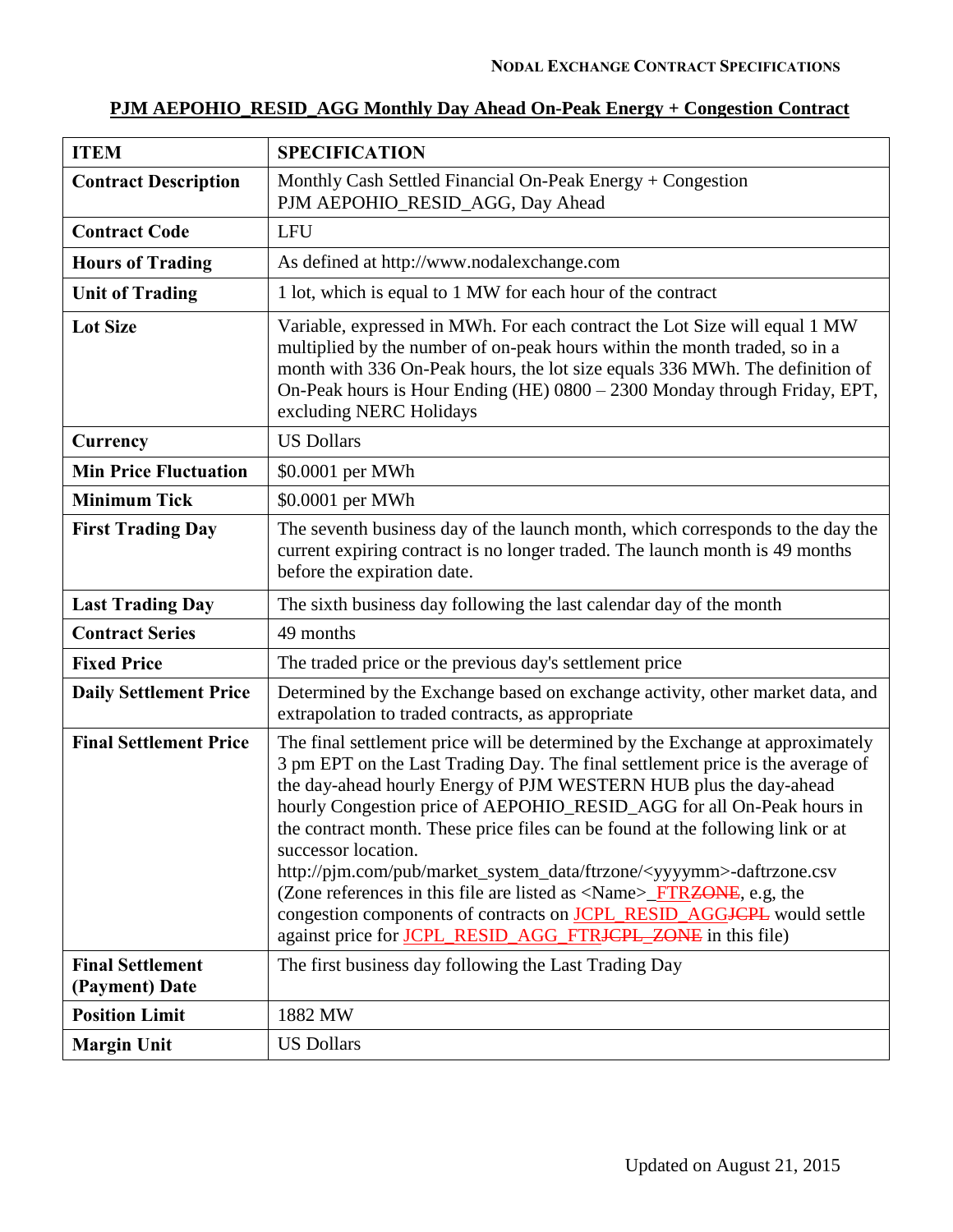| <b>ITEM</b>                               | <b>SPECIFICATION</b>                                                                                                                                                                                                                                                                                                                                                                                                                                                                                                                                                                                                                                                                                                                               |
|-------------------------------------------|----------------------------------------------------------------------------------------------------------------------------------------------------------------------------------------------------------------------------------------------------------------------------------------------------------------------------------------------------------------------------------------------------------------------------------------------------------------------------------------------------------------------------------------------------------------------------------------------------------------------------------------------------------------------------------------------------------------------------------------------------|
| <b>Contract Description</b>               | Monthly Cash Settled Financial Off-Peak Energy + Congestion<br>PJM APS_RESID_AGG, Day Ahead                                                                                                                                                                                                                                                                                                                                                                                                                                                                                                                                                                                                                                                        |
| <b>Contract Code</b>                      | <b>LGA</b>                                                                                                                                                                                                                                                                                                                                                                                                                                                                                                                                                                                                                                                                                                                                         |
| <b>Hours of Trading</b>                   | As defined at http://www.nodalexchange.com                                                                                                                                                                                                                                                                                                                                                                                                                                                                                                                                                                                                                                                                                                         |
| <b>Unit of Trading</b>                    | 1 lot, which is equal to 1 MW for each hour of the contract                                                                                                                                                                                                                                                                                                                                                                                                                                                                                                                                                                                                                                                                                        |
| <b>Lot Size</b>                           | Variable, expressed in MWh. For each contract the Lot Size will equal 1 MW<br>multiplied by the number of on-peak hours within the month traded, so in a<br>month with 400 Off-Peak hours, the lot size equals 400 MWh. The definition of<br>Off-Peak hours is Hour Ending (HE) 0100 – 0700 and HE 2400, Monday<br>through Friday, EPT and all hours for Saturday, Sunday, and all NERC<br>Holidays                                                                                                                                                                                                                                                                                                                                                |
| Currency                                  | <b>US Dollars</b>                                                                                                                                                                                                                                                                                                                                                                                                                                                                                                                                                                                                                                                                                                                                  |
| <b>Min Price Fluctuation</b>              | \$0.0001 per MWh                                                                                                                                                                                                                                                                                                                                                                                                                                                                                                                                                                                                                                                                                                                                   |
| <b>Minimum Tick</b>                       | \$0.0001 per MWh                                                                                                                                                                                                                                                                                                                                                                                                                                                                                                                                                                                                                                                                                                                                   |
| <b>First Trading Day</b>                  | The seventh business day of the launch month, which corresponds to the day the<br>current expiring contract is no longer traded. The launch month is 49 months<br>before the expiration date.                                                                                                                                                                                                                                                                                                                                                                                                                                                                                                                                                      |
| <b>Last Trading Day</b>                   | The sixth business day following the last calendar day of the month                                                                                                                                                                                                                                                                                                                                                                                                                                                                                                                                                                                                                                                                                |
| <b>Contract Series</b>                    | 49 months                                                                                                                                                                                                                                                                                                                                                                                                                                                                                                                                                                                                                                                                                                                                          |
| <b>Fixed Price</b>                        | The traded price or the previous day's settlement price                                                                                                                                                                                                                                                                                                                                                                                                                                                                                                                                                                                                                                                                                            |
| <b>Daily Settlement Price</b>             | Determined by the Exchange based on exchange activity, other market data, and<br>extrapolation to traded contracts, as appropriate                                                                                                                                                                                                                                                                                                                                                                                                                                                                                                                                                                                                                 |
| <b>Final Settlement Price</b>             | The final settlement price will be determined by the Exchange at approximately<br>3 pm EPT on the Last Trading Day. The final settlement price is the average of<br>the day-ahead hourly Energy of PJM WESTERN HUB plus the day-ahead<br>hourly Congestion price of APS_RESID_AGG for all Off-Peak hours in the<br>contract month. These price files can be found at the following link or at<br>successor location.<br>http://pjm.com/pub/market_system_data/ftrzone/ <yyyymm>-daftrzone.csv<br/>(Zone references in this file are listed as <name><del>_FTRZONE</del>, e.g, the<br/>congestion components of contracts on <b>JCPL_RESID_AGGJCPL</b> would settle<br/>against price for JCPL_RESID_AGG_FTRJCPL_ZONE in this file)</name></yyyymm> |
| <b>Final Settlement</b><br>(Payment) Date | The first business day following the Last Trading Day                                                                                                                                                                                                                                                                                                                                                                                                                                                                                                                                                                                                                                                                                              |
| <b>Position Limit</b>                     | 1238 MW                                                                                                                                                                                                                                                                                                                                                                                                                                                                                                                                                                                                                                                                                                                                            |
| <b>Margin Unit</b>                        | <b>US Dollars</b>                                                                                                                                                                                                                                                                                                                                                                                                                                                                                                                                                                                                                                                                                                                                  |

### **PJM APS\_RESID\_AGG Monthly Day Ahead Off-Peak Energy + Congestion Contract**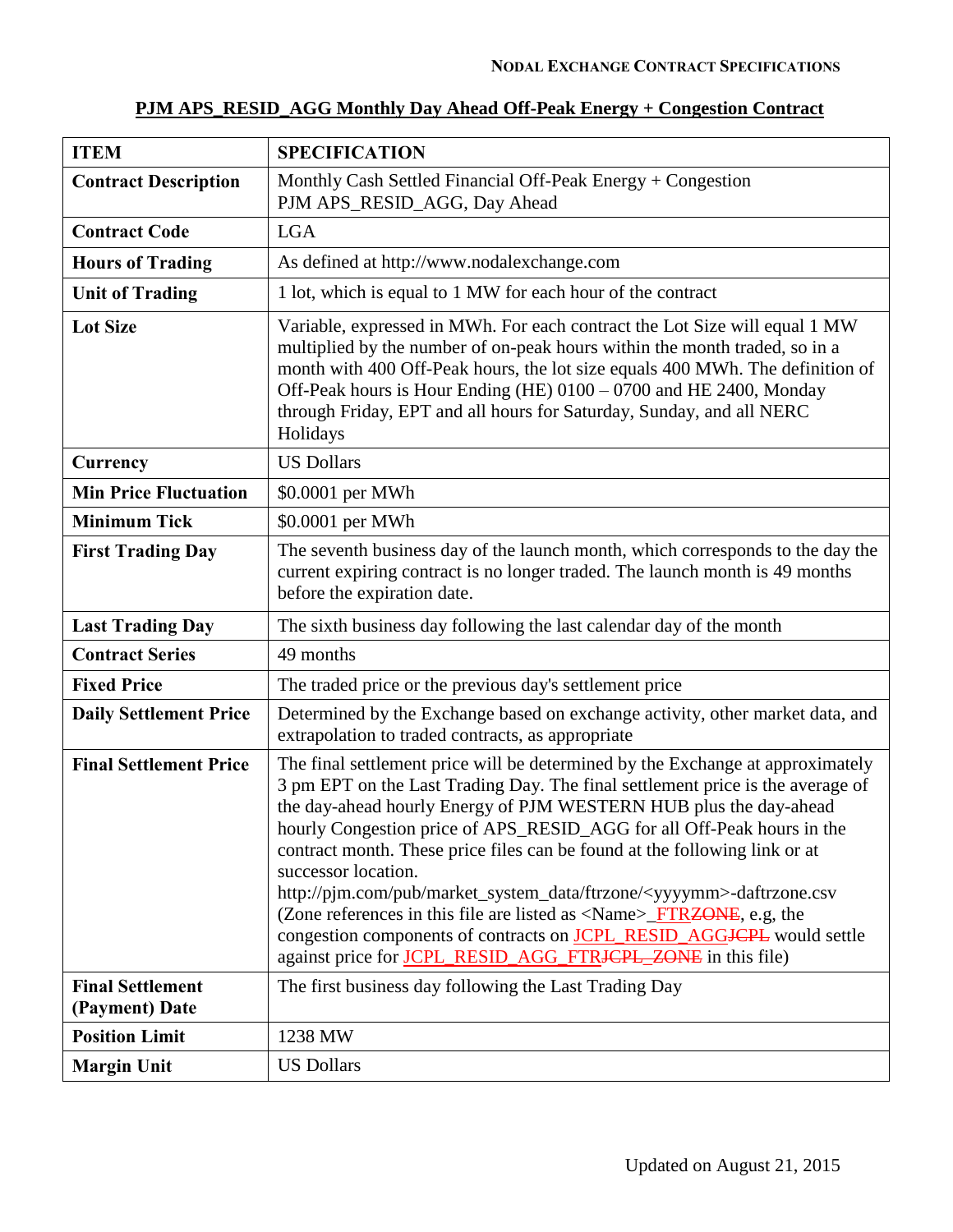| <b>ITEM</b>                               | <b>SPECIFICATION</b>                                                                                                                                                                                                                                                                                                                                                                                                                                                                                                                                                                                                                                                                                                                              |
|-------------------------------------------|---------------------------------------------------------------------------------------------------------------------------------------------------------------------------------------------------------------------------------------------------------------------------------------------------------------------------------------------------------------------------------------------------------------------------------------------------------------------------------------------------------------------------------------------------------------------------------------------------------------------------------------------------------------------------------------------------------------------------------------------------|
| <b>Contract Description</b>               | Monthly Cash Settled Financial On-Peak Energy + Congestion<br>PJM APS_RESID_AGG, Day Ahead                                                                                                                                                                                                                                                                                                                                                                                                                                                                                                                                                                                                                                                        |
| <b>Contract Code</b>                      | <b>LFY</b>                                                                                                                                                                                                                                                                                                                                                                                                                                                                                                                                                                                                                                                                                                                                        |
| <b>Hours of Trading</b>                   | As defined at http://www.nodalexchange.com                                                                                                                                                                                                                                                                                                                                                                                                                                                                                                                                                                                                                                                                                                        |
| <b>Unit of Trading</b>                    | 1 lot, which is equal to 1 MW for each hour of the contract                                                                                                                                                                                                                                                                                                                                                                                                                                                                                                                                                                                                                                                                                       |
| <b>Lot Size</b>                           | Variable, expressed in MWh. For each contract the Lot Size will equal 1 MW<br>multiplied by the number of on-peak hours within the month traded, so in a<br>month with 336 On-Peak hours, the lot size equals 336 MWh. The definition of<br>On-Peak hours is Hour Ending (HE) 0800 - 2300 Monday through Friday, EPT,<br>excluding NERC Holidays                                                                                                                                                                                                                                                                                                                                                                                                  |
| Currency                                  | <b>US Dollars</b>                                                                                                                                                                                                                                                                                                                                                                                                                                                                                                                                                                                                                                                                                                                                 |
| <b>Min Price Fluctuation</b>              | \$0.0001 per MWh                                                                                                                                                                                                                                                                                                                                                                                                                                                                                                                                                                                                                                                                                                                                  |
| <b>Minimum Tick</b>                       | \$0.0001 per MWh                                                                                                                                                                                                                                                                                                                                                                                                                                                                                                                                                                                                                                                                                                                                  |
| <b>First Trading Day</b>                  | The seventh business day of the launch month, which corresponds to the day the<br>current expiring contract is no longer traded. The launch month is 49 months<br>before the expiration date.                                                                                                                                                                                                                                                                                                                                                                                                                                                                                                                                                     |
| <b>Last Trading Day</b>                   | The sixth business day following the last calendar day of the month                                                                                                                                                                                                                                                                                                                                                                                                                                                                                                                                                                                                                                                                               |
| <b>Contract Series</b>                    | 49 months                                                                                                                                                                                                                                                                                                                                                                                                                                                                                                                                                                                                                                                                                                                                         |
| <b>Fixed Price</b>                        | The traded price or the previous day's settlement price                                                                                                                                                                                                                                                                                                                                                                                                                                                                                                                                                                                                                                                                                           |
| <b>Daily Settlement Price</b>             | Determined by the Exchange based on exchange activity, other market data, and<br>extrapolation to traded contracts, as appropriate                                                                                                                                                                                                                                                                                                                                                                                                                                                                                                                                                                                                                |
| <b>Final Settlement Price</b>             | The final settlement price will be determined by the Exchange at approximately<br>3 pm EPT on the Last Trading Day. The final settlement price is the average of<br>the day-ahead hourly Energy of PJM WESTERN HUB plus the day-ahead<br>hourly Congestion price of APS_RESID_AGG for all On-Peak hours in the<br>contract month. These price files can be found at the following link or at<br>successor location.<br>http://pjm.com/pub/market_system_data/ftrzone/ <yyyymm>-daftrzone.csv<br/>(Zone references in this file are listed as <name>_FTR<del>ZONE</del>, e.g, the<br/>congestion components of contracts on <b>JCPL_RESID_AGGJCPL</b> would settle<br/>against price for JCPL RESID_AGG_FTRJCPL_ZONE in this file)</name></yyyymm> |
| <b>Final Settlement</b><br>(Payment) Date | The first business day following the Last Trading Day                                                                                                                                                                                                                                                                                                                                                                                                                                                                                                                                                                                                                                                                                             |
| <b>Position Limit</b>                     | 1478 MW                                                                                                                                                                                                                                                                                                                                                                                                                                                                                                                                                                                                                                                                                                                                           |
| <b>Margin Unit</b>                        | <b>US Dollars</b>                                                                                                                                                                                                                                                                                                                                                                                                                                                                                                                                                                                                                                                                                                                                 |

# **PJM APS\_RESID\_AGG Monthly Day Ahead On-Peak Energy + Congestion Contract**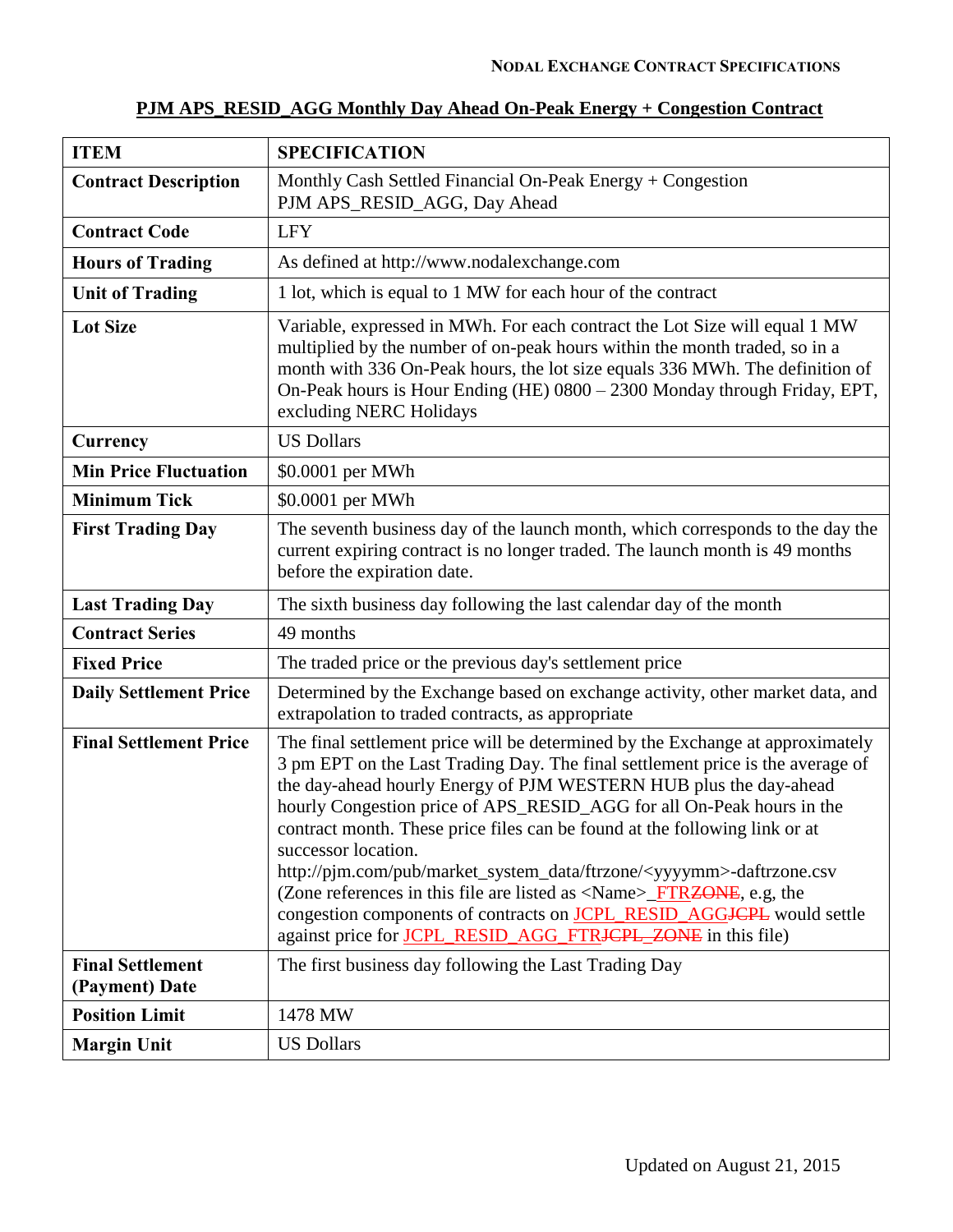| <b>ITEM</b>                               | <b>SPECIFICATION</b>                                                                                                                                                                                                                                                                                                                                                                                                                                                                                                                                                                                                                                                                                                                               |
|-------------------------------------------|----------------------------------------------------------------------------------------------------------------------------------------------------------------------------------------------------------------------------------------------------------------------------------------------------------------------------------------------------------------------------------------------------------------------------------------------------------------------------------------------------------------------------------------------------------------------------------------------------------------------------------------------------------------------------------------------------------------------------------------------------|
| <b>Contract Description</b>               | Monthly Cash Settled Financial Off-Peak Energy + Congestion<br>PJM BGE_RESID_AGG, Day Ahead                                                                                                                                                                                                                                                                                                                                                                                                                                                                                                                                                                                                                                                        |
| <b>Contract Code</b>                      | <b>LGE</b>                                                                                                                                                                                                                                                                                                                                                                                                                                                                                                                                                                                                                                                                                                                                         |
| <b>Hours of Trading</b>                   | As defined at http://www.nodalexchange.com                                                                                                                                                                                                                                                                                                                                                                                                                                                                                                                                                                                                                                                                                                         |
| <b>Unit of Trading</b>                    | 1 lot, which is equal to 1 MW for each hour of the contract                                                                                                                                                                                                                                                                                                                                                                                                                                                                                                                                                                                                                                                                                        |
| <b>Lot Size</b>                           | Variable, expressed in MWh. For each contract the Lot Size will equal 1 MW<br>multiplied by the number of on-peak hours within the month traded, so in a<br>month with 400 Off-Peak hours, the lot size equals 400 MWh. The definition of<br>Off-Peak hours is Hour Ending (HE) 0100 – 0700 and HE 2400, Monday<br>through Friday, EPT and all hours for Saturday, Sunday, and all NERC<br>Holidays                                                                                                                                                                                                                                                                                                                                                |
| Currency                                  | <b>US Dollars</b>                                                                                                                                                                                                                                                                                                                                                                                                                                                                                                                                                                                                                                                                                                                                  |
| <b>Min Price Fluctuation</b>              | \$0.0001 per MWh                                                                                                                                                                                                                                                                                                                                                                                                                                                                                                                                                                                                                                                                                                                                   |
| <b>Minimum Tick</b>                       | \$0.0001 per MWh                                                                                                                                                                                                                                                                                                                                                                                                                                                                                                                                                                                                                                                                                                                                   |
| <b>First Trading Day</b>                  | The seventh business day of the launch month, which corresponds to the day the<br>current expiring contract is no longer traded. The launch month is 49 months<br>before the expiration date.                                                                                                                                                                                                                                                                                                                                                                                                                                                                                                                                                      |
| <b>Last Trading Day</b>                   | The sixth business day following the last calendar day of the month                                                                                                                                                                                                                                                                                                                                                                                                                                                                                                                                                                                                                                                                                |
| <b>Contract Series</b>                    | 49 months                                                                                                                                                                                                                                                                                                                                                                                                                                                                                                                                                                                                                                                                                                                                          |
| <b>Fixed Price</b>                        | The traded price or the previous day's settlement price                                                                                                                                                                                                                                                                                                                                                                                                                                                                                                                                                                                                                                                                                            |
| <b>Daily Settlement Price</b>             | Determined by the Exchange based on exchange activity, other market data, and<br>extrapolation to traded contracts, as appropriate                                                                                                                                                                                                                                                                                                                                                                                                                                                                                                                                                                                                                 |
| <b>Final Settlement Price</b>             | The final settlement price will be determined by the Exchange at approximately<br>3 pm EPT on the Last Trading Day. The final settlement price is the average of<br>the day-ahead hourly Energy of PJM WESTERN HUB plus the day-ahead<br>hourly Congestion price of BGE_RESID_AGG for all Off-Peak hours in the<br>contract month. These price files can be found at the following link or at<br>successor location.<br>http://pjm.com/pub/market_system_data/ftrzone/ <yyyymm>-daftrzone.csv<br/>(Zone references in this file are listed as <name><del>_FTRZONE</del>, e.g, the<br/>congestion components of contracts on <b>JCPL_RESID_AGGJCPL</b> would settle<br/>against price for JCPL_RESID_AGG_FTRJCPL_ZONE in this file)</name></yyyymm> |
| <b>Final Settlement</b><br>(Payment) Date | The first business day following the Last Trading Day                                                                                                                                                                                                                                                                                                                                                                                                                                                                                                                                                                                                                                                                                              |
| <b>Position Limit</b>                     | 883 MW                                                                                                                                                                                                                                                                                                                                                                                                                                                                                                                                                                                                                                                                                                                                             |
| <b>Margin Unit</b>                        | <b>US Dollars</b>                                                                                                                                                                                                                                                                                                                                                                                                                                                                                                                                                                                                                                                                                                                                  |

# **PJM BGE\_RESID\_AGG Monthly Day Ahead Off-Peak Energy + Congestion Contract**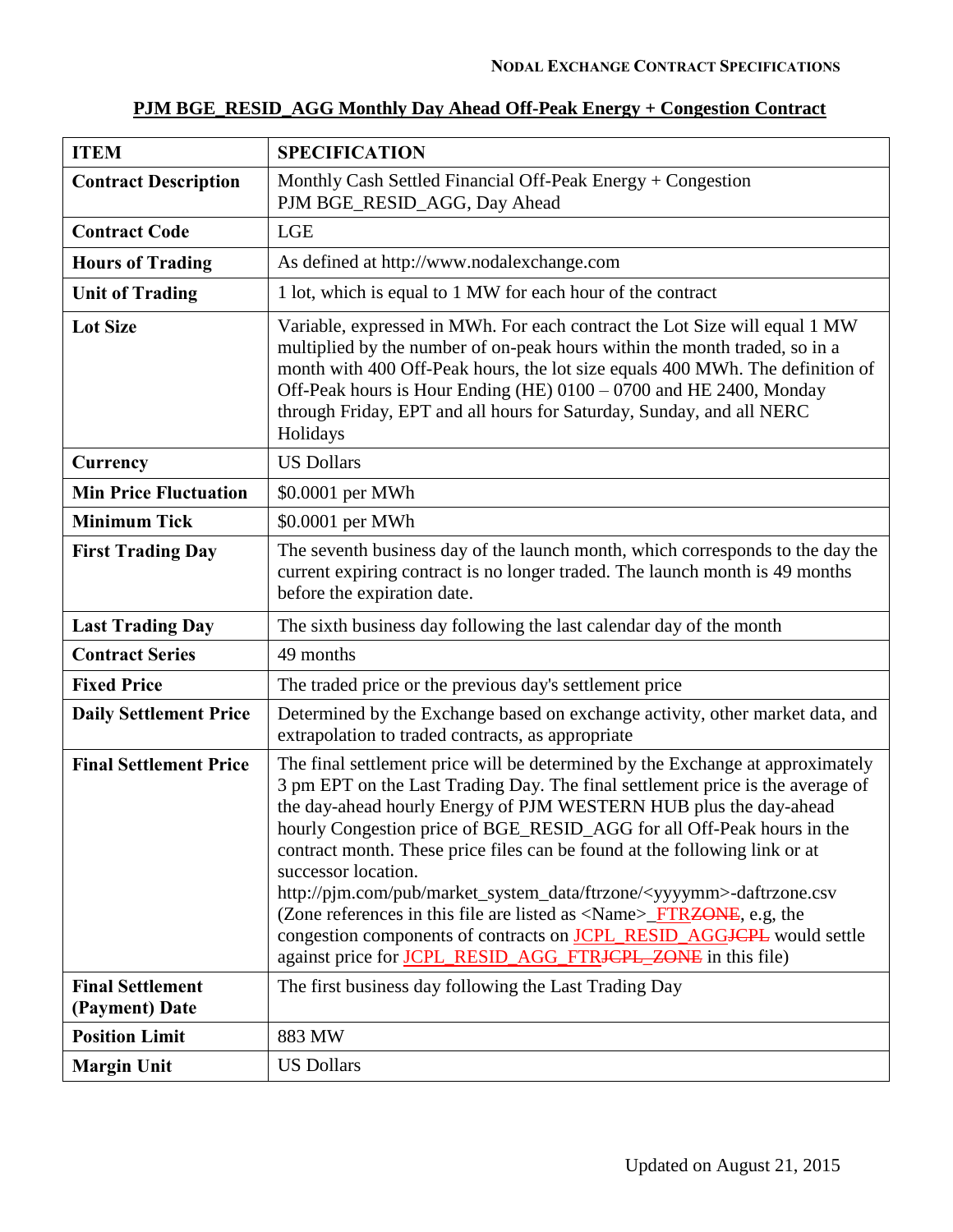| <b>ITEM</b>                               | <b>SPECIFICATION</b>                                                                                                                                                                                                                                                                                                                                                                                                                                                                                                                                                                                                                                                                                                                                     |
|-------------------------------------------|----------------------------------------------------------------------------------------------------------------------------------------------------------------------------------------------------------------------------------------------------------------------------------------------------------------------------------------------------------------------------------------------------------------------------------------------------------------------------------------------------------------------------------------------------------------------------------------------------------------------------------------------------------------------------------------------------------------------------------------------------------|
| <b>Contract Description</b>               | Monthly Cash Settled Financial On-Peak Energy + Congestion<br>PJM BGE_RESID_AGG, Day Ahead                                                                                                                                                                                                                                                                                                                                                                                                                                                                                                                                                                                                                                                               |
| <b>Contract Code</b>                      | <b>LGC</b>                                                                                                                                                                                                                                                                                                                                                                                                                                                                                                                                                                                                                                                                                                                                               |
| <b>Hours of Trading</b>                   | As defined at http://www.nodalexchange.com                                                                                                                                                                                                                                                                                                                                                                                                                                                                                                                                                                                                                                                                                                               |
| <b>Unit of Trading</b>                    | 1 lot, which is equal to 1 MW for each hour of the contract                                                                                                                                                                                                                                                                                                                                                                                                                                                                                                                                                                                                                                                                                              |
| <b>Lot Size</b>                           | Variable, expressed in MWh. For each contract the Lot Size will equal 1 MW<br>multiplied by the number of on-peak hours within the month traded, so in a<br>month with 336 On-Peak hours, the lot size equals 336 MWh. The definition of<br>On-Peak hours is Hour Ending (HE) 0800 - 2300 Monday through Friday, EPT,<br>excluding NERC Holidays                                                                                                                                                                                                                                                                                                                                                                                                         |
| <b>Currency</b>                           | <b>US Dollars</b>                                                                                                                                                                                                                                                                                                                                                                                                                                                                                                                                                                                                                                                                                                                                        |
| <b>Min Price Fluctuation</b>              | \$0.0001 per MWh                                                                                                                                                                                                                                                                                                                                                                                                                                                                                                                                                                                                                                                                                                                                         |
| <b>Minimum Tick</b>                       | \$0.0001 per MWh                                                                                                                                                                                                                                                                                                                                                                                                                                                                                                                                                                                                                                                                                                                                         |
| <b>First Trading Day</b>                  | The seventh business day of the launch month, which corresponds to the day the<br>current expiring contract is no longer traded. The launch month is 49 months<br>before the expiration date.                                                                                                                                                                                                                                                                                                                                                                                                                                                                                                                                                            |
| <b>Last Trading Day</b>                   | The sixth business day following the last calendar day of the month                                                                                                                                                                                                                                                                                                                                                                                                                                                                                                                                                                                                                                                                                      |
| <b>Contract Series</b>                    | 49 months                                                                                                                                                                                                                                                                                                                                                                                                                                                                                                                                                                                                                                                                                                                                                |
| <b>Fixed Price</b>                        | The traded price or the previous day's settlement price                                                                                                                                                                                                                                                                                                                                                                                                                                                                                                                                                                                                                                                                                                  |
| <b>Daily Settlement Price</b>             | Determined by the Exchange based on exchange activity, other market data, and<br>extrapolation to traded contracts, as appropriate                                                                                                                                                                                                                                                                                                                                                                                                                                                                                                                                                                                                                       |
| <b>Final Settlement Price</b>             | The final settlement price will be determined by the Exchange at approximately<br>3 pm EPT on the Last Trading Day. The final settlement price is the average of<br>the day-ahead hourly Energy of PJM WESTERN HUB plus the day-ahead<br>hourly Congestion price of BGE_RESID_AGG for all On-Peak hours in the<br>contract month. These price files can be found at the following link or at<br>successor location.<br>http://pjm.com/pub/market_system_data/ftrzone/ <yyyymm>-daftrzone.csv<br/>(Zone references in this file are listed as <name><del>_FTRZONE</del>, e.g, the<br/>congestion components of contracts on <b>JCPL_RESID_AGGJCPL</b> would settle<br/>against price for <b>JCPL_RESID_AGG_FTRJCPL_ZONE</b> in this file)</name></yyyymm> |
| <b>Final Settlement</b><br>(Payment) Date | The first business day following the Last Trading Day                                                                                                                                                                                                                                                                                                                                                                                                                                                                                                                                                                                                                                                                                                    |
| <b>Position Limit</b>                     | 1061 MW                                                                                                                                                                                                                                                                                                                                                                                                                                                                                                                                                                                                                                                                                                                                                  |
| <b>Margin Unit</b>                        | <b>US Dollars</b>                                                                                                                                                                                                                                                                                                                                                                                                                                                                                                                                                                                                                                                                                                                                        |

# **PJM BGE\_RESID\_AGG Monthly Day Ahead On-Peak Energy + Congestion Contract**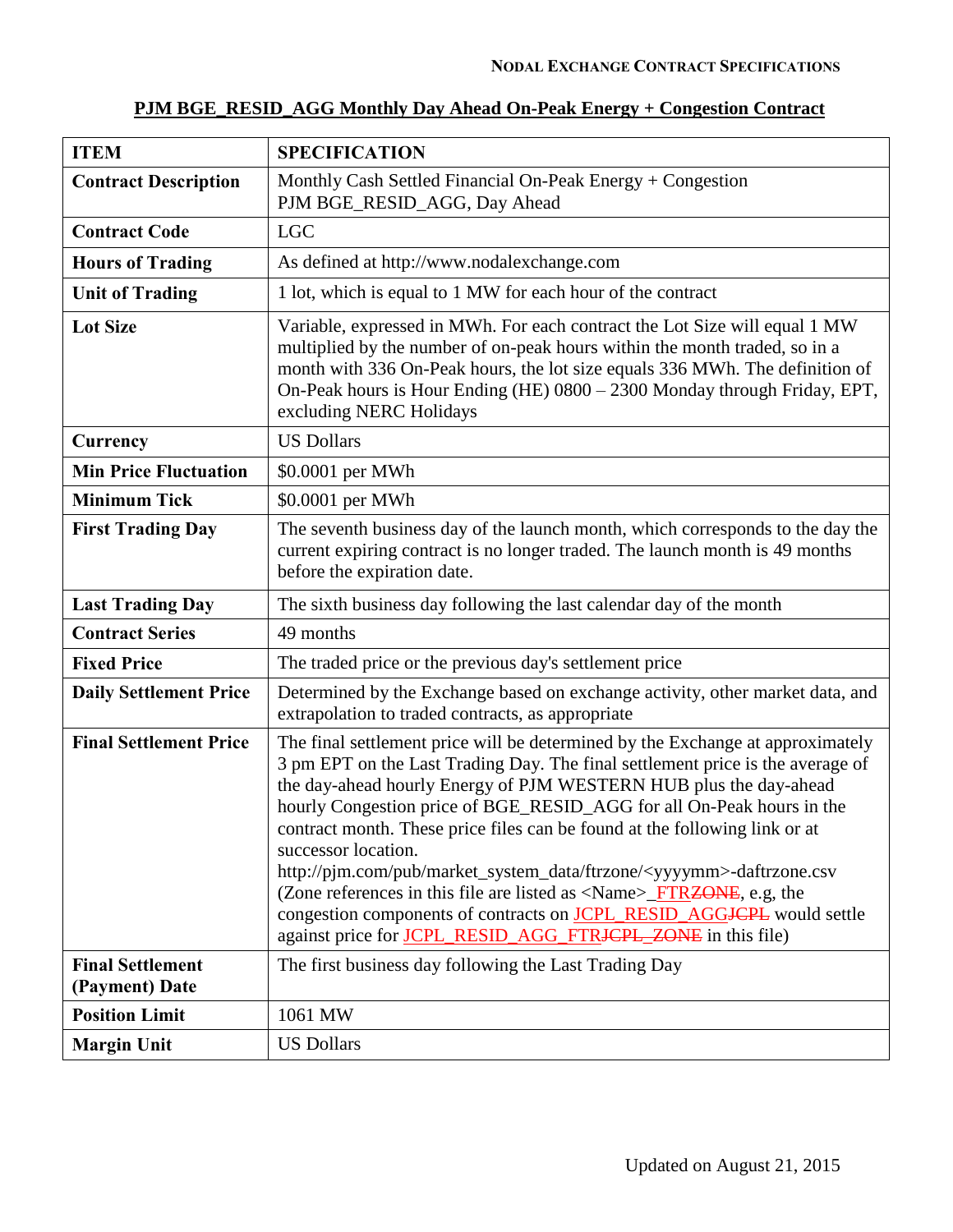# **PJM COMED\_RESID\_AGG Monthly Day Ahead Off-Peak Energy + Congestion Contract**

| <b>ITEM</b>                               | <b>SPECIFICATION</b>                                                                                                                                                                                                                                                                                                                                                                                                                                                                                                                                                                                                                                                                                                                                                                |
|-------------------------------------------|-------------------------------------------------------------------------------------------------------------------------------------------------------------------------------------------------------------------------------------------------------------------------------------------------------------------------------------------------------------------------------------------------------------------------------------------------------------------------------------------------------------------------------------------------------------------------------------------------------------------------------------------------------------------------------------------------------------------------------------------------------------------------------------|
| <b>Contract Description</b>               | Monthly Cash Settled Financial Off-Peak Energy $+$ Congestion<br>PJM COMED_RESID_AGG, Day Ahead                                                                                                                                                                                                                                                                                                                                                                                                                                                                                                                                                                                                                                                                                     |
| <b>Contract Code</b>                      | LGI                                                                                                                                                                                                                                                                                                                                                                                                                                                                                                                                                                                                                                                                                                                                                                                 |
| <b>Hours of Trading</b>                   | As defined at http://www.nodalexchange.com                                                                                                                                                                                                                                                                                                                                                                                                                                                                                                                                                                                                                                                                                                                                          |
| <b>Unit of Trading</b>                    | 1 lot, which is equal to 1 MW for each hour of the contract                                                                                                                                                                                                                                                                                                                                                                                                                                                                                                                                                                                                                                                                                                                         |
| <b>Lot Size</b>                           | Variable, expressed in MWh. For each contract the Lot Size will equal 1 MW<br>multiplied by the number of on-peak hours within the month traded, so in a<br>month with 400 Off-Peak hours, the lot size equals 400 MWh. The definition of<br>Off-Peak hours is Hour Ending (HE) 0100 - 0700 and HE 2400, Monday<br>through Friday, EPT and all hours for Saturday, Sunday, and all NERC<br>Holidays                                                                                                                                                                                                                                                                                                                                                                                 |
| Currency                                  | <b>US Dollars</b>                                                                                                                                                                                                                                                                                                                                                                                                                                                                                                                                                                                                                                                                                                                                                                   |
| <b>Min Price Fluctuation</b>              | \$0.0001 per MWh                                                                                                                                                                                                                                                                                                                                                                                                                                                                                                                                                                                                                                                                                                                                                                    |
| <b>Minimum Tick</b>                       | \$0.0001 per MWh                                                                                                                                                                                                                                                                                                                                                                                                                                                                                                                                                                                                                                                                                                                                                                    |
| <b>First Trading Day</b>                  | The seventh business day of the launch month, which corresponds to the day the<br>current expiring contract is no longer traded. The launch month is 49 months<br>before the expiration date.                                                                                                                                                                                                                                                                                                                                                                                                                                                                                                                                                                                       |
| <b>Last Trading Day</b>                   | The sixth business day following the last calendar day of the month                                                                                                                                                                                                                                                                                                                                                                                                                                                                                                                                                                                                                                                                                                                 |
| <b>Contract Series</b>                    | 49 months                                                                                                                                                                                                                                                                                                                                                                                                                                                                                                                                                                                                                                                                                                                                                                           |
| <b>Fixed Price</b>                        | The traded price or the previous day's settlement price                                                                                                                                                                                                                                                                                                                                                                                                                                                                                                                                                                                                                                                                                                                             |
| <b>Daily Settlement Price</b>             | Determined by the Exchange based on exchange activity, other market data, and<br>extrapolation to traded contracts, as appropriate                                                                                                                                                                                                                                                                                                                                                                                                                                                                                                                                                                                                                                                  |
| <b>Final Settlement Price</b>             | The final settlement price will be determined by the Exchange at approximately<br>3 pm EPT on the Last Trading Day. The final settlement price is the average of<br>the day-ahead hourly Energy of PJM WESTERN HUB plus the day-ahead<br>hourly Congestion price of COMED_RESID_AGG for all Off-Peak hours in the<br>contract month. These price files can be found at the following link or at<br>successor location.<br>http://pjm.com/pub/market_system_data/ftrzone/ <yyyymm>-daftrzone.csv<br/>(Zone references in this file are listed as <math>\langle</math>Name<math>\rangle</math>_FTRZONE, e.g, the<br/>congestion components of contracts on <b>JCPL_RESID_AGGJCPL</b> would settle<br/>against price for JCPL_RESID_AGG_FTR<del>JCPL_ZONE</del> in this file)</yyyymm> |
| <b>Final Settlement</b><br>(Payment) Date | The first business day following the Last Trading Day                                                                                                                                                                                                                                                                                                                                                                                                                                                                                                                                                                                                                                                                                                                               |
| <b>Position Limit</b>                     | 2664 MW                                                                                                                                                                                                                                                                                                                                                                                                                                                                                                                                                                                                                                                                                                                                                                             |
| <b>Margin Unit</b>                        | <b>US Dollars</b>                                                                                                                                                                                                                                                                                                                                                                                                                                                                                                                                                                                                                                                                                                                                                                   |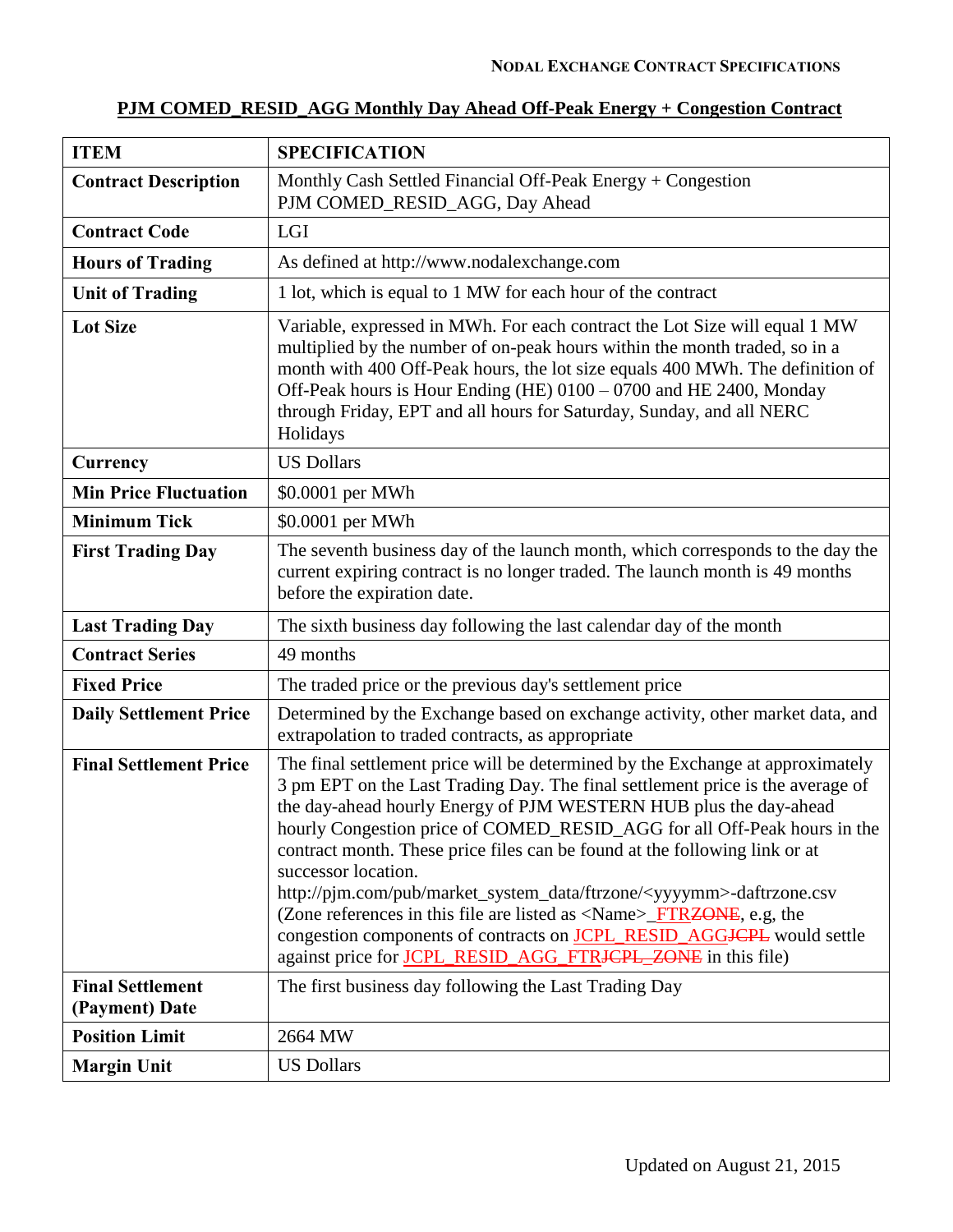# **PJM COMED\_RESID\_AGG Monthly Day Ahead On-Peak Energy + Congestion Contract**

| <b>ITEM</b>                               | <b>SPECIFICATION</b>                                                                                                                                                                                                                                                                                                                                                                                                                                                                                                                                                                                                                                                                                                                                                           |
|-------------------------------------------|--------------------------------------------------------------------------------------------------------------------------------------------------------------------------------------------------------------------------------------------------------------------------------------------------------------------------------------------------------------------------------------------------------------------------------------------------------------------------------------------------------------------------------------------------------------------------------------------------------------------------------------------------------------------------------------------------------------------------------------------------------------------------------|
| <b>Contract Description</b>               | Monthly Cash Settled Financial On-Peak Energy $+$ Congestion<br>PJM COMED_RESID_AGG, Day Ahead                                                                                                                                                                                                                                                                                                                                                                                                                                                                                                                                                                                                                                                                                 |
| <b>Contract Code</b>                      | <b>LGG</b>                                                                                                                                                                                                                                                                                                                                                                                                                                                                                                                                                                                                                                                                                                                                                                     |
| <b>Hours of Trading</b>                   | As defined at http://www.nodalexchange.com                                                                                                                                                                                                                                                                                                                                                                                                                                                                                                                                                                                                                                                                                                                                     |
| <b>Unit of Trading</b>                    | 1 lot, which is equal to 1 MW for each hour of the contract                                                                                                                                                                                                                                                                                                                                                                                                                                                                                                                                                                                                                                                                                                                    |
| <b>Lot Size</b>                           | Variable, expressed in MWh. For each contract the Lot Size will equal 1 MW<br>multiplied by the number of on-peak hours within the month traded, so in a<br>month with 336 On-Peak hours, the lot size equals 336 MWh. The definition of<br>On-Peak hours is Hour Ending (HE) 0800 - 2300 Monday through Friday, EPT,<br>excluding NERC Holidays                                                                                                                                                                                                                                                                                                                                                                                                                               |
| Currency                                  | <b>US Dollars</b>                                                                                                                                                                                                                                                                                                                                                                                                                                                                                                                                                                                                                                                                                                                                                              |
| <b>Min Price Fluctuation</b>              | \$0.0001 per MWh                                                                                                                                                                                                                                                                                                                                                                                                                                                                                                                                                                                                                                                                                                                                                               |
| <b>Minimum Tick</b>                       | \$0.0001 per MWh                                                                                                                                                                                                                                                                                                                                                                                                                                                                                                                                                                                                                                                                                                                                                               |
| <b>First Trading Day</b>                  | The seventh business day of the launch month, which corresponds to the day the<br>current expiring contract is no longer traded. The launch month is 49 months<br>before the expiration date.                                                                                                                                                                                                                                                                                                                                                                                                                                                                                                                                                                                  |
| <b>Last Trading Day</b>                   | The sixth business day following the last calendar day of the month                                                                                                                                                                                                                                                                                                                                                                                                                                                                                                                                                                                                                                                                                                            |
| <b>Contract Series</b>                    | 49 months                                                                                                                                                                                                                                                                                                                                                                                                                                                                                                                                                                                                                                                                                                                                                                      |
| <b>Fixed Price</b>                        | The traded price or the previous day's settlement price                                                                                                                                                                                                                                                                                                                                                                                                                                                                                                                                                                                                                                                                                                                        |
| <b>Daily Settlement Price</b>             | Determined by the Exchange based on exchange activity, other market data, and<br>extrapolation to traded contracts, as appropriate                                                                                                                                                                                                                                                                                                                                                                                                                                                                                                                                                                                                                                             |
| <b>Final Settlement Price</b>             | The final settlement price will be determined by the Exchange at approximately<br>3 pm EPT on the Last Trading Day. The final settlement price is the average of<br>the day-ahead hourly Energy of PJM WESTERN HUB plus the day-ahead<br>hourly Congestion price of COMED_RESID_AGG for all On-Peak hours in the<br>contract month. These price files can be found at the following link or at<br>successor location.<br>http://pjm.com/pub/market_system_data/ftrzone/ <yyyymm>-daftrzone.csv<br/>(Zone references in this file are listed as <math>\langle</math>Name<math>\rangle</math>_FTRZONE, e.g, the<br/>congestion components of contracts on <b>JCPL_RESID_AGGJCPL</b> would settle<br/>against price for <b>JCPL_RESID_AGG_FTRJCPL_ZONE</b> in this file)</yyyymm> |
| <b>Final Settlement</b><br>(Payment) Date | The first business day following the Last Trading Day                                                                                                                                                                                                                                                                                                                                                                                                                                                                                                                                                                                                                                                                                                                          |
| <b>Position Limit</b>                     | 3319 MW                                                                                                                                                                                                                                                                                                                                                                                                                                                                                                                                                                                                                                                                                                                                                                        |
| <b>Margin Unit</b>                        | <b>US Dollars</b>                                                                                                                                                                                                                                                                                                                                                                                                                                                                                                                                                                                                                                                                                                                                                              |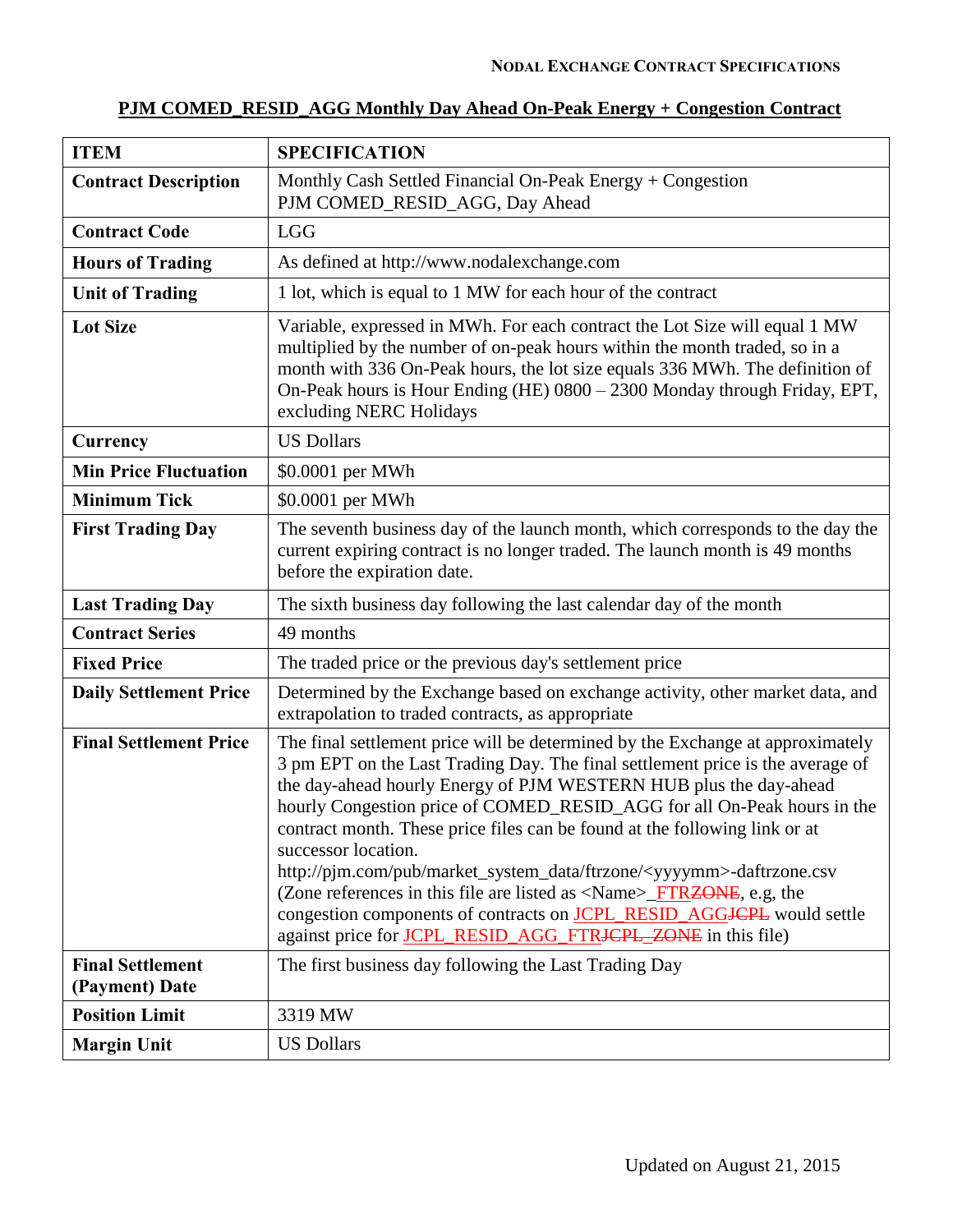| <b>ITEM</b>                               | <b>SPECIFICATION</b>                                                                                                                                                                                                                                                                                                                                                                                                                                                                                                                                                                                                                                                                                                                                                   |
|-------------------------------------------|------------------------------------------------------------------------------------------------------------------------------------------------------------------------------------------------------------------------------------------------------------------------------------------------------------------------------------------------------------------------------------------------------------------------------------------------------------------------------------------------------------------------------------------------------------------------------------------------------------------------------------------------------------------------------------------------------------------------------------------------------------------------|
| <b>Contract Description</b>               | Monthly Cash Settled Financial Off-Peak Energy + Congestion<br>PJM DAY_RESID_AGG, Day Ahead                                                                                                                                                                                                                                                                                                                                                                                                                                                                                                                                                                                                                                                                            |
| <b>Contract Code</b>                      | <b>LGM</b>                                                                                                                                                                                                                                                                                                                                                                                                                                                                                                                                                                                                                                                                                                                                                             |
| <b>Hours of Trading</b>                   | As defined at http://www.nodalexchange.com                                                                                                                                                                                                                                                                                                                                                                                                                                                                                                                                                                                                                                                                                                                             |
| <b>Unit of Trading</b>                    | 1 lot, which is equal to 1 MW for each hour of the contract                                                                                                                                                                                                                                                                                                                                                                                                                                                                                                                                                                                                                                                                                                            |
| <b>Lot Size</b>                           | Variable, expressed in MWh. For each contract the Lot Size will equal 1 MW<br>multiplied by the number of on-peak hours within the month traded, so in a<br>month with 400 Off-Peak hours, the lot size equals 400 MWh. The definition of<br>Off-Peak hours is Hour Ending (HE) 0100 – 0700 and HE 2400, Monday<br>through Friday, EPT and all hours for Saturday, Sunday, and all NERC<br>Holidays                                                                                                                                                                                                                                                                                                                                                                    |
| Currency                                  | <b>US Dollars</b>                                                                                                                                                                                                                                                                                                                                                                                                                                                                                                                                                                                                                                                                                                                                                      |
| <b>Min Price Fluctuation</b>              | \$0.0001 per MWh                                                                                                                                                                                                                                                                                                                                                                                                                                                                                                                                                                                                                                                                                                                                                       |
| <b>Minimum Tick</b>                       | \$0.0001 per MWh                                                                                                                                                                                                                                                                                                                                                                                                                                                                                                                                                                                                                                                                                                                                                       |
| <b>First Trading Day</b>                  | The seventh business day of the launch month, which corresponds to the day the<br>current expiring contract is no longer traded. The launch month is 49 months<br>before the expiration date.                                                                                                                                                                                                                                                                                                                                                                                                                                                                                                                                                                          |
| <b>Last Trading Day</b>                   | The sixth business day following the last calendar day of the month                                                                                                                                                                                                                                                                                                                                                                                                                                                                                                                                                                                                                                                                                                    |
| <b>Contract Series</b>                    | 49 months                                                                                                                                                                                                                                                                                                                                                                                                                                                                                                                                                                                                                                                                                                                                                              |
| <b>Fixed Price</b>                        | The traded price or the previous day's settlement price                                                                                                                                                                                                                                                                                                                                                                                                                                                                                                                                                                                                                                                                                                                |
| <b>Daily Settlement Price</b>             | Determined by the Exchange based on exchange activity, other market data, and<br>extrapolation to traded contracts, as appropriate                                                                                                                                                                                                                                                                                                                                                                                                                                                                                                                                                                                                                                     |
| <b>Final Settlement Price</b>             | The final settlement price will be determined by the Exchange at approximately<br>3 pm EPT on the Last Trading Day. The final settlement price is the average of<br>the day-ahead hourly Energy of PJM WESTERN HUB plus the day-ahead<br>hourly Congestion price of DAY_RESID_AGG for all Off-Peak hours in the<br>contract month. These price files can be found at the following link or at<br>successor location.<br>http://pim.com/pub/market_system_data/ftrzone/ <yyyymm>-daftrzone.csv<br/>(Zone references in this file are listed as <math>\langle</math>Name<math>\rangle</math>_FTRZONE, e.g, the<br/>congestion components of contracts on <b>JCPL_RESID_AGGJCPL</b> would settle<br/>against price for JCPL_RESID_AGG_FTRJCPL_ZONE in this file)</yyyymm> |
| <b>Final Settlement</b><br>(Payment) Date | The first business day following the Last Trading Day                                                                                                                                                                                                                                                                                                                                                                                                                                                                                                                                                                                                                                                                                                                  |
| <b>Position Limit</b>                     | 585 MW                                                                                                                                                                                                                                                                                                                                                                                                                                                                                                                                                                                                                                                                                                                                                                 |
| <b>Margin Unit</b>                        | <b>US Dollars</b>                                                                                                                                                                                                                                                                                                                                                                                                                                                                                                                                                                                                                                                                                                                                                      |

# **PJM DAY\_RESID\_AGG Monthly Day Ahead Off-Peak Energy + Congestion Contract**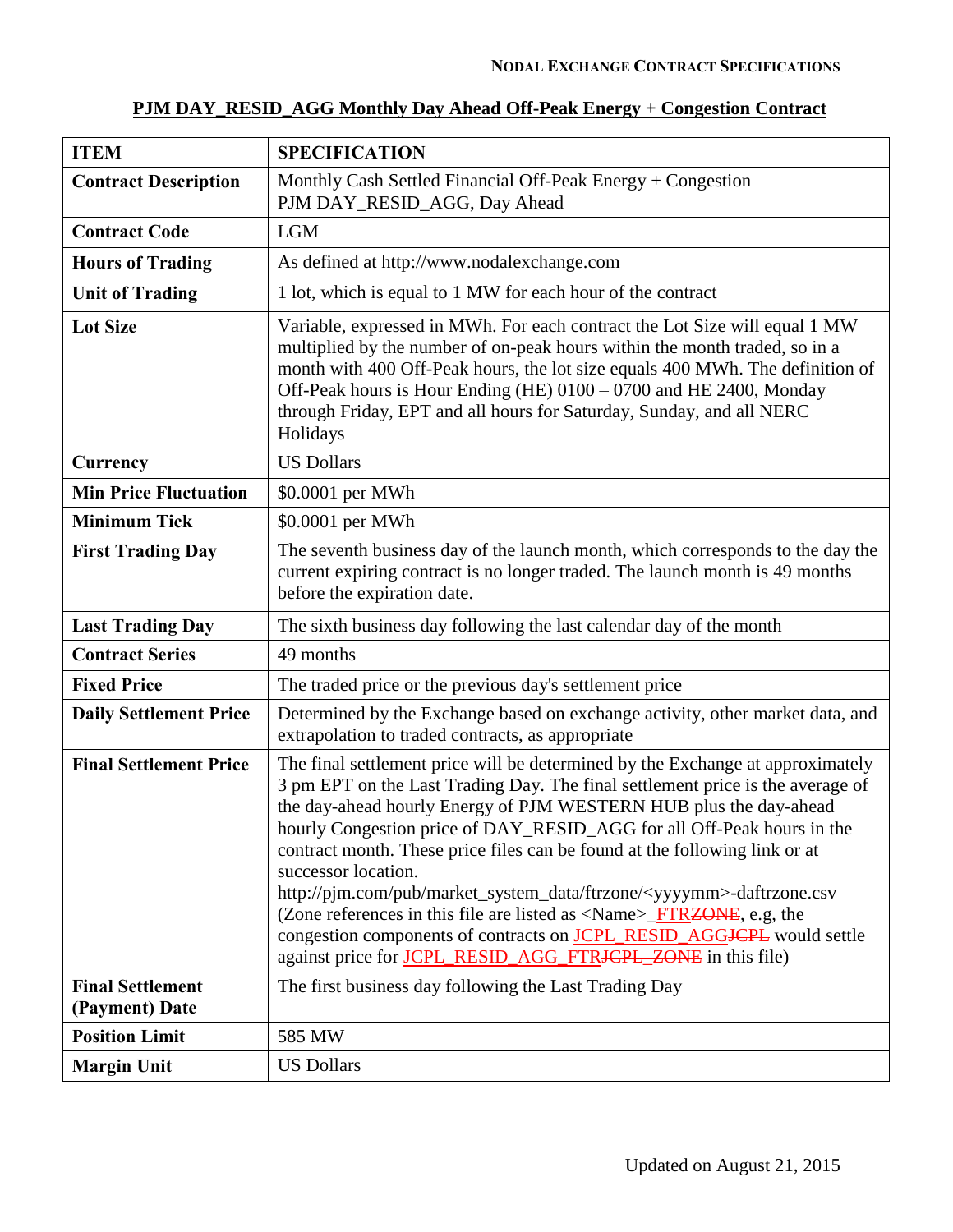| <b>ITEM</b>                               | <b>SPECIFICATION</b>                                                                                                                                                                                                                                                                                                                                                                                                                                                                                                                                                                                                                                                                                                                                     |
|-------------------------------------------|----------------------------------------------------------------------------------------------------------------------------------------------------------------------------------------------------------------------------------------------------------------------------------------------------------------------------------------------------------------------------------------------------------------------------------------------------------------------------------------------------------------------------------------------------------------------------------------------------------------------------------------------------------------------------------------------------------------------------------------------------------|
| <b>Contract Description</b>               | Monthly Cash Settled Financial On-Peak Energy + Congestion<br>PJM DAY_RESID_AGG, Day Ahead                                                                                                                                                                                                                                                                                                                                                                                                                                                                                                                                                                                                                                                               |
| <b>Contract Code</b>                      | <b>LGK</b>                                                                                                                                                                                                                                                                                                                                                                                                                                                                                                                                                                                                                                                                                                                                               |
| <b>Hours of Trading</b>                   | As defined at http://www.nodalexchange.com                                                                                                                                                                                                                                                                                                                                                                                                                                                                                                                                                                                                                                                                                                               |
| <b>Unit of Trading</b>                    | 1 lot, which is equal to 1 MW for each hour of the contract                                                                                                                                                                                                                                                                                                                                                                                                                                                                                                                                                                                                                                                                                              |
| <b>Lot Size</b>                           | Variable, expressed in MWh. For each contract the Lot Size will equal 1 MW<br>multiplied by the number of on-peak hours within the month traded, so in a<br>month with 336 On-Peak hours, the lot size equals 336 MWh. The definition of<br>On-Peak hours is Hour Ending (HE) 0800 - 2300 Monday through Friday, EPT,<br>excluding NERC Holidays                                                                                                                                                                                                                                                                                                                                                                                                         |
| Currency                                  | <b>US Dollars</b>                                                                                                                                                                                                                                                                                                                                                                                                                                                                                                                                                                                                                                                                                                                                        |
| <b>Min Price Fluctuation</b>              | \$0.0001 per MWh                                                                                                                                                                                                                                                                                                                                                                                                                                                                                                                                                                                                                                                                                                                                         |
| <b>Minimum Tick</b>                       | \$0.0001 per MWh                                                                                                                                                                                                                                                                                                                                                                                                                                                                                                                                                                                                                                                                                                                                         |
| <b>First Trading Day</b>                  | The seventh business day of the launch month, which corresponds to the day the<br>current expiring contract is no longer traded. The launch month is 49 months<br>before the expiration date.                                                                                                                                                                                                                                                                                                                                                                                                                                                                                                                                                            |
| <b>Last Trading Day</b>                   | The sixth business day following the last calendar day of the month                                                                                                                                                                                                                                                                                                                                                                                                                                                                                                                                                                                                                                                                                      |
| <b>Contract Series</b>                    | 49 months                                                                                                                                                                                                                                                                                                                                                                                                                                                                                                                                                                                                                                                                                                                                                |
| <b>Fixed Price</b>                        | The traded price or the previous day's settlement price                                                                                                                                                                                                                                                                                                                                                                                                                                                                                                                                                                                                                                                                                                  |
| <b>Daily Settlement Price</b>             | Determined by the Exchange based on exchange activity, other market data, and<br>extrapolation to traded contracts, as appropriate                                                                                                                                                                                                                                                                                                                                                                                                                                                                                                                                                                                                                       |
| <b>Final Settlement Price</b>             | The final settlement price will be determined by the Exchange at approximately<br>3 pm EPT on the Last Trading Day. The final settlement price is the average of<br>the day-ahead hourly Energy of PJM WESTERN HUB plus the day-ahead<br>hourly Congestion price of DAY_RESID_AGG for all On-Peak hours in the<br>contract month. These price files can be found at the following link or at<br>successor location.<br>http://pjm.com/pub/market_system_data/ftrzone/ <yyyymm>-daftrzone.csv<br/>(Zone references in this file are listed as <name><del>_FTRZONE</del>, e.g, the<br/>congestion components of contracts on <b>JCPL_RESID_AGGJCPL</b> would settle<br/>against price for <b>JCPL_RESID_AGG_FTRJCPL_ZONE</b> in this file)</name></yyyymm> |
| <b>Final Settlement</b><br>(Payment) Date | The first business day following the Last Trading Day                                                                                                                                                                                                                                                                                                                                                                                                                                                                                                                                                                                                                                                                                                    |
| <b>Position Limit</b>                     | 733 MW                                                                                                                                                                                                                                                                                                                                                                                                                                                                                                                                                                                                                                                                                                                                                   |
| <b>Margin Unit</b>                        | <b>US Dollars</b>                                                                                                                                                                                                                                                                                                                                                                                                                                                                                                                                                                                                                                                                                                                                        |

# **PJM DAY\_RESID\_AGG Monthly Day Ahead On-Peak Energy + Congestion Contract**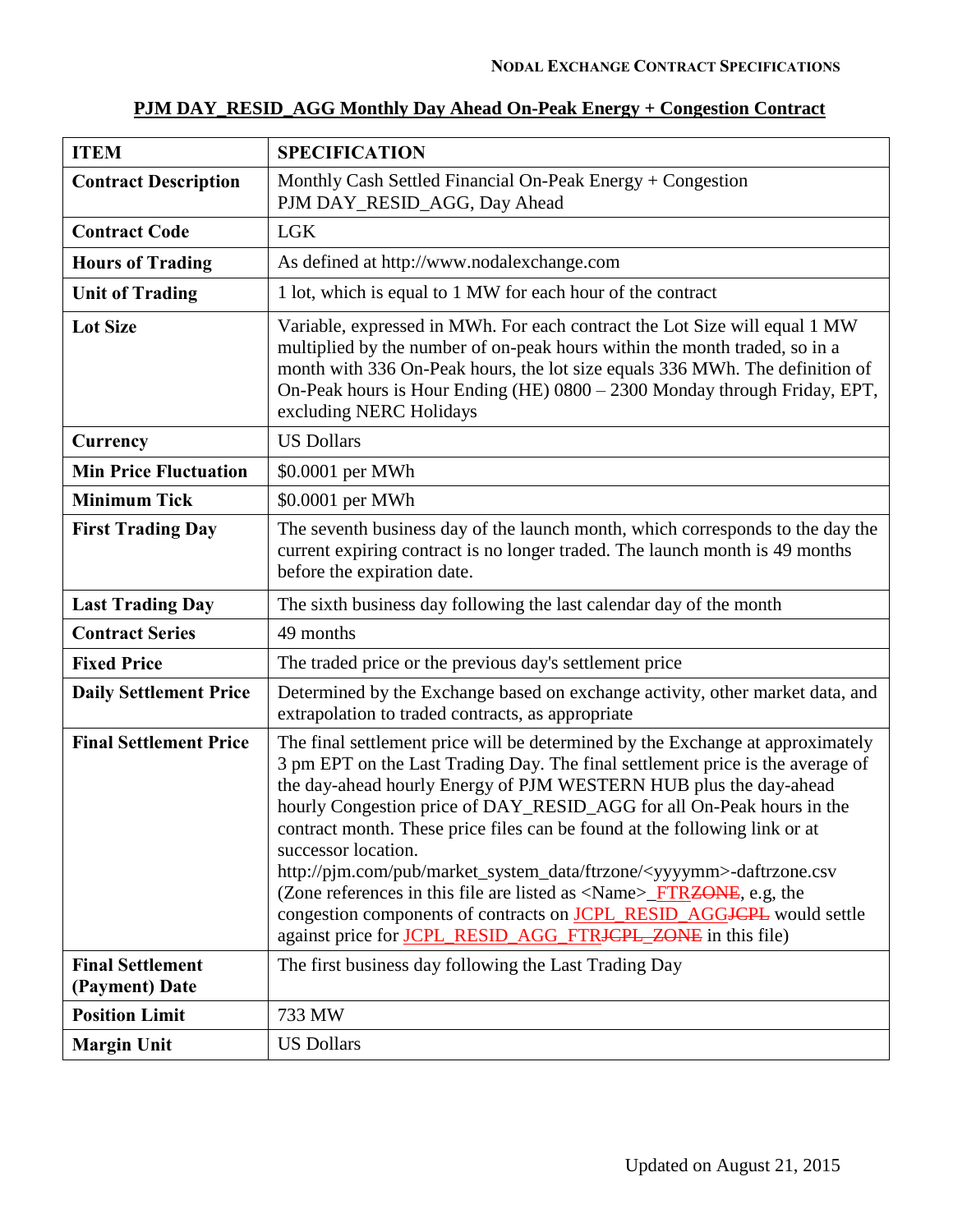| <b>ITEM</b>                               | <b>SPECIFICATION</b>                                                                                                                                                                                                                                                                                                                                                                                                                                                                                                                                                                                                                                                                                                                                                      |
|-------------------------------------------|---------------------------------------------------------------------------------------------------------------------------------------------------------------------------------------------------------------------------------------------------------------------------------------------------------------------------------------------------------------------------------------------------------------------------------------------------------------------------------------------------------------------------------------------------------------------------------------------------------------------------------------------------------------------------------------------------------------------------------------------------------------------------|
| <b>Contract Description</b>               | Monthly Cash Settled Financial Off-Peak Energy $+$ Congestion<br>PJM DEOK_RESID_AGG, Day Ahead                                                                                                                                                                                                                                                                                                                                                                                                                                                                                                                                                                                                                                                                            |
| <b>Contract Code</b>                      | <b>LGO</b>                                                                                                                                                                                                                                                                                                                                                                                                                                                                                                                                                                                                                                                                                                                                                                |
| <b>Hours of Trading</b>                   | As defined at http://www.nodalexchange.com                                                                                                                                                                                                                                                                                                                                                                                                                                                                                                                                                                                                                                                                                                                                |
| <b>Unit of Trading</b>                    | 1 lot, which is equal to 1 MW for each hour of the contract                                                                                                                                                                                                                                                                                                                                                                                                                                                                                                                                                                                                                                                                                                               |
| <b>Lot Size</b>                           | Variable, expressed in MWh. For each contract the Lot Size will equal 1 MW<br>multiplied by the number of on-peak hours within the month traded, so in a<br>month with 400 Off-Peak hours, the lot size equals 400 MWh. The definition of<br>Off-Peak hours is Hour Ending (HE) 0100 - 0700 and HE 2400, Monday<br>through Friday, EPT and all hours for Saturday, Sunday, and all NERC<br>Holidays                                                                                                                                                                                                                                                                                                                                                                       |
| Currency                                  | <b>US Dollars</b>                                                                                                                                                                                                                                                                                                                                                                                                                                                                                                                                                                                                                                                                                                                                                         |
| <b>Min Price Fluctuation</b>              | \$0.0001 per MWh                                                                                                                                                                                                                                                                                                                                                                                                                                                                                                                                                                                                                                                                                                                                                          |
| <b>Minimum Tick</b>                       | \$0.0001 per MWh                                                                                                                                                                                                                                                                                                                                                                                                                                                                                                                                                                                                                                                                                                                                                          |
| <b>First Trading Day</b>                  | The seventh business day of the launch month, which corresponds to the day the<br>current expiring contract is no longer traded. The launch month is 49 months<br>before the expiration date.                                                                                                                                                                                                                                                                                                                                                                                                                                                                                                                                                                             |
| <b>Last Trading Day</b>                   | The sixth business day following the last calendar day of the month                                                                                                                                                                                                                                                                                                                                                                                                                                                                                                                                                                                                                                                                                                       |
| <b>Contract Series</b>                    | 49 months                                                                                                                                                                                                                                                                                                                                                                                                                                                                                                                                                                                                                                                                                                                                                                 |
| <b>Fixed Price</b>                        | The traded price or the previous day's settlement price                                                                                                                                                                                                                                                                                                                                                                                                                                                                                                                                                                                                                                                                                                                   |
| <b>Daily Settlement Price</b>             | Determined by the Exchange based on exchange activity, other market data, and<br>extrapolation to traded contracts, as appropriate                                                                                                                                                                                                                                                                                                                                                                                                                                                                                                                                                                                                                                        |
| <b>Final Settlement Price</b>             | The final settlement price will be determined by the Exchange at approximately<br>3 pm EPT on the Last Trading Day. The final settlement price is the average of<br>the day-ahead hourly Energy of PJM WESTERN HUB plus the day-ahead<br>hourly Congestion price of DEOK_RESID_AGG for all Off-Peak hours in the<br>contract month. These price files can be found at the following link or at<br>successor location.<br>http://pjm.com/pub/market_system_data/ftrzone/ <yyyymm>-daftrzone.csv<br/>(Zone references in this file are listed as <name>_FTR<del>ZONE</del>, e.g, the<br/>congestion components of contracts on <b>JCPL_RESID_AGG<del>JCPL</del></b> would settle<br/>against price for JCPL_RESID_AGG_FTR<del>JCPL_ZONE</del> in this file)</name></yyyymm> |
| <b>Final Settlement</b><br>(Payment) Date | The first business day following the Last Trading Day                                                                                                                                                                                                                                                                                                                                                                                                                                                                                                                                                                                                                                                                                                                     |
| <b>Position Limit</b>                     | 594 MW                                                                                                                                                                                                                                                                                                                                                                                                                                                                                                                                                                                                                                                                                                                                                                    |
| <b>Margin Unit</b>                        | <b>US Dollars</b>                                                                                                                                                                                                                                                                                                                                                                                                                                                                                                                                                                                                                                                                                                                                                         |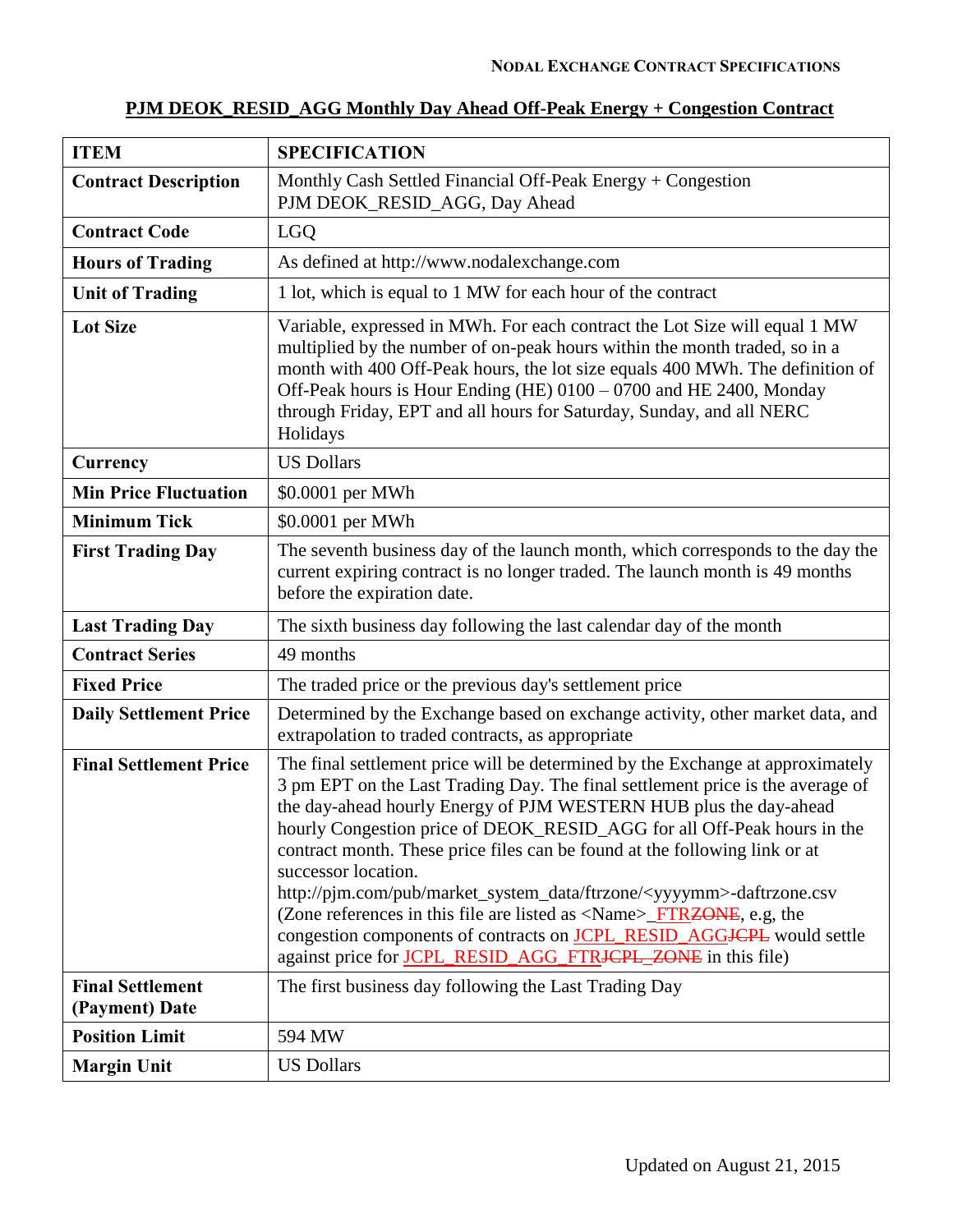|  | PJM DEOK_RESID_AGG Monthly Day Ahead On-Peak Energy + Congestion Contract |  |  |  |  |  |  |  |
|--|---------------------------------------------------------------------------|--|--|--|--|--|--|--|
|--|---------------------------------------------------------------------------|--|--|--|--|--|--|--|

| <b>ITEM</b>                               | <b>SPECIFICATION</b>                                                                                                                                                                                                                                                                                                                                                                                                                                                                                                                                                                                                                                                                                                                                                          |
|-------------------------------------------|-------------------------------------------------------------------------------------------------------------------------------------------------------------------------------------------------------------------------------------------------------------------------------------------------------------------------------------------------------------------------------------------------------------------------------------------------------------------------------------------------------------------------------------------------------------------------------------------------------------------------------------------------------------------------------------------------------------------------------------------------------------------------------|
| <b>Contract Description</b>               | Monthly Cash Settled Financial On-Peak Energy + Congestion<br>PJM DEOK_RESID_AGG, Day Ahead                                                                                                                                                                                                                                                                                                                                                                                                                                                                                                                                                                                                                                                                                   |
| <b>Contract Code</b>                      | <b>LGO</b>                                                                                                                                                                                                                                                                                                                                                                                                                                                                                                                                                                                                                                                                                                                                                                    |
| <b>Hours of Trading</b>                   | As defined at http://www.nodalexchange.com                                                                                                                                                                                                                                                                                                                                                                                                                                                                                                                                                                                                                                                                                                                                    |
| <b>Unit of Trading</b>                    | 1 lot, which is equal to 1 MW for each hour of the contract                                                                                                                                                                                                                                                                                                                                                                                                                                                                                                                                                                                                                                                                                                                   |
| <b>Lot Size</b>                           | Variable, expressed in MWh. For each contract the Lot Size will equal 1 MW<br>multiplied by the number of on-peak hours within the month traded, so in a<br>month with 336 On-Peak hours, the lot size equals 336 MWh. The definition of<br>On-Peak hours is Hour Ending (HE) 0800 - 2300 Monday through Friday, EPT,<br>excluding NERC Holidays                                                                                                                                                                                                                                                                                                                                                                                                                              |
| Currency                                  | <b>US Dollars</b>                                                                                                                                                                                                                                                                                                                                                                                                                                                                                                                                                                                                                                                                                                                                                             |
| <b>Min Price Fluctuation</b>              | \$0.0001 per MWh                                                                                                                                                                                                                                                                                                                                                                                                                                                                                                                                                                                                                                                                                                                                                              |
| <b>Minimum Tick</b>                       | \$0.0001 per MWh                                                                                                                                                                                                                                                                                                                                                                                                                                                                                                                                                                                                                                                                                                                                                              |
| <b>First Trading Day</b>                  | The seventh business day of the launch month, which corresponds to the day the<br>current expiring contract is no longer traded. The launch month is 49 months<br>before the expiration date.                                                                                                                                                                                                                                                                                                                                                                                                                                                                                                                                                                                 |
| <b>Last Trading Day</b>                   | The sixth business day following the last calendar day of the month                                                                                                                                                                                                                                                                                                                                                                                                                                                                                                                                                                                                                                                                                                           |
| <b>Contract Series</b>                    | 49 months                                                                                                                                                                                                                                                                                                                                                                                                                                                                                                                                                                                                                                                                                                                                                                     |
| <b>Fixed Price</b>                        | The traded price or the previous day's settlement price                                                                                                                                                                                                                                                                                                                                                                                                                                                                                                                                                                                                                                                                                                                       |
| <b>Daily Settlement Price</b>             | Determined by the Exchange based on exchange activity, other market data, and<br>extrapolation to traded contracts, as appropriate                                                                                                                                                                                                                                                                                                                                                                                                                                                                                                                                                                                                                                            |
| <b>Final Settlement Price</b>             | The final settlement price will be determined by the Exchange at approximately<br>3 pm EPT on the Last Trading Day. The final settlement price is the average of<br>the day-ahead hourly Energy of PJM WESTERN HUB plus the day-ahead<br>hourly Congestion price of DEOK_RESID_AGG for all On-Peak hours in the<br>contract month. These price files can be found at the following link or at<br>successor location.<br>http://pjm.com/pub/market_system_data/ftrzone/ <yyyymm>-daftrzone.csv<br/>(Zone references in this file are listed as <math>\langle</math>Name<math>\rangle</math>_FTRZONE, e.g, the<br/>congestion components of contracts on <b>JCPL_RESID_AGGJCPL</b> would settle<br/>against price for <b>JCPL RESID AGG FTRJCPL_ZONE</b> in this file)</yyyymm> |
| <b>Final Settlement</b><br>(Payment) Date | The first business day following the Last Trading Day                                                                                                                                                                                                                                                                                                                                                                                                                                                                                                                                                                                                                                                                                                                         |
| <b>Position Limit</b>                     | 721 MW                                                                                                                                                                                                                                                                                                                                                                                                                                                                                                                                                                                                                                                                                                                                                                        |
| <b>Margin Unit</b>                        | <b>US Dollars</b>                                                                                                                                                                                                                                                                                                                                                                                                                                                                                                                                                                                                                                                                                                                                                             |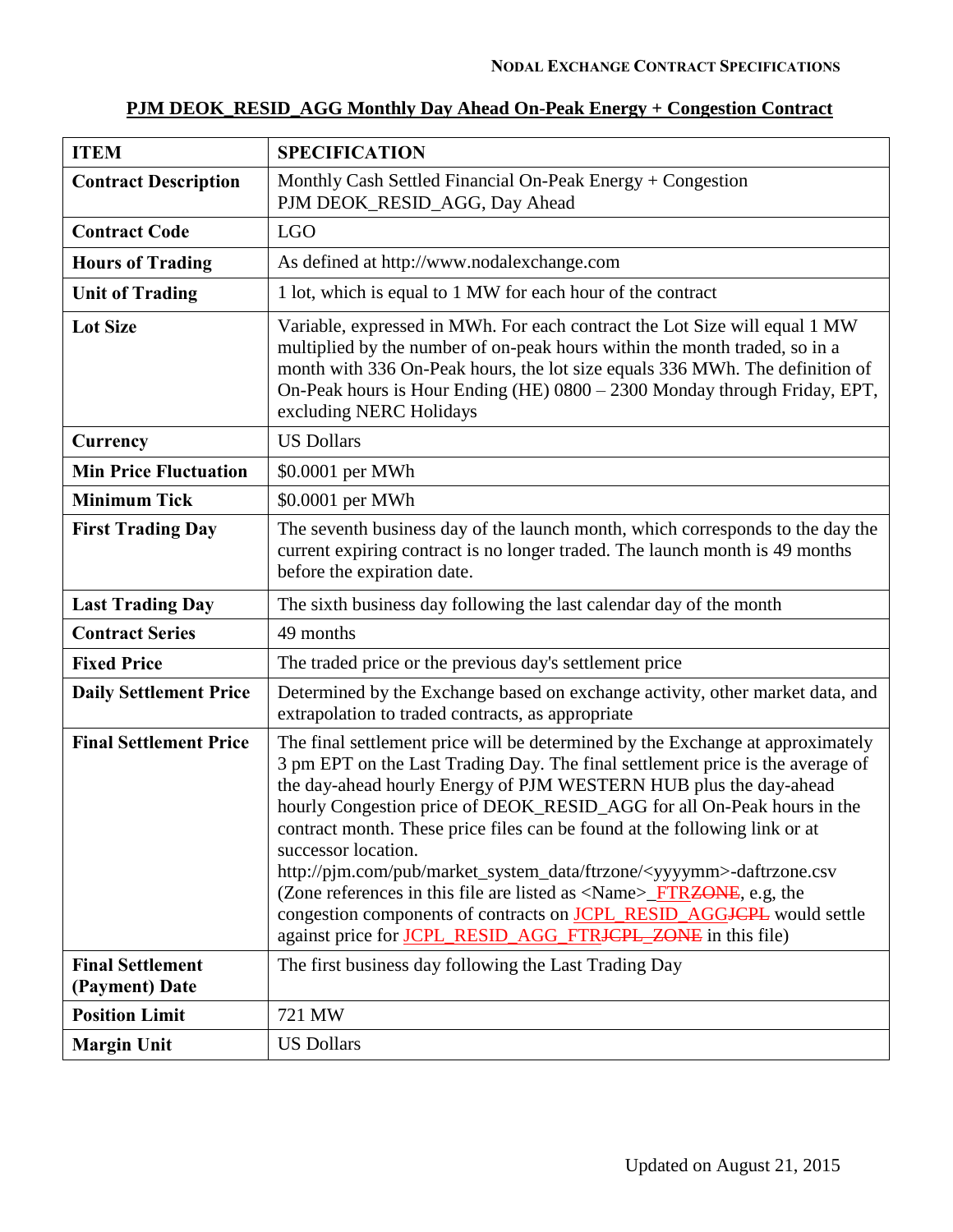| <b>ITEM</b>                 | <b>SPECIFICATION</b>                                                                        |
|-----------------------------|---------------------------------------------------------------------------------------------|
| <b>Contract Description</b> | Monthly Cash Settled Financial Off-Peak Energy + Congestion<br>PJM DOM_RESID_AGG, Day Ahead |
| <b>Contract Code</b>        | <b>LGU</b>                                                                                  |
| <b>Hours of Trading</b>     | As defined at http://www.nodalexchange.com                                                  |
| <b>Unit of Trading</b>      | 1 lot, which is equal to 1 MW for each hour of the contract                                 |
|                             |                                                                                             |

### **PJM DOM\_RESID\_AGG Monthly Day Ahead Off-Peak Energy + Congestion Contract**

| <b>Lot Size</b>                           | Variable, expressed in MWh. For each contract the Lot Size will equal 1 MW<br>multiplied by the number of on-peak hours within the month traded, so in a<br>month with 400 Off-Peak hours, the lot size equals 400 MWh. The definition of<br>Off-Peak hours is Hour Ending (HE) 0100 - 0700 and HE 2400, Monday<br>through Friday, EPT and all hours for Saturday, Sunday, and all NERC<br>Holidays                                                                                                                                                                                                                                                                                                                                                |
|-------------------------------------------|----------------------------------------------------------------------------------------------------------------------------------------------------------------------------------------------------------------------------------------------------------------------------------------------------------------------------------------------------------------------------------------------------------------------------------------------------------------------------------------------------------------------------------------------------------------------------------------------------------------------------------------------------------------------------------------------------------------------------------------------------|
| Currency                                  | <b>US Dollars</b>                                                                                                                                                                                                                                                                                                                                                                                                                                                                                                                                                                                                                                                                                                                                  |
| <b>Min Price Fluctuation</b>              | \$0.0001 per MWh                                                                                                                                                                                                                                                                                                                                                                                                                                                                                                                                                                                                                                                                                                                                   |
| <b>Minimum Tick</b>                       | \$0.0001 per MWh                                                                                                                                                                                                                                                                                                                                                                                                                                                                                                                                                                                                                                                                                                                                   |
| <b>First Trading Day</b>                  | The seventh business day of the launch month, which corresponds to the day the<br>current expiring contract is no longer traded. The launch month is 49 months<br>before the expiration date.                                                                                                                                                                                                                                                                                                                                                                                                                                                                                                                                                      |
| <b>Last Trading Day</b>                   | The sixth business day following the last calendar day of the month                                                                                                                                                                                                                                                                                                                                                                                                                                                                                                                                                                                                                                                                                |
| <b>Contract Series</b>                    | 49 months                                                                                                                                                                                                                                                                                                                                                                                                                                                                                                                                                                                                                                                                                                                                          |
| <b>Fixed Price</b>                        | The traded price or the previous day's settlement price                                                                                                                                                                                                                                                                                                                                                                                                                                                                                                                                                                                                                                                                                            |
| <b>Daily Settlement Price</b>             | Determined by the Exchange based on exchange activity, other market data, and<br>extrapolation to traded contracts, as appropriate                                                                                                                                                                                                                                                                                                                                                                                                                                                                                                                                                                                                                 |
| <b>Final Settlement Price</b>             | The final settlement price will be determined by the Exchange at approximately<br>3 pm EPT on the Last Trading Day. The final settlement price is the average of<br>the day-ahead hourly Energy of PJM WESTERN HUB plus the day-ahead<br>hourly Congestion price of DOM_RESID_AGG for all Off-Peak hours in the<br>contract month. These price files can be found at the following link or at<br>successor location.<br>http://pjm.com/pub/market_system_data/ftrzone/ <yyyymm>-daftrzone.csv<br/>(Zone references in this file are listed as <name><del>_FTRZONE</del>, e.g, the<br/>congestion components of contracts on <b>JCPL_RESID_AGGJCPL</b> would settle<br/>against price for JCPL_RESID_AGG_FTRJCPL_ZONE in this file)</name></yyyymm> |
| <b>Final Settlement</b><br>(Payment) Date | The first business day following the Last Trading Day                                                                                                                                                                                                                                                                                                                                                                                                                                                                                                                                                                                                                                                                                              |
| <b>Position Limit</b>                     | 2498 MW                                                                                                                                                                                                                                                                                                                                                                                                                                                                                                                                                                                                                                                                                                                                            |
| <b>Margin Unit</b>                        | <b>US Dollars</b>                                                                                                                                                                                                                                                                                                                                                                                                                                                                                                                                                                                                                                                                                                                                  |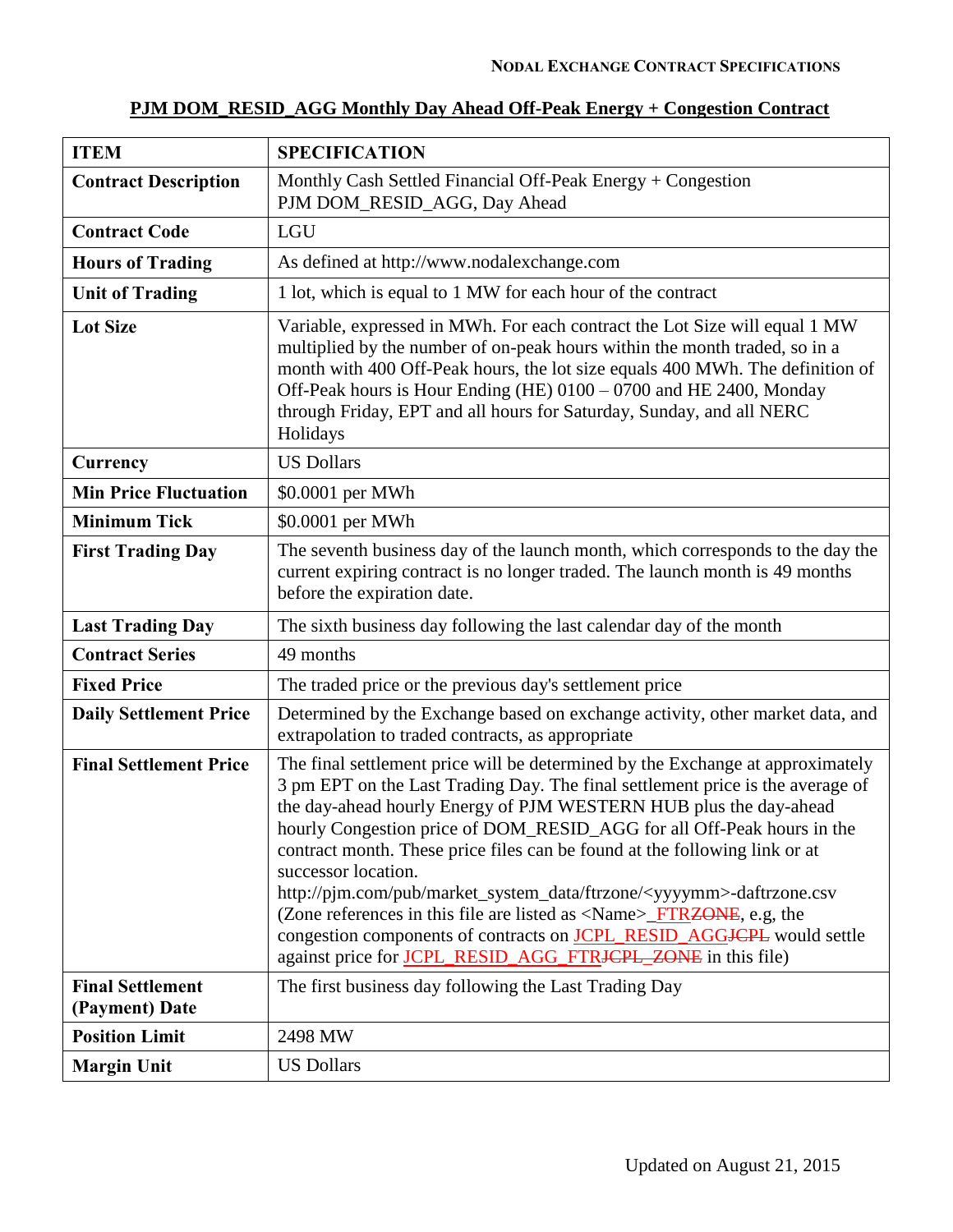|--|

| <b>ITEM</b>                               | <b>SPECIFICATION</b>                                                                                                                                                                                                                                                                                                                                                                                                                                                                                                                                                                                                                                                                                                                                     |
|-------------------------------------------|----------------------------------------------------------------------------------------------------------------------------------------------------------------------------------------------------------------------------------------------------------------------------------------------------------------------------------------------------------------------------------------------------------------------------------------------------------------------------------------------------------------------------------------------------------------------------------------------------------------------------------------------------------------------------------------------------------------------------------------------------------|
| <b>Contract Description</b>               | Monthly Cash Settled Financial On-Peak Energy $+$ Congestion<br>PJM DOM_RESID_AGG, Day Ahead                                                                                                                                                                                                                                                                                                                                                                                                                                                                                                                                                                                                                                                             |
| <b>Contract Code</b>                      | <b>LGS</b>                                                                                                                                                                                                                                                                                                                                                                                                                                                                                                                                                                                                                                                                                                                                               |
| <b>Hours of Trading</b>                   | As defined at http://www.nodalexchange.com                                                                                                                                                                                                                                                                                                                                                                                                                                                                                                                                                                                                                                                                                                               |
| <b>Unit of Trading</b>                    | 1 lot, which is equal to 1 MW for each hour of the contract                                                                                                                                                                                                                                                                                                                                                                                                                                                                                                                                                                                                                                                                                              |
| <b>Lot Size</b>                           | Variable, expressed in MWh. For each contract the Lot Size will equal 1 MW<br>multiplied by the number of on-peak hours within the month traded, so in a<br>month with 336 On-Peak hours, the lot size equals 336 MWh. The definition of<br>On-Peak hours is Hour Ending (HE) 0800 - 2300 Monday through Friday, EPT,<br>excluding NERC Holidays                                                                                                                                                                                                                                                                                                                                                                                                         |
| Currency                                  | <b>US Dollars</b>                                                                                                                                                                                                                                                                                                                                                                                                                                                                                                                                                                                                                                                                                                                                        |
| <b>Min Price Fluctuation</b>              | \$0.0001 per MWh                                                                                                                                                                                                                                                                                                                                                                                                                                                                                                                                                                                                                                                                                                                                         |
| <b>Minimum Tick</b>                       | \$0.0001 per MWh                                                                                                                                                                                                                                                                                                                                                                                                                                                                                                                                                                                                                                                                                                                                         |
| <b>First Trading Day</b>                  | The seventh business day of the launch month, which corresponds to the day the<br>current expiring contract is no longer traded. The launch month is 49 months<br>before the expiration date.                                                                                                                                                                                                                                                                                                                                                                                                                                                                                                                                                            |
| <b>Last Trading Day</b>                   | The sixth business day following the last calendar day of the month                                                                                                                                                                                                                                                                                                                                                                                                                                                                                                                                                                                                                                                                                      |
| <b>Contract Series</b>                    | 49 months                                                                                                                                                                                                                                                                                                                                                                                                                                                                                                                                                                                                                                                                                                                                                |
| <b>Fixed Price</b>                        | The traded price or the previous day's settlement price                                                                                                                                                                                                                                                                                                                                                                                                                                                                                                                                                                                                                                                                                                  |
| <b>Daily Settlement Price</b>             | Determined by the Exchange based on exchange activity, other market data, and<br>extrapolation to traded contracts, as appropriate                                                                                                                                                                                                                                                                                                                                                                                                                                                                                                                                                                                                                       |
| <b>Final Settlement Price</b>             | The final settlement price will be determined by the Exchange at approximately<br>3 pm EPT on the Last Trading Day. The final settlement price is the average of<br>the day-ahead hourly Energy of PJM WESTERN HUB plus the day-ahead<br>hourly Congestion price of DOM_RESID_AGG for all On-Peak hours in the<br>contract month. These price files can be found at the following link or at<br>successor location.<br>http://pjm.com/pub/market_system_data/ftrzone/ <yyyymm>-daftrzone.csv<br/>(Zone references in this file are listed as <name>_FTR<del>ZONE</del>, e.g, the<br/>congestion components of contracts on <b>JCPL_RESID_AGGJCPL</b> would settle<br/>against price for <b>JCPL_RESID_AGG_FTRJCPL_ZONE</b> in this file)</name></yyyymm> |
| <b>Final Settlement</b><br>(Payment) Date | The first business day following the Last Trading Day                                                                                                                                                                                                                                                                                                                                                                                                                                                                                                                                                                                                                                                                                                    |
| <b>Position Limit</b>                     | 2997 MW                                                                                                                                                                                                                                                                                                                                                                                                                                                                                                                                                                                                                                                                                                                                                  |
| <b>Margin Unit</b>                        | <b>US Dollars</b>                                                                                                                                                                                                                                                                                                                                                                                                                                                                                                                                                                                                                                                                                                                                        |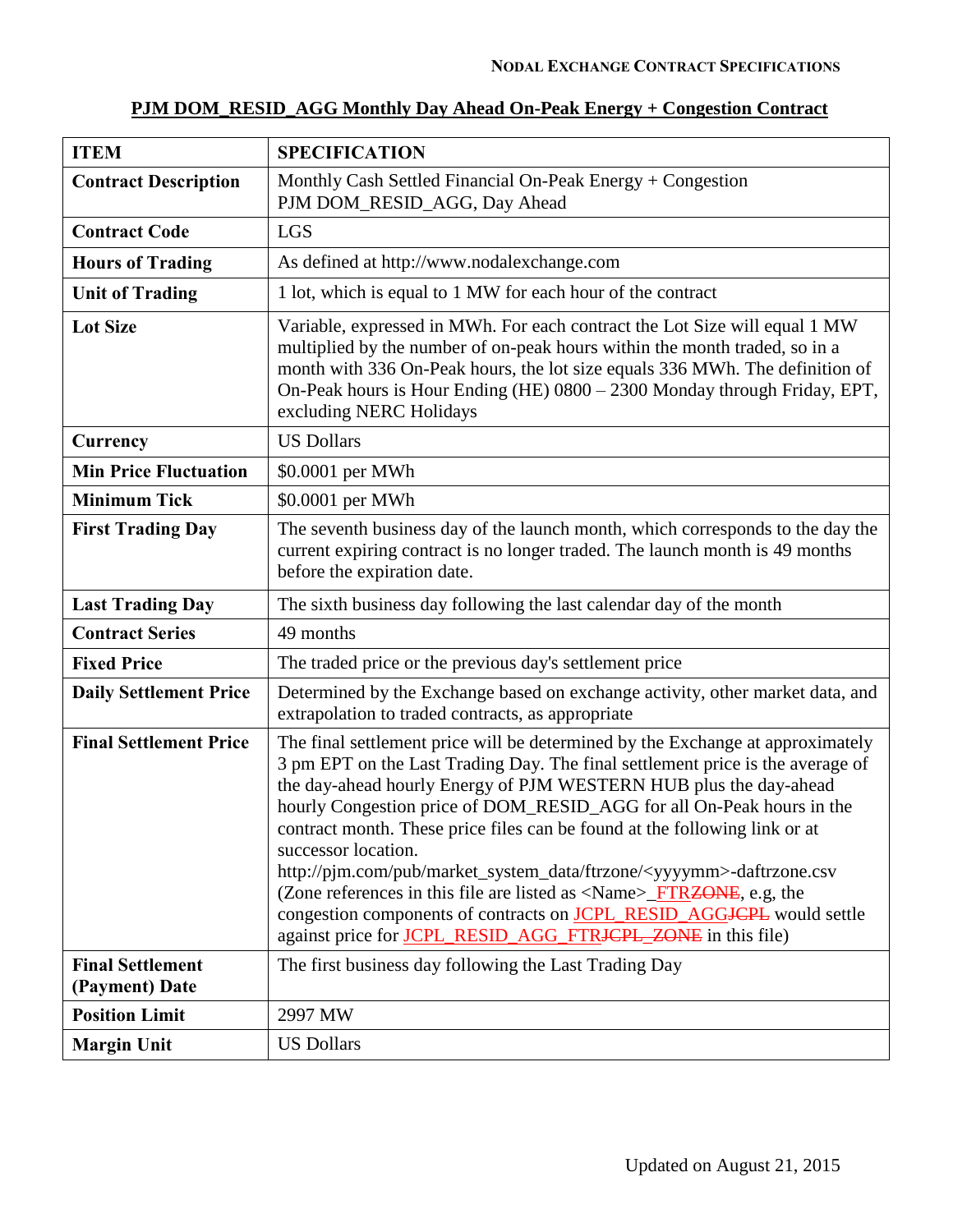| <b>ITEM</b>                               | <b>SPECIFICATION</b>                                                                                                                                                                                                                                                                                                                                                                                                                                                                                                                                                                                                                                                                                                                               |
|-------------------------------------------|----------------------------------------------------------------------------------------------------------------------------------------------------------------------------------------------------------------------------------------------------------------------------------------------------------------------------------------------------------------------------------------------------------------------------------------------------------------------------------------------------------------------------------------------------------------------------------------------------------------------------------------------------------------------------------------------------------------------------------------------------|
| <b>Contract Description</b>               | Monthly Cash Settled Financial Off-Peak Energy + Congestion<br>PJM DPL_RESID_AGG, Day Ahead                                                                                                                                                                                                                                                                                                                                                                                                                                                                                                                                                                                                                                                        |
| <b>Contract Code</b>                      | <b>LGY</b>                                                                                                                                                                                                                                                                                                                                                                                                                                                                                                                                                                                                                                                                                                                                         |
| <b>Hours of Trading</b>                   | As defined at http://www.nodalexchange.com                                                                                                                                                                                                                                                                                                                                                                                                                                                                                                                                                                                                                                                                                                         |
| <b>Unit of Trading</b>                    | 1 lot, which is equal to 1 MW for each hour of the contract                                                                                                                                                                                                                                                                                                                                                                                                                                                                                                                                                                                                                                                                                        |
| <b>Lot Size</b>                           | Variable, expressed in MWh. For each contract the Lot Size will equal 1 MW<br>multiplied by the number of on-peak hours within the month traded, so in a<br>month with 400 Off-Peak hours, the lot size equals 400 MWh. The definition of<br>Off-Peak hours is Hour Ending (HE) 0100 – 0700 and HE 2400, Monday<br>through Friday, EPT and all hours for Saturday, Sunday, and all NERC<br>Holidays                                                                                                                                                                                                                                                                                                                                                |
| Currency                                  | <b>US Dollars</b>                                                                                                                                                                                                                                                                                                                                                                                                                                                                                                                                                                                                                                                                                                                                  |
| <b>Min Price Fluctuation</b>              | \$0.0001 per MWh                                                                                                                                                                                                                                                                                                                                                                                                                                                                                                                                                                                                                                                                                                                                   |
| <b>Minimum Tick</b>                       | \$0.0001 per MWh                                                                                                                                                                                                                                                                                                                                                                                                                                                                                                                                                                                                                                                                                                                                   |
| <b>First Trading Day</b>                  | The seventh business day of the launch month, which corresponds to the day the<br>current expiring contract is no longer traded. The launch month is 49 months<br>before the expiration date.                                                                                                                                                                                                                                                                                                                                                                                                                                                                                                                                                      |
| <b>Last Trading Day</b>                   | The sixth business day following the last calendar day of the month                                                                                                                                                                                                                                                                                                                                                                                                                                                                                                                                                                                                                                                                                |
| <b>Contract Series</b>                    | 49 months                                                                                                                                                                                                                                                                                                                                                                                                                                                                                                                                                                                                                                                                                                                                          |
| <b>Fixed Price</b>                        | The traded price or the previous day's settlement price                                                                                                                                                                                                                                                                                                                                                                                                                                                                                                                                                                                                                                                                                            |
| <b>Daily Settlement Price</b>             | Determined by the Exchange based on exchange activity, other market data, and<br>extrapolation to traded contracts, as appropriate                                                                                                                                                                                                                                                                                                                                                                                                                                                                                                                                                                                                                 |
| <b>Final Settlement Price</b>             | The final settlement price will be determined by the Exchange at approximately<br>3 pm EPT on the Last Trading Day. The final settlement price is the average of<br>the day-ahead hourly Energy of PJM WESTERN HUB plus the day-ahead<br>hourly Congestion price of DPL_RESID_AGG for all Off-Peak hours in the<br>contract month. These price files can be found at the following link or at<br>successor location.<br>http://pjm.com/pub/market_system_data/ftrzone/ <yyyymm>-daftrzone.csv<br/>(Zone references in this file are listed as <name><del>_FTRZONE</del>, e.g, the<br/>congestion components of contracts on <b>JCPL_RESID_AGGJCPL</b> would settle<br/>against price for JCPL_RESID_AGG_FTRJCPL_ZONE in this file)</name></yyyymm> |
| <b>Final Settlement</b><br>(Payment) Date | The first business day following the Last Trading Day                                                                                                                                                                                                                                                                                                                                                                                                                                                                                                                                                                                                                                                                                              |
| <b>Position Limit</b>                     | 335 MW                                                                                                                                                                                                                                                                                                                                                                                                                                                                                                                                                                                                                                                                                                                                             |
| <b>Margin Unit</b>                        | <b>US Dollars</b>                                                                                                                                                                                                                                                                                                                                                                                                                                                                                                                                                                                                                                                                                                                                  |

# **PJM DPL\_RESID\_AGG Monthly Day Ahead Off-Peak Energy + Congestion Contract**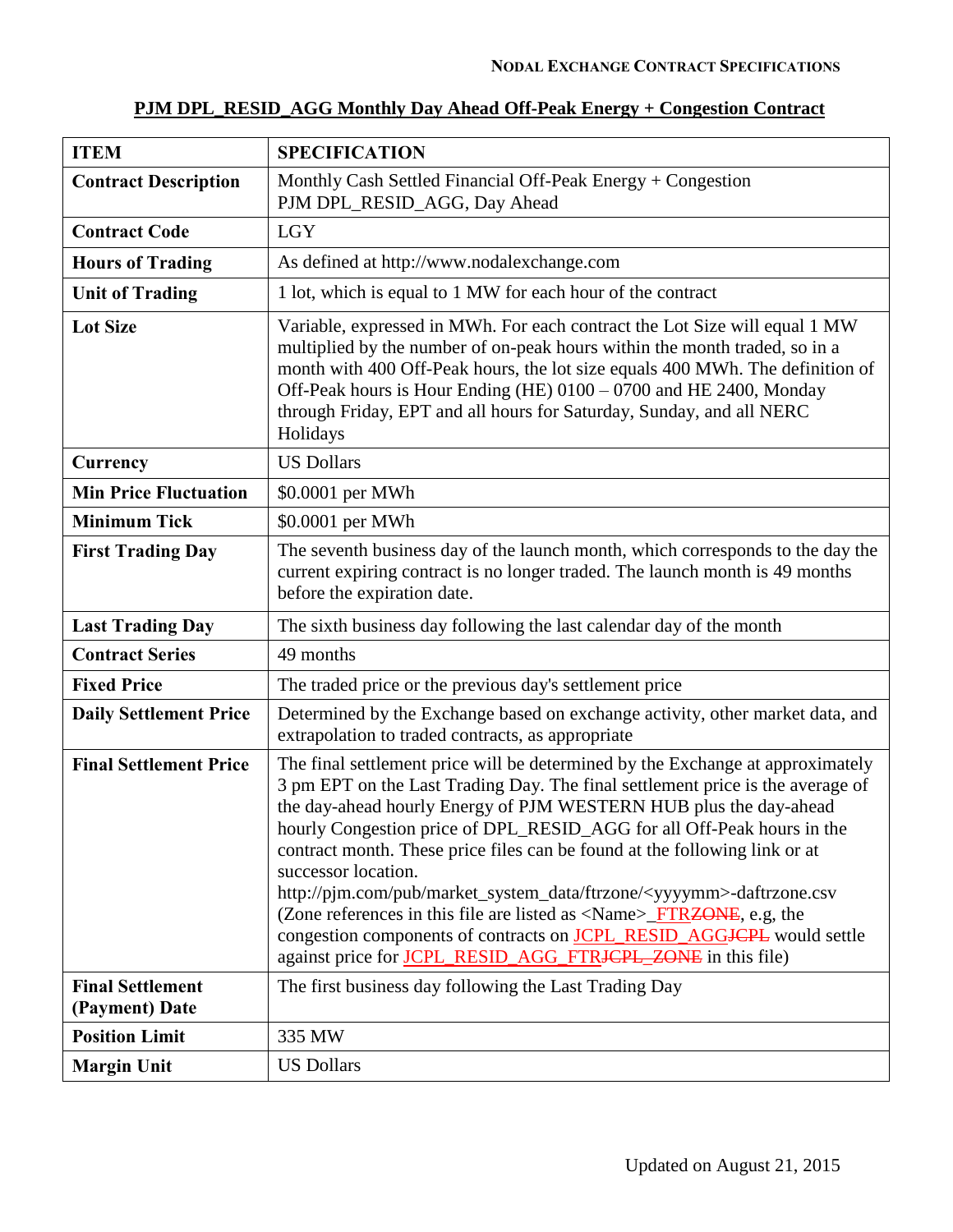| <b>ITEM</b>                               | <b>SPECIFICATION</b>                                                                                                                                                                                                                                                                                                                                                                                                                                                                                                                                                                                                                                                                                                                                                  |
|-------------------------------------------|-----------------------------------------------------------------------------------------------------------------------------------------------------------------------------------------------------------------------------------------------------------------------------------------------------------------------------------------------------------------------------------------------------------------------------------------------------------------------------------------------------------------------------------------------------------------------------------------------------------------------------------------------------------------------------------------------------------------------------------------------------------------------|
| <b>Contract Description</b>               | Monthly Cash Settled Financial On-Peak Energy + Congestion<br>PJM DPL_RESID_AGG, Day Ahead                                                                                                                                                                                                                                                                                                                                                                                                                                                                                                                                                                                                                                                                            |
| <b>Contract Code</b>                      | <b>LGW</b>                                                                                                                                                                                                                                                                                                                                                                                                                                                                                                                                                                                                                                                                                                                                                            |
| <b>Hours of Trading</b>                   | As defined at http://www.nodalexchange.com                                                                                                                                                                                                                                                                                                                                                                                                                                                                                                                                                                                                                                                                                                                            |
| <b>Unit of Trading</b>                    | 1 lot, which is equal to 1 MW for each hour of the contract                                                                                                                                                                                                                                                                                                                                                                                                                                                                                                                                                                                                                                                                                                           |
| <b>Lot Size</b>                           | Variable, expressed in MWh. For each contract the Lot Size will equal 1 MW<br>multiplied by the number of on-peak hours within the month traded, so in a<br>month with 336 On-Peak hours, the lot size equals 336 MWh. The definition of<br>On-Peak hours is Hour Ending (HE) 0800 - 2300 Monday through Friday, EPT,<br>excluding NERC Holidays                                                                                                                                                                                                                                                                                                                                                                                                                      |
| Currency                                  | <b>US Dollars</b>                                                                                                                                                                                                                                                                                                                                                                                                                                                                                                                                                                                                                                                                                                                                                     |
| <b>Min Price Fluctuation</b>              | \$0.0001 per MWh                                                                                                                                                                                                                                                                                                                                                                                                                                                                                                                                                                                                                                                                                                                                                      |
| <b>Minimum Tick</b>                       | \$0.0001 per MWh                                                                                                                                                                                                                                                                                                                                                                                                                                                                                                                                                                                                                                                                                                                                                      |
| <b>First Trading Day</b>                  | The seventh business day of the launch month, which corresponds to the day the<br>current expiring contract is no longer traded. The launch month is 49 months<br>before the expiration date.                                                                                                                                                                                                                                                                                                                                                                                                                                                                                                                                                                         |
| <b>Last Trading Day</b>                   | The sixth business day following the last calendar day of the month                                                                                                                                                                                                                                                                                                                                                                                                                                                                                                                                                                                                                                                                                                   |
| <b>Contract Series</b>                    | 49 months                                                                                                                                                                                                                                                                                                                                                                                                                                                                                                                                                                                                                                                                                                                                                             |
| <b>Fixed Price</b>                        | The traded price or the previous day's settlement price                                                                                                                                                                                                                                                                                                                                                                                                                                                                                                                                                                                                                                                                                                               |
| <b>Daily Settlement Price</b>             | Determined by the Exchange based on exchange activity, other market data, and<br>extrapolation to traded contracts, as appropriate                                                                                                                                                                                                                                                                                                                                                                                                                                                                                                                                                                                                                                    |
| <b>Final Settlement Price</b>             | The final settlement price will be determined by the Exchange at approximately<br>3 pm EPT on the Last Trading Day. The final settlement price is the average of<br>the day-ahead hourly Energy of PJM WESTERN HUB plus the day-ahead<br>hourly Congestion price of DPL_RESID_AGG for all On-Peak hours in the<br>contract month. These price files can be found at the following link or at<br>successor location.<br>http://pjm.com/pub/market_system_data/ftrzone/ <yyyymm>-daftrzone.csv<br/>(Zone references in this file are listed as <math>\langle</math>Name<math>\rangle</math>_FTRZONE, e.g, the<br/>congestion components of contracts on <b>JCPL_RESID_AGGJCPL</b> would settle<br/>against price for JCPL RESID_AGG_FTRJCPL_ZONE in this file)</yyyymm> |
| <b>Final Settlement</b><br>(Payment) Date | The first business day following the Last Trading Day                                                                                                                                                                                                                                                                                                                                                                                                                                                                                                                                                                                                                                                                                                                 |
| <b>Position Limit</b>                     | 402 MW                                                                                                                                                                                                                                                                                                                                                                                                                                                                                                                                                                                                                                                                                                                                                                |
| <b>Margin Unit</b>                        | <b>US Dollars</b>                                                                                                                                                                                                                                                                                                                                                                                                                                                                                                                                                                                                                                                                                                                                                     |

### **PJM DPL\_RESID\_AGG Monthly Day Ahead On-Peak Energy + Congestion Contract**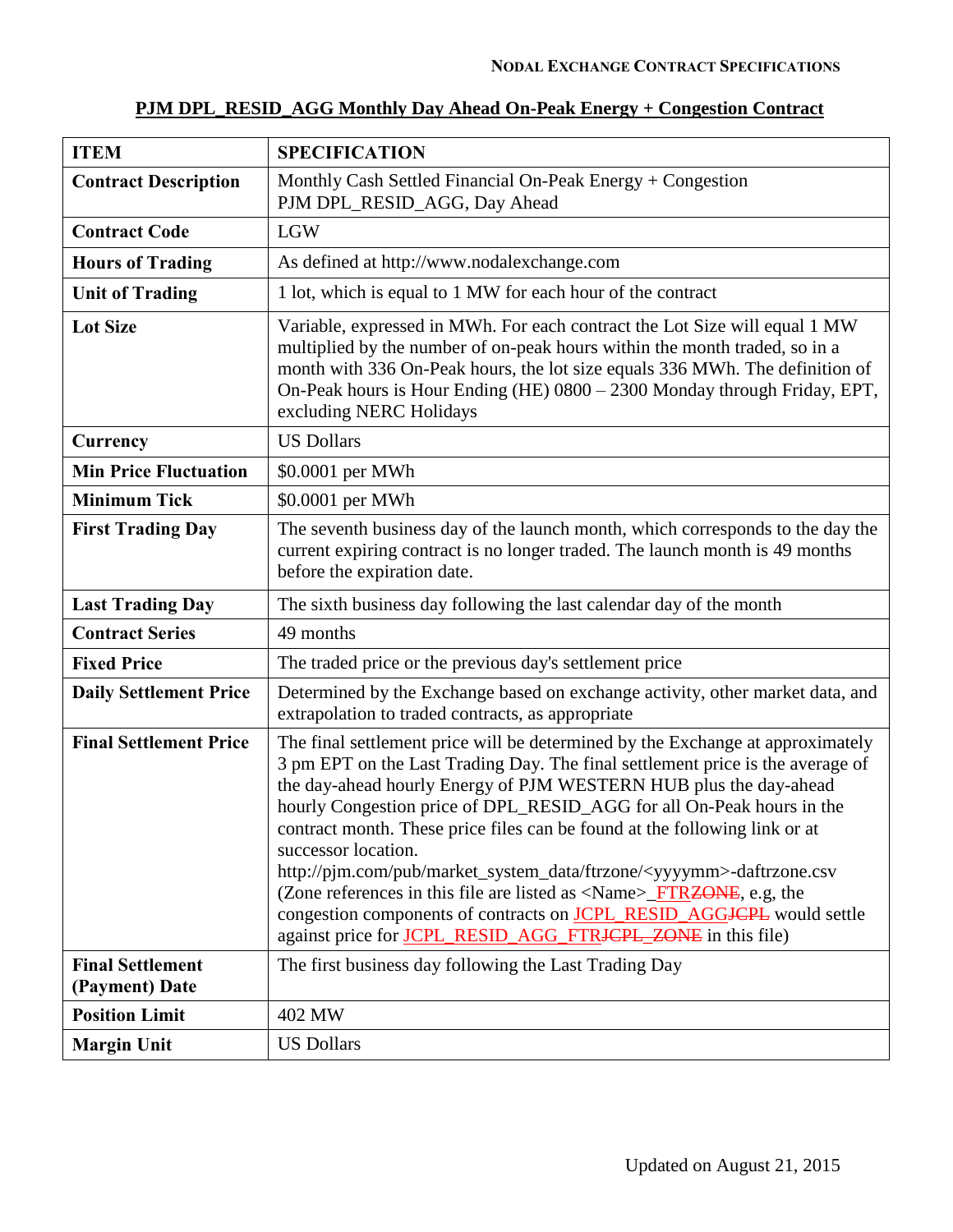#### **ITEM SPECIFICATION Contract Description** Monthly Cash Settled Financial Off-Peak Energy + Congestion PJM DUQ RESID AGG, Day Ahead **Contract Code** LHC **Hours of Trading** As defined at http://www.nodalexchange.com Unit of Trading 1 lot, which is equal to 1 MW for each hour of the contract Lot Size Variable, expressed in MWh. For each contract the Lot Size will equal 1 MW multiplied by the number of on-peak hours within the month traded, so in a month with 400 Off-Peak hours, the lot size equals 400 MWh. The definition of Off-Peak hours is Hour Ending (HE) 0100 – 0700 and HE 2400, Monday through Friday, EPT and all hours for Saturday, Sunday, and all NERC Holidays **Currency** US Dollars **Min Price Fluctuation** \ \$0.0001 per MWh **Minimum Tick**  $\vert$  \$0.0001 per MWh **First Trading Day** The seventh business day of the launch month, which corresponds to the day the current expiring contract is no longer traded. The launch month is 49 months before the expiration date. **Last Trading Day** The sixth business day following the last calendar day of the month **Contract Series** 49 months **Fixed Price** The traded price or the previous day's settlement price **Daily Settlement Price** Determined by the Exchange based on exchange activity, other market data, and extrapolation to traded contracts, as appropriate **Final Settlement Price** The final settlement price will be determined by the Exchange at approximately 3 pm EPT on the Last Trading Day. The final settlement price is the average of the day-ahead hourly Energy of PJM WESTERN HUB plus the day-ahead hourly Congestion price of DUQ\_RESID\_AGG for all Off-Peak hours in the contract month. These price files can be found at the following link or at successor location. http://pjm.com/pub/market\_system\_data/ftrzone/<yyyymm>-daftrzone.csv (Zone references in this file are listed as  $\langle$ Name $\rangle$  FTRZONE, e.g, the congestion components of contracts on **JCPL\_RESID\_AGGJCPL** would settle against price for JCPL\_RESID\_AGG\_FTRJCPL\_ZONE in this file) **Final Settlement (Payment) Date** The first business day following the Last Trading Day **Position Limit** 388 MW **Margin Unit** US Dollars

#### **PJM DUQ\_RESID\_AGG Monthly Day Ahead Off-Peak Energy + Congestion Contract**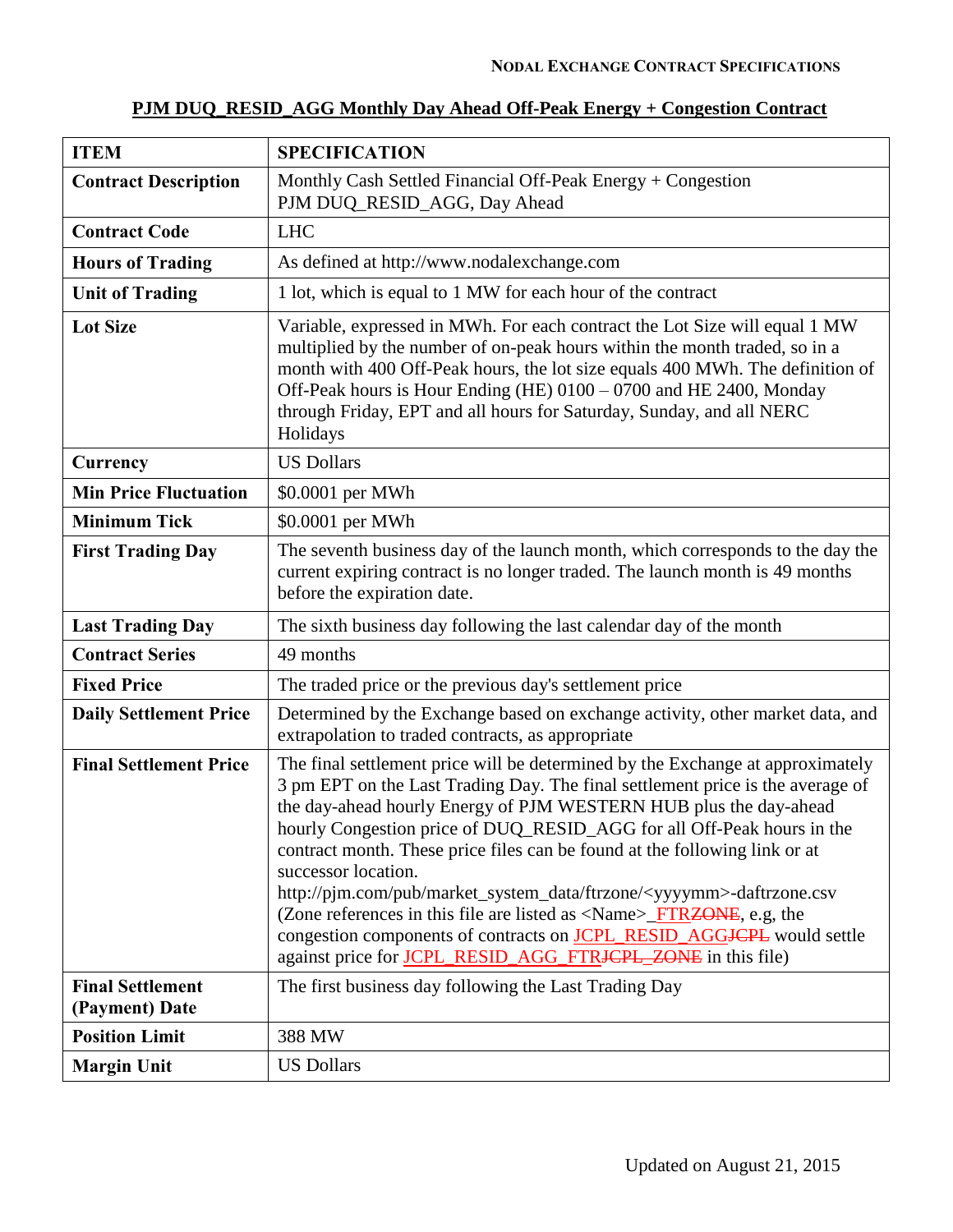| <b>ITEM</b>                               | <b>SPECIFICATION</b>                                                                                                                                                                                                                                                                                                                                                                                                                                                                                                                                                                                                                                                                                                                                     |
|-------------------------------------------|----------------------------------------------------------------------------------------------------------------------------------------------------------------------------------------------------------------------------------------------------------------------------------------------------------------------------------------------------------------------------------------------------------------------------------------------------------------------------------------------------------------------------------------------------------------------------------------------------------------------------------------------------------------------------------------------------------------------------------------------------------|
| <b>Contract Description</b>               | Monthly Cash Settled Financial On-Peak Energy + Congestion<br>PJM DUQ_RESID_AGG, Day Ahead                                                                                                                                                                                                                                                                                                                                                                                                                                                                                                                                                                                                                                                               |
| <b>Contract Code</b>                      | <b>LHA</b>                                                                                                                                                                                                                                                                                                                                                                                                                                                                                                                                                                                                                                                                                                                                               |
| <b>Hours of Trading</b>                   | As defined at http://www.nodalexchange.com                                                                                                                                                                                                                                                                                                                                                                                                                                                                                                                                                                                                                                                                                                               |
| <b>Unit of Trading</b>                    | 1 lot, which is equal to 1 MW for each hour of the contract                                                                                                                                                                                                                                                                                                                                                                                                                                                                                                                                                                                                                                                                                              |
| <b>Lot Size</b>                           | Variable, expressed in MWh. For each contract the Lot Size will equal 1 MW<br>multiplied by the number of on-peak hours within the month traded, so in a<br>month with 336 On-Peak hours, the lot size equals 336 MWh. The definition of<br>On-Peak hours is Hour Ending (HE) 0800 - 2300 Monday through Friday, EPT,<br>excluding NERC Holidays                                                                                                                                                                                                                                                                                                                                                                                                         |
| Currency                                  | <b>US Dollars</b>                                                                                                                                                                                                                                                                                                                                                                                                                                                                                                                                                                                                                                                                                                                                        |
| <b>Min Price Fluctuation</b>              | \$0.0001 per MWh                                                                                                                                                                                                                                                                                                                                                                                                                                                                                                                                                                                                                                                                                                                                         |
| <b>Minimum Tick</b>                       | \$0.0001 per MWh                                                                                                                                                                                                                                                                                                                                                                                                                                                                                                                                                                                                                                                                                                                                         |
| <b>First Trading Day</b>                  | The seventh business day of the launch month, which corresponds to the day the<br>current expiring contract is no longer traded. The launch month is 49 months<br>before the expiration date.                                                                                                                                                                                                                                                                                                                                                                                                                                                                                                                                                            |
| <b>Last Trading Day</b>                   | The sixth business day following the last calendar day of the month                                                                                                                                                                                                                                                                                                                                                                                                                                                                                                                                                                                                                                                                                      |
| <b>Contract Series</b>                    | 49 months                                                                                                                                                                                                                                                                                                                                                                                                                                                                                                                                                                                                                                                                                                                                                |
| <b>Fixed Price</b>                        | The traded price or the previous day's settlement price                                                                                                                                                                                                                                                                                                                                                                                                                                                                                                                                                                                                                                                                                                  |
| <b>Daily Settlement Price</b>             | Determined by the Exchange based on exchange activity, other market data, and<br>extrapolation to traded contracts, as appropriate                                                                                                                                                                                                                                                                                                                                                                                                                                                                                                                                                                                                                       |
| <b>Final Settlement Price</b>             | The final settlement price will be determined by the Exchange at approximately<br>3 pm EPT on the Last Trading Day. The final settlement price is the average of<br>the day-ahead hourly Energy of PJM WESTERN HUB plus the day-ahead<br>hourly Congestion price of DUQ_RESID_AGG for all On-Peak hours in the<br>contract month. These price files can be found at the following link or at<br>successor location.<br>http://pjm.com/pub/market_system_data/ftrzone/ <yyyymm>-daftrzone.csv<br/>(Zone references in this file are listed as <name>_FTR<del>ZONE</del>, e.g, the<br/>congestion components of contracts on <b>JCPL_RESID_AGGJCPL</b> would settle<br/>against price for <b>JCPL_RESID_AGG_FTRJCPL_ZONE</b> in this file)</name></yyyymm> |
| <b>Final Settlement</b><br>(Payment) Date | The first business day following the Last Trading Day                                                                                                                                                                                                                                                                                                                                                                                                                                                                                                                                                                                                                                                                                                    |
| <b>Position Limit</b>                     | 473 MW                                                                                                                                                                                                                                                                                                                                                                                                                                                                                                                                                                                                                                                                                                                                                   |
| <b>Margin Unit</b>                        | <b>US Dollars</b>                                                                                                                                                                                                                                                                                                                                                                                                                                                                                                                                                                                                                                                                                                                                        |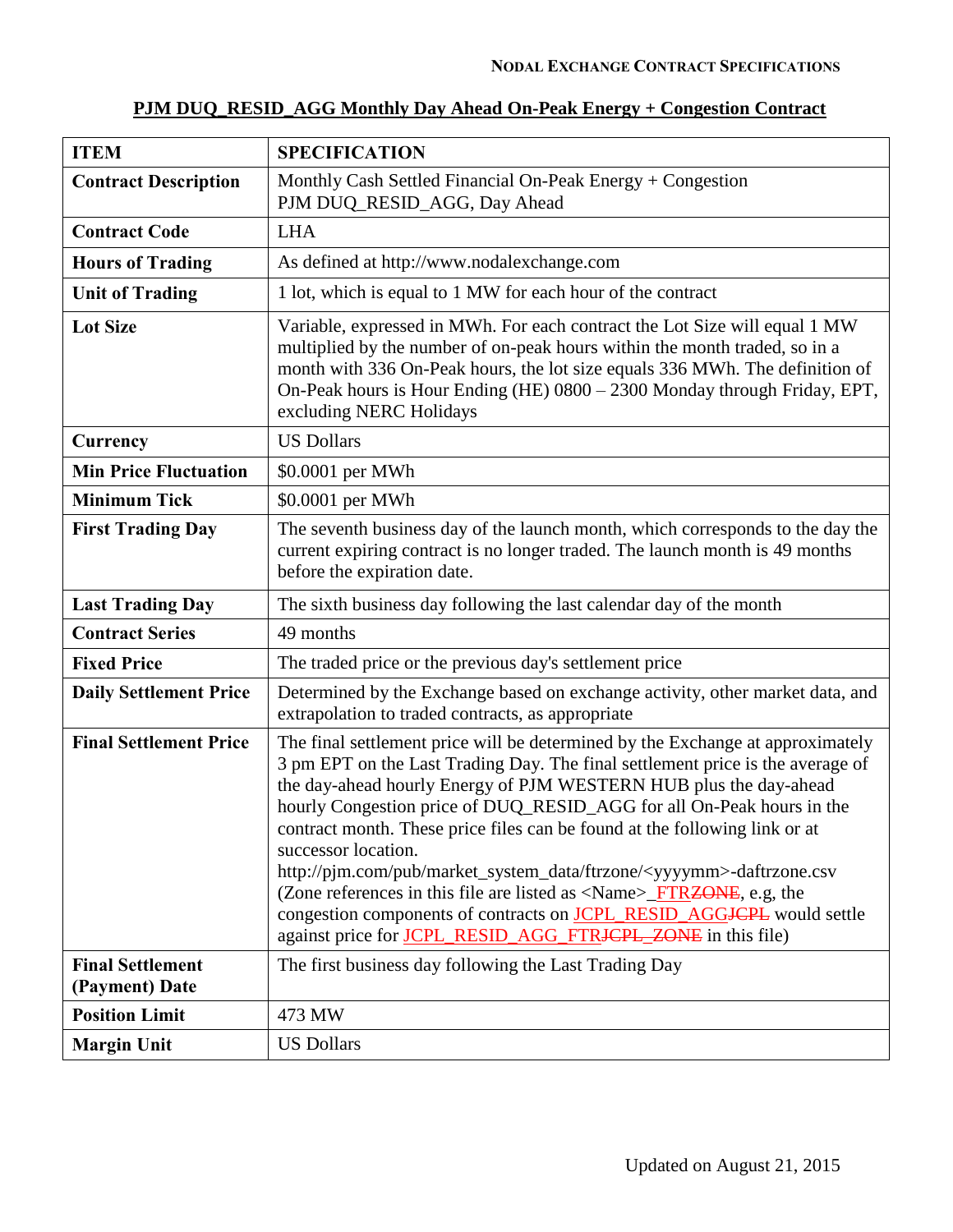| <b>ITEM</b>                               | <b>SPECIFICATION</b>                                                                                                                                                                                                                                                                                                                                                                                                                                                                                                                                                                                                                                                                                                                                |
|-------------------------------------------|-----------------------------------------------------------------------------------------------------------------------------------------------------------------------------------------------------------------------------------------------------------------------------------------------------------------------------------------------------------------------------------------------------------------------------------------------------------------------------------------------------------------------------------------------------------------------------------------------------------------------------------------------------------------------------------------------------------------------------------------------------|
| <b>Contract Description</b>               | Monthly Cash Settled Financial Off-Peak Energy + Congestion<br>PJM JCPL_RESID_AGG, Day Ahead                                                                                                                                                                                                                                                                                                                                                                                                                                                                                                                                                                                                                                                        |
| <b>Contract Code</b>                      | <b>LHO</b>                                                                                                                                                                                                                                                                                                                                                                                                                                                                                                                                                                                                                                                                                                                                          |
| <b>Hours of Trading</b>                   | As defined at http://www.nodalexchange.com                                                                                                                                                                                                                                                                                                                                                                                                                                                                                                                                                                                                                                                                                                          |
| <b>Unit of Trading</b>                    | 1 lot, which is equal to 1 MW for each hour of the contract                                                                                                                                                                                                                                                                                                                                                                                                                                                                                                                                                                                                                                                                                         |
| <b>Lot Size</b>                           | Variable, expressed in MWh. For each contract the Lot Size will equal 1 MW<br>multiplied by the number of on-peak hours within the month traded, so in a<br>month with 400 Off-Peak hours, the lot size equals 400 MWh. The definition of<br>Off-Peak hours is Hour Ending (HE) 0100 – 0700 and HE 2400, Monday<br>through Friday, EPT and all hours for Saturday, Sunday, and all NERC<br>Holidays                                                                                                                                                                                                                                                                                                                                                 |
| Currency                                  | <b>US Dollars</b>                                                                                                                                                                                                                                                                                                                                                                                                                                                                                                                                                                                                                                                                                                                                   |
| <b>Min Price Fluctuation</b>              | \$0.0001 per MWh                                                                                                                                                                                                                                                                                                                                                                                                                                                                                                                                                                                                                                                                                                                                    |
| <b>Minimum Tick</b>                       | \$0.0001 per MWh                                                                                                                                                                                                                                                                                                                                                                                                                                                                                                                                                                                                                                                                                                                                    |
| <b>First Trading Day</b>                  | The seventh business day of the launch month, which corresponds to the day the<br>current expiring contract is no longer traded. The launch month is 49 months<br>before the expiration date.                                                                                                                                                                                                                                                                                                                                                                                                                                                                                                                                                       |
| <b>Last Trading Day</b>                   | The sixth business day following the last calendar day of the month                                                                                                                                                                                                                                                                                                                                                                                                                                                                                                                                                                                                                                                                                 |
| <b>Contract Series</b>                    | 49 months                                                                                                                                                                                                                                                                                                                                                                                                                                                                                                                                                                                                                                                                                                                                           |
| <b>Fixed Price</b>                        | The traded price or the previous day's settlement price                                                                                                                                                                                                                                                                                                                                                                                                                                                                                                                                                                                                                                                                                             |
| <b>Daily Settlement Price</b>             | Determined by the Exchange based on exchange activity, other market data, and<br>extrapolation to traded contracts, as appropriate                                                                                                                                                                                                                                                                                                                                                                                                                                                                                                                                                                                                                  |
| <b>Final Settlement Price</b>             | The final settlement price will be determined by the Exchange at approximately<br>3 pm EPT on the Last Trading Day. The final settlement price is the average of<br>the day-ahead hourly Energy of PJM WESTERN HUB plus the day-ahead<br>hourly Congestion price of JCPL_RESID_AGG for all Off-Peak hours in the<br>contract month. These price files can be found at the following link or at<br>successor location.<br>http://pim.com/pub/market_system_data/ftrzone/ <yyyymm>-daftrzone.csv<br/>(Zone references in this file are listed as <name><del>_FTRZONE</del>, e.g, the<br/>congestion components of contracts on <b>JCPL_RESID_AGGJCPL</b> would settle<br/>against price for JCPL_RESID_AGG_FTRJCPL_ZONE in this file)</name></yyyymm> |
| <b>Final Settlement</b><br>(Payment) Date | The first business day following the Last Trading Day                                                                                                                                                                                                                                                                                                                                                                                                                                                                                                                                                                                                                                                                                               |
| <b>Position Limit</b>                     | 596 MW                                                                                                                                                                                                                                                                                                                                                                                                                                                                                                                                                                                                                                                                                                                                              |
| <b>Margin Unit</b>                        | <b>US Dollars</b>                                                                                                                                                                                                                                                                                                                                                                                                                                                                                                                                                                                                                                                                                                                                   |

# **PJM JCPL\_RESID\_AGG Monthly Day Ahead Off-Peak Energy + Congestion Contract**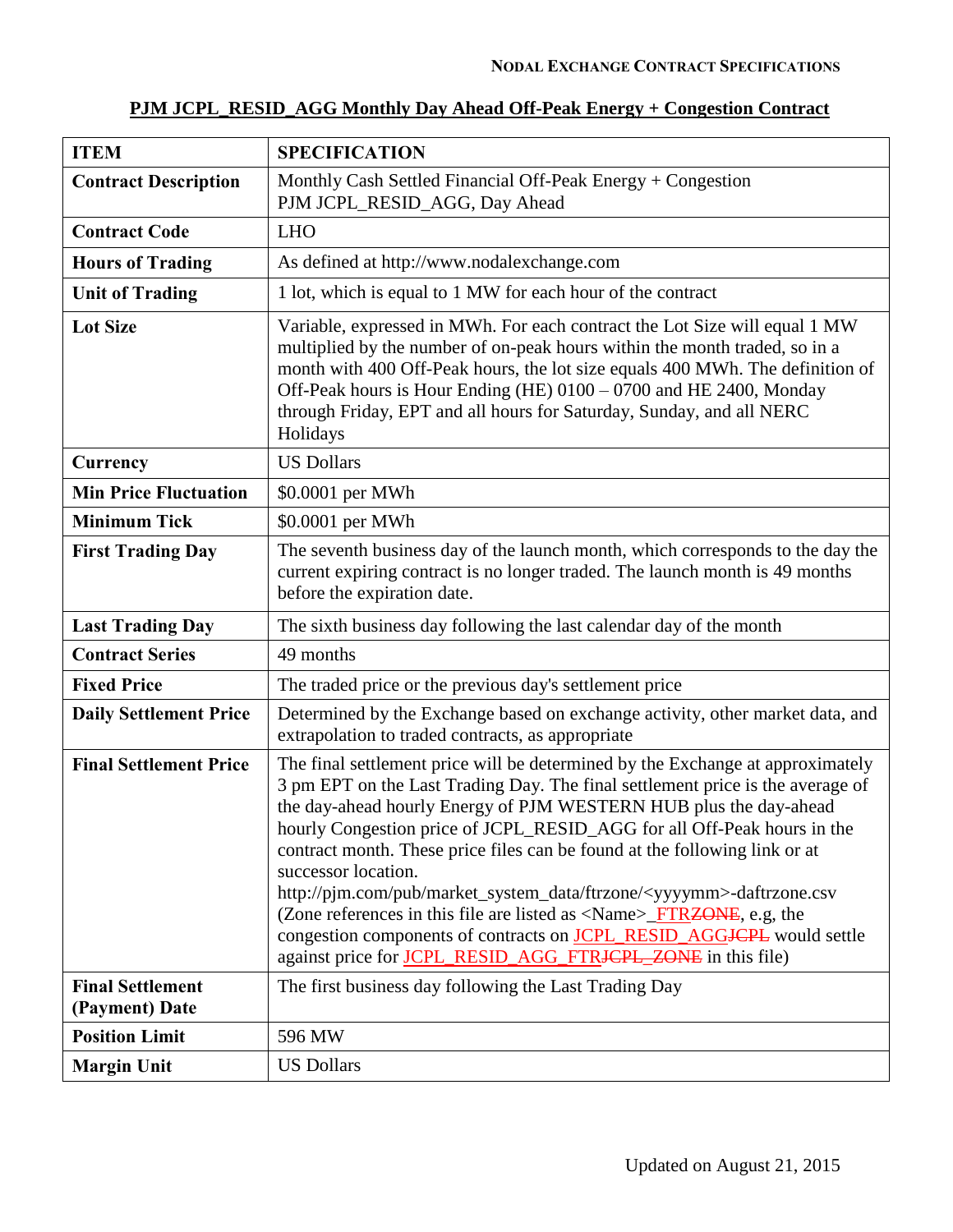| <b>ITEM</b>                               | <b>SPECIFICATION</b>                                                                                                                                                                                                                                                                                                                                                                                                                                                                                                                                                                                                                                                                                                                                                          |
|-------------------------------------------|-------------------------------------------------------------------------------------------------------------------------------------------------------------------------------------------------------------------------------------------------------------------------------------------------------------------------------------------------------------------------------------------------------------------------------------------------------------------------------------------------------------------------------------------------------------------------------------------------------------------------------------------------------------------------------------------------------------------------------------------------------------------------------|
| <b>Contract Description</b>               | Monthly Cash Settled Financial On-Peak Energy + Congestion<br>PJM JCPL_RESID_AGG, Day Ahead                                                                                                                                                                                                                                                                                                                                                                                                                                                                                                                                                                                                                                                                                   |
| <b>Contract Code</b>                      | <b>LHM</b>                                                                                                                                                                                                                                                                                                                                                                                                                                                                                                                                                                                                                                                                                                                                                                    |
| <b>Hours of Trading</b>                   | As defined at http://www.nodalexchange.com                                                                                                                                                                                                                                                                                                                                                                                                                                                                                                                                                                                                                                                                                                                                    |
| <b>Unit of Trading</b>                    | 1 lot, which is equal to 1 MW for each hour of the contract                                                                                                                                                                                                                                                                                                                                                                                                                                                                                                                                                                                                                                                                                                                   |
| <b>Lot Size</b>                           | Variable, expressed in MWh. For each contract the Lot Size will equal 1 MW<br>multiplied by the number of on-peak hours within the month traded, so in a<br>month with 336 On-Peak hours, the lot size equals 336 MWh. The definition of<br>On-Peak hours is Hour Ending (HE) 0800 - 2300 Monday through Friday, EPT,<br>excluding NERC Holidays                                                                                                                                                                                                                                                                                                                                                                                                                              |
| <b>Currency</b>                           | <b>US Dollars</b>                                                                                                                                                                                                                                                                                                                                                                                                                                                                                                                                                                                                                                                                                                                                                             |
| <b>Min Price Fluctuation</b>              | \$0.0001 per MWh                                                                                                                                                                                                                                                                                                                                                                                                                                                                                                                                                                                                                                                                                                                                                              |
| <b>Minimum Tick</b>                       | \$0.0001 per MWh                                                                                                                                                                                                                                                                                                                                                                                                                                                                                                                                                                                                                                                                                                                                                              |
| <b>First Trading Day</b>                  | The seventh business day of the launch month, which corresponds to the day the<br>current expiring contract is no longer traded. The launch month is 49 months<br>before the expiration date.                                                                                                                                                                                                                                                                                                                                                                                                                                                                                                                                                                                 |
| <b>Last Trading Day</b>                   | The sixth business day following the last calendar day of the month                                                                                                                                                                                                                                                                                                                                                                                                                                                                                                                                                                                                                                                                                                           |
| <b>Contract Series</b>                    | 49 months                                                                                                                                                                                                                                                                                                                                                                                                                                                                                                                                                                                                                                                                                                                                                                     |
| <b>Fixed Price</b>                        | The traded price or the previous day's settlement price                                                                                                                                                                                                                                                                                                                                                                                                                                                                                                                                                                                                                                                                                                                       |
| <b>Daily Settlement Price</b>             | Determined by the Exchange based on exchange activity, other market data, and<br>extrapolation to traded contracts, as appropriate                                                                                                                                                                                                                                                                                                                                                                                                                                                                                                                                                                                                                                            |
| <b>Final Settlement Price</b>             | The final settlement price will be determined by the Exchange at approximately<br>3 pm EPT on the Last Trading Day. The final settlement price is the average of<br>the day-ahead hourly Energy of PJM WESTERN HUB plus the day-ahead<br>hourly Congestion price of JCPL_RESID_AGG for all On-Peak hours in the<br>contract month. These price files can be found at the following link or at<br>successor location.<br>http://pjm.com/pub/market_system_data/ftrzone/ <yyyymm>-daftrzone.csv<br/>(Zone references in this file are listed as <math>\langle</math>Name<math>\rangle</math>_FTRZONE, e.g, the<br/>congestion components of contracts on <b>JCPL_RESID_AGGJCPL</b> would settle<br/>against price for <b>JCPL_RESID_AGG_FTRJCPL_ZONE</b> in this file)</yyyymm> |
| <b>Final Settlement</b><br>(Payment) Date | The first business day following the Last Trading Day                                                                                                                                                                                                                                                                                                                                                                                                                                                                                                                                                                                                                                                                                                                         |
| <b>Position Limit</b>                     | 764 MW                                                                                                                                                                                                                                                                                                                                                                                                                                                                                                                                                                                                                                                                                                                                                                        |
| <b>Margin Unit</b>                        | <b>US Dollars</b>                                                                                                                                                                                                                                                                                                                                                                                                                                                                                                                                                                                                                                                                                                                                                             |

### **PJM JCPL\_RESID\_AGG Monthly Day Ahead On-Peak Energy + Congestion Contract**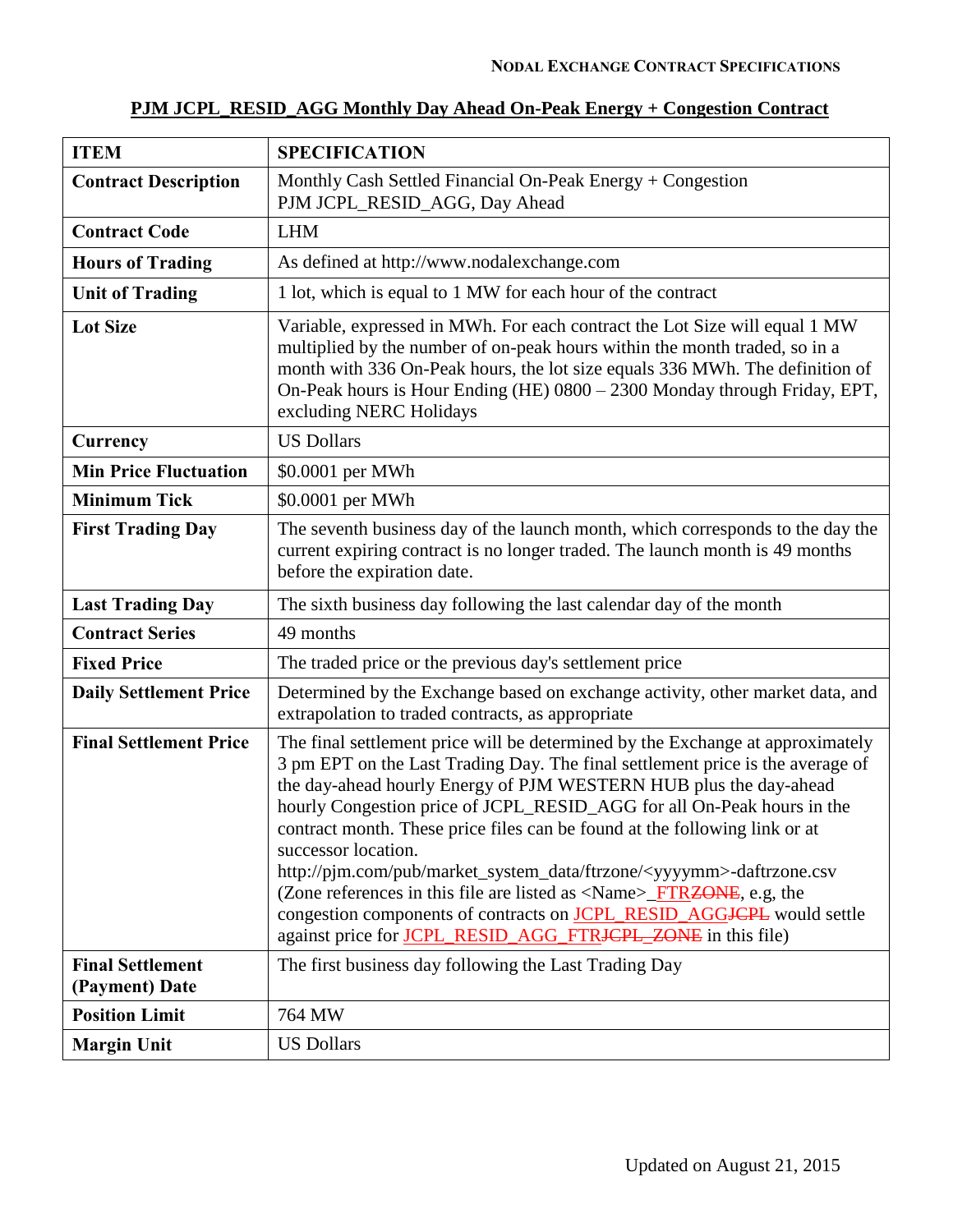# **PJM METED\_RESID\_AGG Monthly Day Ahead Off-Peak Energy + Congestion Contract**

| <b>ITEM</b>                               | <b>SPECIFICATION</b>                                                                                                                                                                                                                                                                                                                                                                                                                                                                                                                                                                                                                                                                                                                                 |
|-------------------------------------------|------------------------------------------------------------------------------------------------------------------------------------------------------------------------------------------------------------------------------------------------------------------------------------------------------------------------------------------------------------------------------------------------------------------------------------------------------------------------------------------------------------------------------------------------------------------------------------------------------------------------------------------------------------------------------------------------------------------------------------------------------|
| <b>Contract Description</b>               | Monthly Cash Settled Financial Off-Peak Energy $+$ Congestion<br>PJM METED_RESID_AGG, Day Ahead                                                                                                                                                                                                                                                                                                                                                                                                                                                                                                                                                                                                                                                      |
| <b>Contract Code</b>                      | <b>LHS</b>                                                                                                                                                                                                                                                                                                                                                                                                                                                                                                                                                                                                                                                                                                                                           |
| <b>Hours of Trading</b>                   | As defined at http://www.nodalexchange.com                                                                                                                                                                                                                                                                                                                                                                                                                                                                                                                                                                                                                                                                                                           |
| <b>Unit of Trading</b>                    | 1 lot, which is equal to 1 MW for each hour of the contract                                                                                                                                                                                                                                                                                                                                                                                                                                                                                                                                                                                                                                                                                          |
| <b>Lot Size</b>                           | Variable, expressed in MWh. For each contract the Lot Size will equal 1 MW<br>multiplied by the number of on-peak hours within the month traded, so in a<br>month with 400 Off-Peak hours, the lot size equals 400 MWh. The definition of<br>Off-Peak hours is Hour Ending (HE) 0100 - 0700 and HE 2400, Monday<br>through Friday, EPT and all hours for Saturday, Sunday, and all NERC<br>Holidays                                                                                                                                                                                                                                                                                                                                                  |
| Currency                                  | <b>US Dollars</b>                                                                                                                                                                                                                                                                                                                                                                                                                                                                                                                                                                                                                                                                                                                                    |
| <b>Min Price Fluctuation</b>              | \$0.0001 per MWh                                                                                                                                                                                                                                                                                                                                                                                                                                                                                                                                                                                                                                                                                                                                     |
| <b>Minimum Tick</b>                       | \$0.0001 per MWh                                                                                                                                                                                                                                                                                                                                                                                                                                                                                                                                                                                                                                                                                                                                     |
| <b>First Trading Day</b>                  | The seventh business day of the launch month, which corresponds to the day the<br>current expiring contract is no longer traded. The launch month is 49 months<br>before the expiration date.                                                                                                                                                                                                                                                                                                                                                                                                                                                                                                                                                        |
| <b>Last Trading Day</b>                   | The sixth business day following the last calendar day of the month                                                                                                                                                                                                                                                                                                                                                                                                                                                                                                                                                                                                                                                                                  |
| <b>Contract Series</b>                    | 49 months                                                                                                                                                                                                                                                                                                                                                                                                                                                                                                                                                                                                                                                                                                                                            |
| <b>Fixed Price</b>                        | The traded price or the previous day's settlement price                                                                                                                                                                                                                                                                                                                                                                                                                                                                                                                                                                                                                                                                                              |
| <b>Daily Settlement Price</b>             | Determined by the Exchange based on exchange activity, other market data, and<br>extrapolation to traded contracts, as appropriate                                                                                                                                                                                                                                                                                                                                                                                                                                                                                                                                                                                                                   |
| <b>Final Settlement Price</b>             | The final settlement price will be determined by the Exchange at approximately<br>3 pm EPT on the Last Trading Day. The final settlement price is the average of<br>the day-ahead hourly Energy of PJM WESTERN HUB plus the day-ahead<br>hourly Congestion price of METED_RESID_AGG for all Off-Peak hours in the<br>contract month. These price files can be found at the following link or at<br>successor location.<br>http://pjm.com/pub/market_system_data/ftrzone/ <yyyymm>-daftrzone.csv<br/>(Zone references in this file are listed as <name>_FTR<del>ZONE</del>, e.g, the<br/>congestion components of contracts on <b>JCPL_RESID_AGGJCPL</b> would settle<br/>against price for JCPL_RESID_AGG_FTRJCPL_ZONE in this file)</name></yyyymm> |
| <b>Final Settlement</b><br>(Payment) Date | The first business day following the Last Trading Day                                                                                                                                                                                                                                                                                                                                                                                                                                                                                                                                                                                                                                                                                                |
| <b>Position Limit</b>                     | 421 MW                                                                                                                                                                                                                                                                                                                                                                                                                                                                                                                                                                                                                                                                                                                                               |
| <b>Margin Unit</b>                        | <b>US Dollars</b>                                                                                                                                                                                                                                                                                                                                                                                                                                                                                                                                                                                                                                                                                                                                    |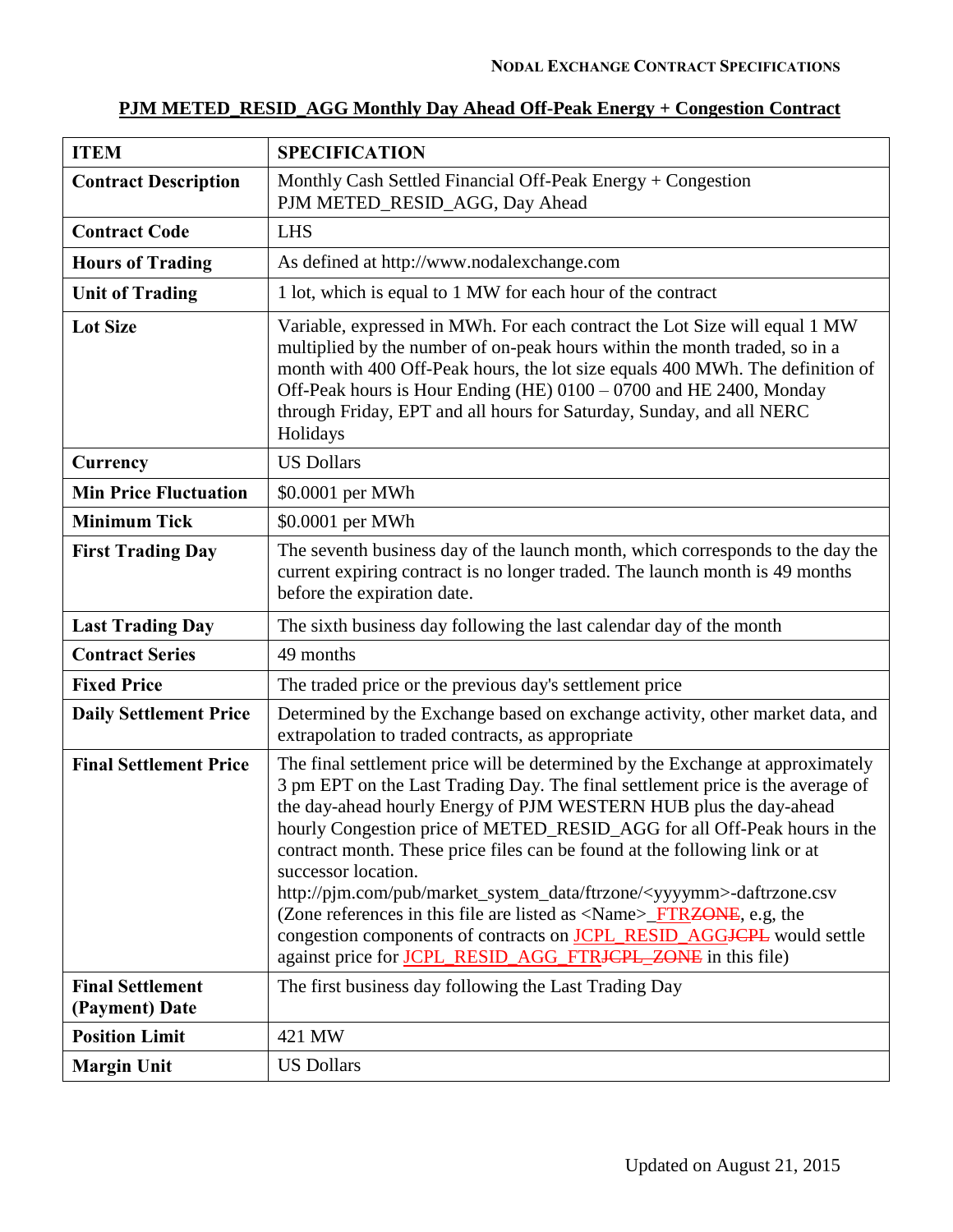### **PJM METED\_RESID\_AGG Monthly Day Ahead On-Peak Energy + Congestion Contract**

| <b>ITEM</b>                               | <b>SPECIFICATION</b>                                                                                                                                                                                                                                                                                                                                                                                                                                                                                                                                                                                                                                                                                                                                                    |
|-------------------------------------------|-------------------------------------------------------------------------------------------------------------------------------------------------------------------------------------------------------------------------------------------------------------------------------------------------------------------------------------------------------------------------------------------------------------------------------------------------------------------------------------------------------------------------------------------------------------------------------------------------------------------------------------------------------------------------------------------------------------------------------------------------------------------------|
| <b>Contract Description</b>               | Monthly Cash Settled Financial On-Peak Energy + Congestion<br>PJM METED_RESID_AGG, Day Ahead                                                                                                                                                                                                                                                                                                                                                                                                                                                                                                                                                                                                                                                                            |
| <b>Contract Code</b>                      | <b>LHQ</b>                                                                                                                                                                                                                                                                                                                                                                                                                                                                                                                                                                                                                                                                                                                                                              |
| <b>Hours of Trading</b>                   | As defined at http://www.nodalexchange.com                                                                                                                                                                                                                                                                                                                                                                                                                                                                                                                                                                                                                                                                                                                              |
| <b>Unit of Trading</b>                    | 1 lot, which is equal to 1 MW for each hour of the contract                                                                                                                                                                                                                                                                                                                                                                                                                                                                                                                                                                                                                                                                                                             |
| <b>Lot Size</b>                           | Variable, expressed in MWh. For each contract the Lot Size will equal 1 MW<br>multiplied by the number of on-peak hours within the month traded, so in a<br>month with 336 On-Peak hours, the lot size equals 336 MWh. The definition of<br>On-Peak hours is Hour Ending (HE) 0800 - 2300 Monday through Friday, EPT,<br>excluding NERC Holidays                                                                                                                                                                                                                                                                                                                                                                                                                        |
| Currency                                  | <b>US Dollars</b>                                                                                                                                                                                                                                                                                                                                                                                                                                                                                                                                                                                                                                                                                                                                                       |
| <b>Min Price Fluctuation</b>              | \$0.0001 per MWh                                                                                                                                                                                                                                                                                                                                                                                                                                                                                                                                                                                                                                                                                                                                                        |
| <b>Minimum Tick</b>                       | \$0.0001 per MWh                                                                                                                                                                                                                                                                                                                                                                                                                                                                                                                                                                                                                                                                                                                                                        |
| <b>First Trading Day</b>                  | The seventh business day of the launch month, which corresponds to the day the<br>current expiring contract is no longer traded. The launch month is 49 months<br>before the expiration date.                                                                                                                                                                                                                                                                                                                                                                                                                                                                                                                                                                           |
| <b>Last Trading Day</b>                   | The sixth business day following the last calendar day of the month                                                                                                                                                                                                                                                                                                                                                                                                                                                                                                                                                                                                                                                                                                     |
| <b>Contract Series</b>                    | 49 months                                                                                                                                                                                                                                                                                                                                                                                                                                                                                                                                                                                                                                                                                                                                                               |
| <b>Fixed Price</b>                        | The traded price or the previous day's settlement price                                                                                                                                                                                                                                                                                                                                                                                                                                                                                                                                                                                                                                                                                                                 |
| <b>Daily Settlement Price</b>             | Determined by the Exchange based on exchange activity, other market data, and<br>extrapolation to traded contracts, as appropriate                                                                                                                                                                                                                                                                                                                                                                                                                                                                                                                                                                                                                                      |
| <b>Final Settlement Price</b>             | The final settlement price will be determined by the Exchange at approximately<br>3 pm EPT on the Last Trading Day. The final settlement price is the average of<br>the day-ahead hourly Energy of PJM WESTERN HUB plus the day-ahead<br>hourly Congestion price of METED_RESID_AGG for all On-Peak hours in the<br>contract month. These price files can be found at the following link or at<br>successor location.<br>http://pjm.com/pub/market_system_data/ftrzone/ <yyyymm>-daftrzone.csv<br/>(Zone references in this file are listed as <math>\langle</math>Name<math>\rangle</math>_FTRZONE, e.g, the<br/>congestion components of contracts on <b>JCPL_RESID_AGGJCPL</b> would settle<br/>against price for JCPL_RESID_AGG_FTRJCPL_ZONE in this file)</yyyymm> |
| <b>Final Settlement</b><br>(Payment) Date | The first business day following the Last Trading Day                                                                                                                                                                                                                                                                                                                                                                                                                                                                                                                                                                                                                                                                                                                   |
| <b>Position Limit</b>                     | 525 MW                                                                                                                                                                                                                                                                                                                                                                                                                                                                                                                                                                                                                                                                                                                                                                  |
| <b>Margin Unit</b>                        | <b>US Dollars</b>                                                                                                                                                                                                                                                                                                                                                                                                                                                                                                                                                                                                                                                                                                                                                       |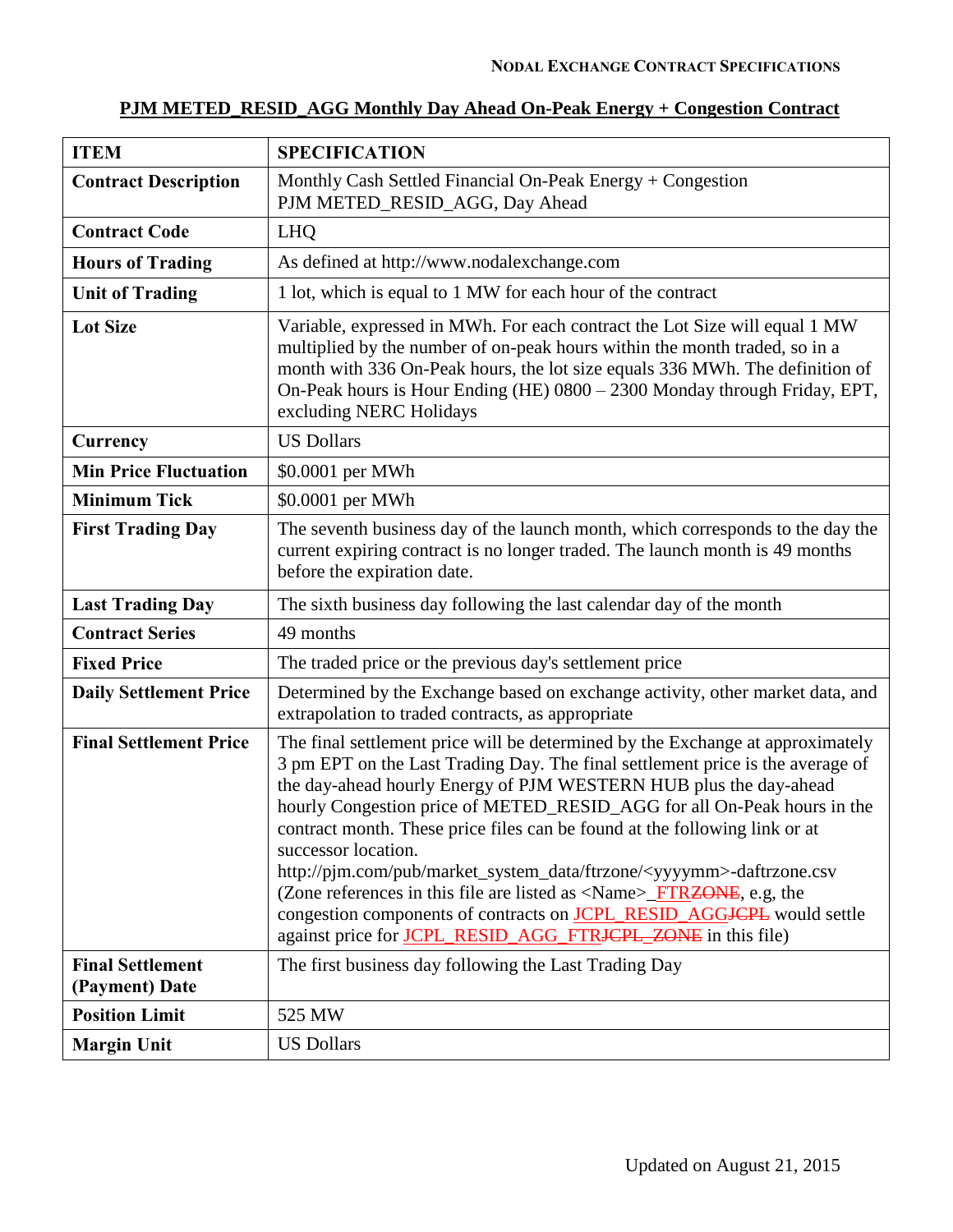| <b>ITEM</b>                               | <b>SPECIFICATION</b>                                                                                                                                                                                                                                                                                                                                                                                                                                                                                                                                                                                                                                                                                                                                |
|-------------------------------------------|-----------------------------------------------------------------------------------------------------------------------------------------------------------------------------------------------------------------------------------------------------------------------------------------------------------------------------------------------------------------------------------------------------------------------------------------------------------------------------------------------------------------------------------------------------------------------------------------------------------------------------------------------------------------------------------------------------------------------------------------------------|
| <b>Contract Description</b>               | Monthly Cash Settled Financial Off-Peak Energy + Congestion<br>PJM PECO_RESID_AGG, Day Ahead                                                                                                                                                                                                                                                                                                                                                                                                                                                                                                                                                                                                                                                        |
| <b>Contract Code</b>                      | <b>LHW</b>                                                                                                                                                                                                                                                                                                                                                                                                                                                                                                                                                                                                                                                                                                                                          |
| <b>Hours of Trading</b>                   | As defined at http://www.nodalexchange.com                                                                                                                                                                                                                                                                                                                                                                                                                                                                                                                                                                                                                                                                                                          |
| <b>Unit of Trading</b>                    | 1 lot, which is equal to 1 MW for each hour of the contract                                                                                                                                                                                                                                                                                                                                                                                                                                                                                                                                                                                                                                                                                         |
| <b>Lot Size</b>                           | Variable, expressed in MWh. For each contract the Lot Size will equal 1 MW<br>multiplied by the number of on-peak hours within the month traded, so in a<br>month with 400 Off-Peak hours, the lot size equals 400 MWh. The definition of<br>Off-Peak hours is Hour Ending (HE) 0100 - 0700 and HE 2400, Monday<br>through Friday, EPT and all hours for Saturday, Sunday, and all NERC<br>Holidays                                                                                                                                                                                                                                                                                                                                                 |
| Currency                                  | <b>US Dollars</b>                                                                                                                                                                                                                                                                                                                                                                                                                                                                                                                                                                                                                                                                                                                                   |
| <b>Min Price Fluctuation</b>              | \$0.0001 per MWh                                                                                                                                                                                                                                                                                                                                                                                                                                                                                                                                                                                                                                                                                                                                    |
| <b>Minimum Tick</b>                       | \$0.0001 per MWh                                                                                                                                                                                                                                                                                                                                                                                                                                                                                                                                                                                                                                                                                                                                    |
| <b>First Trading Day</b>                  | The seventh business day of the launch month, which corresponds to the day the<br>current expiring contract is no longer traded. The launch month is 49 months<br>before the expiration date.                                                                                                                                                                                                                                                                                                                                                                                                                                                                                                                                                       |
| <b>Last Trading Day</b>                   | The sixth business day following the last calendar day of the month                                                                                                                                                                                                                                                                                                                                                                                                                                                                                                                                                                                                                                                                                 |
| <b>Contract Series</b>                    | 49 months                                                                                                                                                                                                                                                                                                                                                                                                                                                                                                                                                                                                                                                                                                                                           |
| <b>Fixed Price</b>                        | The traded price or the previous day's settlement price                                                                                                                                                                                                                                                                                                                                                                                                                                                                                                                                                                                                                                                                                             |
| <b>Daily Settlement Price</b>             | Determined by the Exchange based on exchange activity, other market data, and<br>extrapolation to traded contracts, as appropriate                                                                                                                                                                                                                                                                                                                                                                                                                                                                                                                                                                                                                  |
| <b>Final Settlement Price</b>             | The final settlement price will be determined by the Exchange at approximately<br>3 pm EPT on the Last Trading Day. The final settlement price is the average of<br>the day-ahead hourly Energy of PJM WESTERN HUB plus the day-ahead<br>hourly Congestion price of PECO_RESID_AGG for all Off-Peak hours in the<br>contract month. These price files can be found at the following link or at<br>successor location.<br>http://pjm.com/pub/market_system_data/ftrzone/ <yyyymm>-daftrzone.csv<br/>(Zone references in this file are listed as <name>_FTR<del>ZONE</del>, e.g, the<br/>congestion components of contracts on <b>JCPL_RESID_AGGJCPL</b> would settle<br/>against price for JCPL_RESID_AGG_FTRJCPL_ZONE in this file)</name></yyyymm> |
| <b>Final Settlement</b><br>(Payment) Date | The first business day following the Last Trading Day                                                                                                                                                                                                                                                                                                                                                                                                                                                                                                                                                                                                                                                                                               |
| <b>Position Limit</b>                     | 1165 MW                                                                                                                                                                                                                                                                                                                                                                                                                                                                                                                                                                                                                                                                                                                                             |
| <b>Margin Unit</b>                        | <b>US Dollars</b>                                                                                                                                                                                                                                                                                                                                                                                                                                                                                                                                                                                                                                                                                                                                   |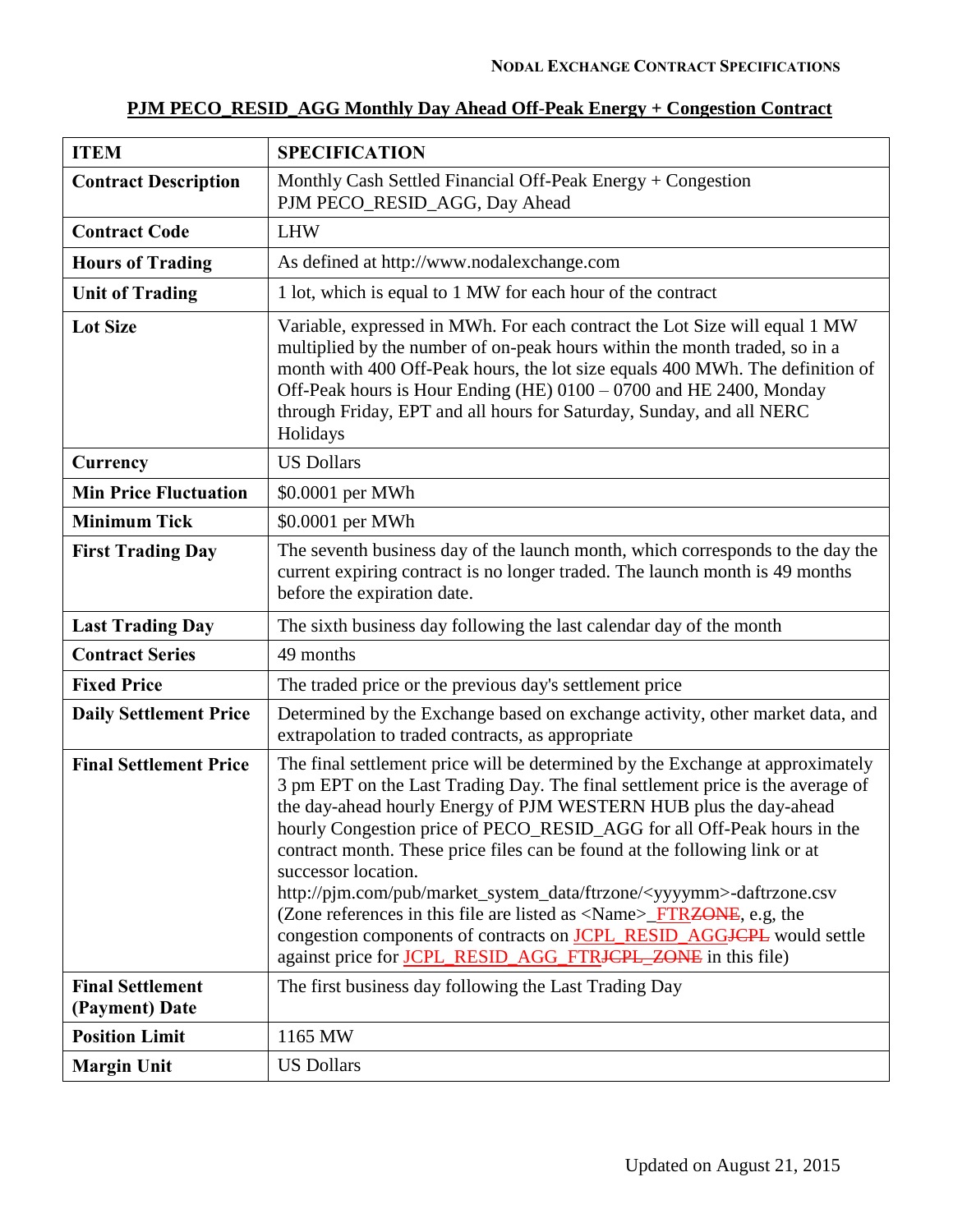| <b>ITEM</b>                               | <b>SPECIFICATION</b>                                                                                                                                                                                                                                                                                                                                                                                                                                                                                                                                                                                                                                                                                                                                      |
|-------------------------------------------|-----------------------------------------------------------------------------------------------------------------------------------------------------------------------------------------------------------------------------------------------------------------------------------------------------------------------------------------------------------------------------------------------------------------------------------------------------------------------------------------------------------------------------------------------------------------------------------------------------------------------------------------------------------------------------------------------------------------------------------------------------------|
| <b>Contract Description</b>               | Monthly Cash Settled Financial On-Peak Energy + Congestion<br>PJM PECO_RESID_AGG, Day Ahead                                                                                                                                                                                                                                                                                                                                                                                                                                                                                                                                                                                                                                                               |
| <b>Contract Code</b>                      | <b>LHU</b>                                                                                                                                                                                                                                                                                                                                                                                                                                                                                                                                                                                                                                                                                                                                                |
| <b>Hours of Trading</b>                   | As defined at http://www.nodalexchange.com                                                                                                                                                                                                                                                                                                                                                                                                                                                                                                                                                                                                                                                                                                                |
| <b>Unit of Trading</b>                    | 1 lot, which is equal to 1 MW for each hour of the contract                                                                                                                                                                                                                                                                                                                                                                                                                                                                                                                                                                                                                                                                                               |
| <b>Lot Size</b>                           | Variable, expressed in MWh. For each contract the Lot Size will equal 1 MW<br>multiplied by the number of on-peak hours within the month traded, so in a<br>month with 336 On-Peak hours, the lot size equals 336 MWh. The definition of<br>On-Peak hours is Hour Ending (HE) 0800 - 2300 Monday through Friday, EPT,<br>excluding NERC Holidays                                                                                                                                                                                                                                                                                                                                                                                                          |
| Currency                                  | <b>US Dollars</b>                                                                                                                                                                                                                                                                                                                                                                                                                                                                                                                                                                                                                                                                                                                                         |
| <b>Min Price Fluctuation</b>              | \$0.0001 per MWh                                                                                                                                                                                                                                                                                                                                                                                                                                                                                                                                                                                                                                                                                                                                          |
| <b>Minimum Tick</b>                       | \$0.0001 per MWh                                                                                                                                                                                                                                                                                                                                                                                                                                                                                                                                                                                                                                                                                                                                          |
| <b>First Trading Day</b>                  | The seventh business day of the launch month, which corresponds to the day the<br>current expiring contract is no longer traded. The launch month is 49 months<br>before the expiration date.                                                                                                                                                                                                                                                                                                                                                                                                                                                                                                                                                             |
| <b>Last Trading Day</b>                   | The sixth business day following the last calendar day of the month                                                                                                                                                                                                                                                                                                                                                                                                                                                                                                                                                                                                                                                                                       |
| <b>Contract Series</b>                    | 49 months                                                                                                                                                                                                                                                                                                                                                                                                                                                                                                                                                                                                                                                                                                                                                 |
| <b>Fixed Price</b>                        | The traded price or the previous day's settlement price                                                                                                                                                                                                                                                                                                                                                                                                                                                                                                                                                                                                                                                                                                   |
| <b>Daily Settlement Price</b>             | Determined by the Exchange based on exchange activity, other market data, and<br>extrapolation to traded contracts, as appropriate                                                                                                                                                                                                                                                                                                                                                                                                                                                                                                                                                                                                                        |
| <b>Final Settlement Price</b>             | The final settlement price will be determined by the Exchange at approximately<br>3 pm EPT on the Last Trading Day. The final settlement price is the average of<br>the day-ahead hourly Energy of PJM WESTERN HUB plus the day-ahead<br>hourly Congestion price of PECO_RESID_AGG for all On-Peak hours in the<br>contract month. These price files can be found at the following link or at<br>successor location.<br>http://pjm.com/pub/market_system_data/ftrzone/ <yyyymm>-daftrzone.csv<br/>(Zone references in this file are listed as <name><del>_FTRZONE</del>, e.g, the<br/>congestion components of contracts on <b>JCPL_RESID_AGGJCPL</b> would settle<br/>against price for <b>JCPL_RESID_AGG_FTRJCPL_ZONE</b> in this file)</name></yyyymm> |
| <b>Final Settlement</b><br>(Payment) Date | The first business day following the Last Trading Day                                                                                                                                                                                                                                                                                                                                                                                                                                                                                                                                                                                                                                                                                                     |
| <b>Position Limit</b>                     | 1425 MW                                                                                                                                                                                                                                                                                                                                                                                                                                                                                                                                                                                                                                                                                                                                                   |
| <b>Margin Unit</b>                        | <b>US Dollars</b>                                                                                                                                                                                                                                                                                                                                                                                                                                                                                                                                                                                                                                                                                                                                         |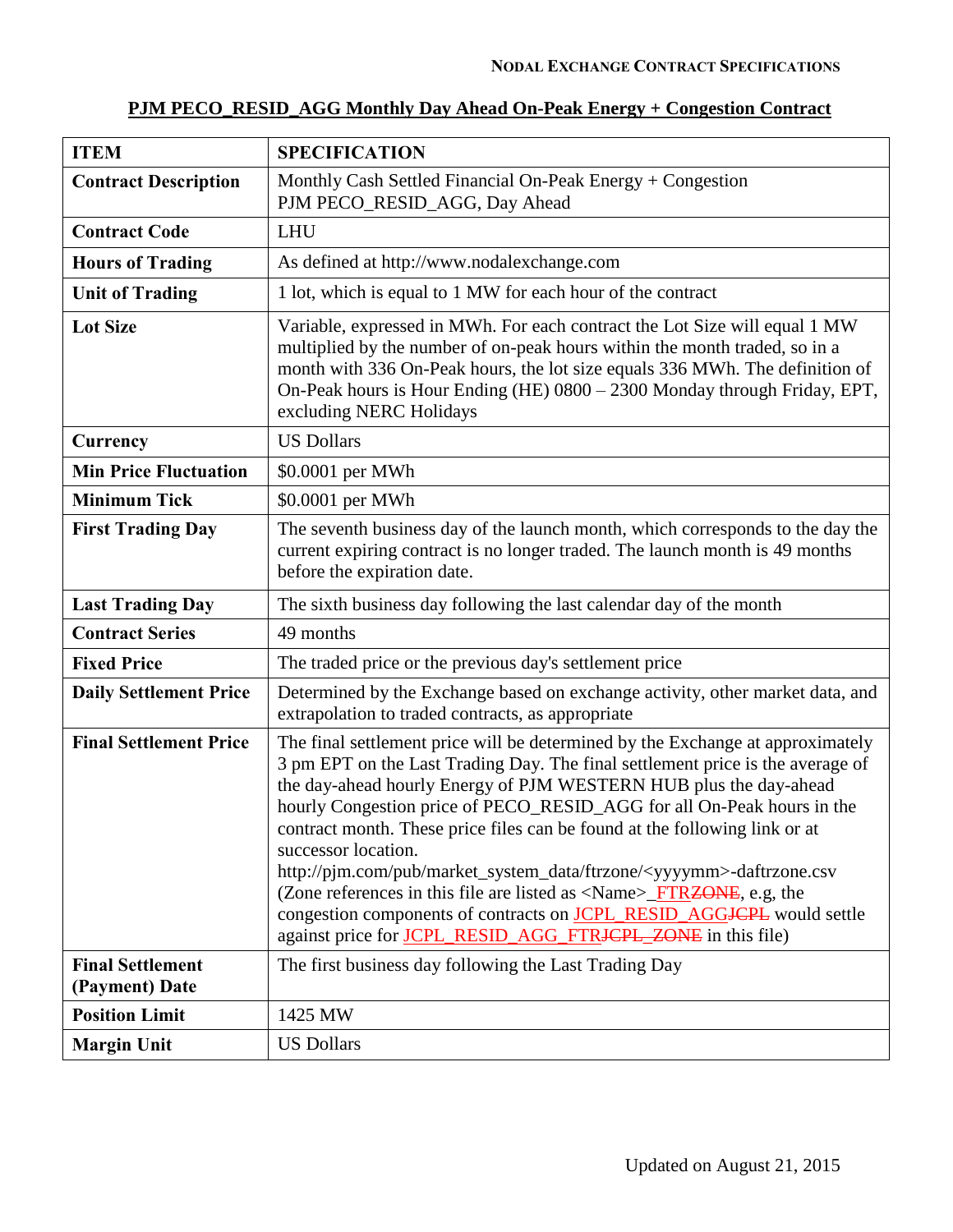# **PJM PENELEC\_RESID\_AGG Monthly Day Ahead Off-Peak Energy + Congestion Contract**

| <b>ITEM</b>                               | <b>SPECIFICATION</b>                                                                                                                                                                                                                                                                                                                                                                                                                                                                                                                                                                                                                                                                                                                                                  |
|-------------------------------------------|-----------------------------------------------------------------------------------------------------------------------------------------------------------------------------------------------------------------------------------------------------------------------------------------------------------------------------------------------------------------------------------------------------------------------------------------------------------------------------------------------------------------------------------------------------------------------------------------------------------------------------------------------------------------------------------------------------------------------------------------------------------------------|
| <b>Contract Description</b>               | Monthly Cash Settled Financial Off-Peak Energy + Congestion<br>PJM PENELEC_RESID_AGG, Day Ahead                                                                                                                                                                                                                                                                                                                                                                                                                                                                                                                                                                                                                                                                       |
| <b>Contract Code</b>                      | <b>LIA</b>                                                                                                                                                                                                                                                                                                                                                                                                                                                                                                                                                                                                                                                                                                                                                            |
| <b>Hours of Trading</b>                   | As defined at http://www.nodalexchange.com                                                                                                                                                                                                                                                                                                                                                                                                                                                                                                                                                                                                                                                                                                                            |
| <b>Unit of Trading</b>                    | 1 lot, which is equal to 1 MW for each hour of the contract                                                                                                                                                                                                                                                                                                                                                                                                                                                                                                                                                                                                                                                                                                           |
| <b>Lot Size</b>                           | Variable, expressed in MWh. For each contract the Lot Size will equal 1 MW<br>multiplied by the number of on-peak hours within the month traded, so in a<br>month with 400 Off-Peak hours, the lot size equals 400 MWh. The definition of<br>Off-Peak hours is Hour Ending (HE) 0100 - 0700 and HE 2400, Monday<br>through Friday, EPT and all hours for Saturday, Sunday, and all NERC<br>Holidays                                                                                                                                                                                                                                                                                                                                                                   |
| Currency                                  | <b>US Dollars</b>                                                                                                                                                                                                                                                                                                                                                                                                                                                                                                                                                                                                                                                                                                                                                     |
| <b>Min Price Fluctuation</b>              | \$0.0001 per MWh                                                                                                                                                                                                                                                                                                                                                                                                                                                                                                                                                                                                                                                                                                                                                      |
| <b>Minimum Tick</b>                       | \$0.0001 per MWh                                                                                                                                                                                                                                                                                                                                                                                                                                                                                                                                                                                                                                                                                                                                                      |
| <b>First Trading Day</b>                  | The seventh business day of the launch month, which corresponds to the day the<br>current expiring contract is no longer traded. The launch month is 49 months<br>before the expiration date.                                                                                                                                                                                                                                                                                                                                                                                                                                                                                                                                                                         |
| <b>Last Trading Day</b>                   | The sixth business day following the last calendar day of the month                                                                                                                                                                                                                                                                                                                                                                                                                                                                                                                                                                                                                                                                                                   |
| <b>Contract Series</b>                    | 49 months                                                                                                                                                                                                                                                                                                                                                                                                                                                                                                                                                                                                                                                                                                                                                             |
| <b>Fixed Price</b>                        | The traded price or the previous day's settlement price                                                                                                                                                                                                                                                                                                                                                                                                                                                                                                                                                                                                                                                                                                               |
| <b>Daily Settlement Price</b>             | Determined by the Exchange based on exchange activity, other market data, and<br>extrapolation to traded contracts, as appropriate                                                                                                                                                                                                                                                                                                                                                                                                                                                                                                                                                                                                                                    |
| <b>Final Settlement Price</b>             | The final settlement price will be determined by the Exchange at approximately<br>3 pm EPT on the Last Trading Day. The final settlement price is the average of<br>the day-ahead hourly Energy of PJM WESTERN HUB plus the day-ahead<br>hourly Congestion price of PENELEC_RESID_AGG for all Off-Peak hours in<br>the contract month. These price files can be found at the following link or at<br>successor location.<br>http://pjm.com/pub/market_system_data/ftrzone/ <yyyymm>-daftrzone.csv<br/>(Zone references in this file are listed as <math>\langle</math>Name&gt;<del>_FTRZONE</del>, e.g, the<br/>congestion components of contracts on <b>JCPL_RESID_AGGJCPL</b> would settle<br/>against price for JCPL_RESID_AGG_FTRJCPL_ZONE in this file)</yyyymm> |
| <b>Final Settlement</b><br>(Payment) Date | The first business day following the Last Trading Day                                                                                                                                                                                                                                                                                                                                                                                                                                                                                                                                                                                                                                                                                                                 |
| <b>Position Limit</b>                     | 861 MW                                                                                                                                                                                                                                                                                                                                                                                                                                                                                                                                                                                                                                                                                                                                                                |
| <b>Margin Unit</b>                        | <b>US Dollars</b>                                                                                                                                                                                                                                                                                                                                                                                                                                                                                                                                                                                                                                                                                                                                                     |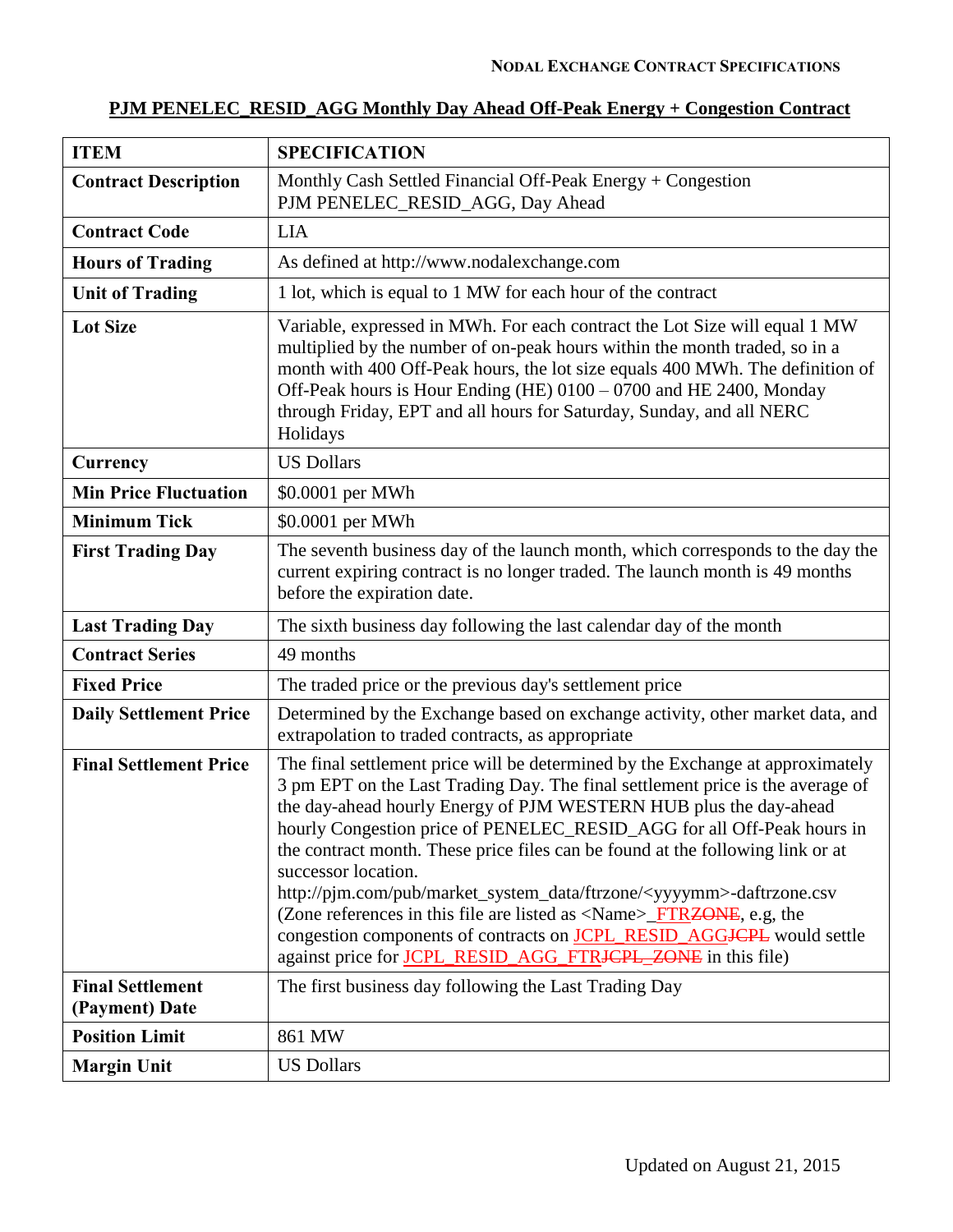# **PJM PENELEC\_RESID\_AGG Monthly Day Ahead On-Peak Energy + Congestion Contract**

| <b>ITEM</b>                               | <b>SPECIFICATION</b>                                                                                                                                                                                                                                                                                                                                                                                                                                                                                                                                                                                                                                                                                                                                  |
|-------------------------------------------|-------------------------------------------------------------------------------------------------------------------------------------------------------------------------------------------------------------------------------------------------------------------------------------------------------------------------------------------------------------------------------------------------------------------------------------------------------------------------------------------------------------------------------------------------------------------------------------------------------------------------------------------------------------------------------------------------------------------------------------------------------|
| <b>Contract Description</b>               | Monthly Cash Settled Financial On-Peak Energy + Congestion<br>PJM PENELEC_RESID_AGG, Day Ahead                                                                                                                                                                                                                                                                                                                                                                                                                                                                                                                                                                                                                                                        |
| <b>Contract Code</b>                      | <b>LHY</b>                                                                                                                                                                                                                                                                                                                                                                                                                                                                                                                                                                                                                                                                                                                                            |
| <b>Hours of Trading</b>                   | As defined at http://www.nodalexchange.com                                                                                                                                                                                                                                                                                                                                                                                                                                                                                                                                                                                                                                                                                                            |
| <b>Unit of Trading</b>                    | 1 lot, which is equal to 1 MW for each hour of the contract                                                                                                                                                                                                                                                                                                                                                                                                                                                                                                                                                                                                                                                                                           |
| <b>Lot Size</b>                           | Variable, expressed in MWh. For each contract the Lot Size will equal 1 MW<br>multiplied by the number of on-peak hours within the month traded, so in a<br>month with 336 On-Peak hours, the lot size equals 336 MWh. The definition of<br>On-Peak hours is Hour Ending (HE) 0800 - 2300 Monday through Friday, EPT,<br>excluding NERC Holidays                                                                                                                                                                                                                                                                                                                                                                                                      |
| Currency                                  | <b>US Dollars</b>                                                                                                                                                                                                                                                                                                                                                                                                                                                                                                                                                                                                                                                                                                                                     |
| <b>Min Price Fluctuation</b>              | \$0.0001 per MWh                                                                                                                                                                                                                                                                                                                                                                                                                                                                                                                                                                                                                                                                                                                                      |
| <b>Minimum Tick</b>                       | \$0.0001 per MWh                                                                                                                                                                                                                                                                                                                                                                                                                                                                                                                                                                                                                                                                                                                                      |
| <b>First Trading Day</b>                  | The seventh business day of the launch month, which corresponds to the day the<br>current expiring contract is no longer traded. The launch month is 49 months<br>before the expiration date.                                                                                                                                                                                                                                                                                                                                                                                                                                                                                                                                                         |
| <b>Last Trading Day</b>                   | The sixth business day following the last calendar day of the month                                                                                                                                                                                                                                                                                                                                                                                                                                                                                                                                                                                                                                                                                   |
| <b>Contract Series</b>                    | 49 months                                                                                                                                                                                                                                                                                                                                                                                                                                                                                                                                                                                                                                                                                                                                             |
| <b>Fixed Price</b>                        | The traded price or the previous day's settlement price                                                                                                                                                                                                                                                                                                                                                                                                                                                                                                                                                                                                                                                                                               |
| <b>Daily Settlement Price</b>             | Determined by the Exchange based on exchange activity, other market data, and<br>extrapolation to traded contracts, as appropriate                                                                                                                                                                                                                                                                                                                                                                                                                                                                                                                                                                                                                    |
| <b>Final Settlement Price</b>             | The final settlement price will be determined by the Exchange at approximately<br>3 pm EPT on the Last Trading Day. The final settlement price is the average of<br>the day-ahead hourly Energy of PJM WESTERN HUB plus the day-ahead<br>hourly Congestion price of PENELEC_RESID_AGG for all On-Peak hours in<br>the contract month. These price files can be found at the following link or at<br>successor location.<br>http://pjm.com/pub/market_system_data/ftrzone/ <yyyymm>-daftrzone.csv<br/>(Zone references in this file are listed as <name>_FTR<del>ZONE</del>, e.g, the<br/>congestion components of contracts on <b>JCPL_RESID_AGGJCPL</b> would settle<br/>against price for JCPL_RESID_AGG_FTRJCPL_ZONE in this file)</name></yyyymm> |
| <b>Final Settlement</b><br>(Payment) Date | The first business day following the Last Trading Day                                                                                                                                                                                                                                                                                                                                                                                                                                                                                                                                                                                                                                                                                                 |
| <b>Position Limit</b>                     | 1055 MW                                                                                                                                                                                                                                                                                                                                                                                                                                                                                                                                                                                                                                                                                                                                               |
| <b>Margin Unit</b>                        | <b>US Dollars</b>                                                                                                                                                                                                                                                                                                                                                                                                                                                                                                                                                                                                                                                                                                                                     |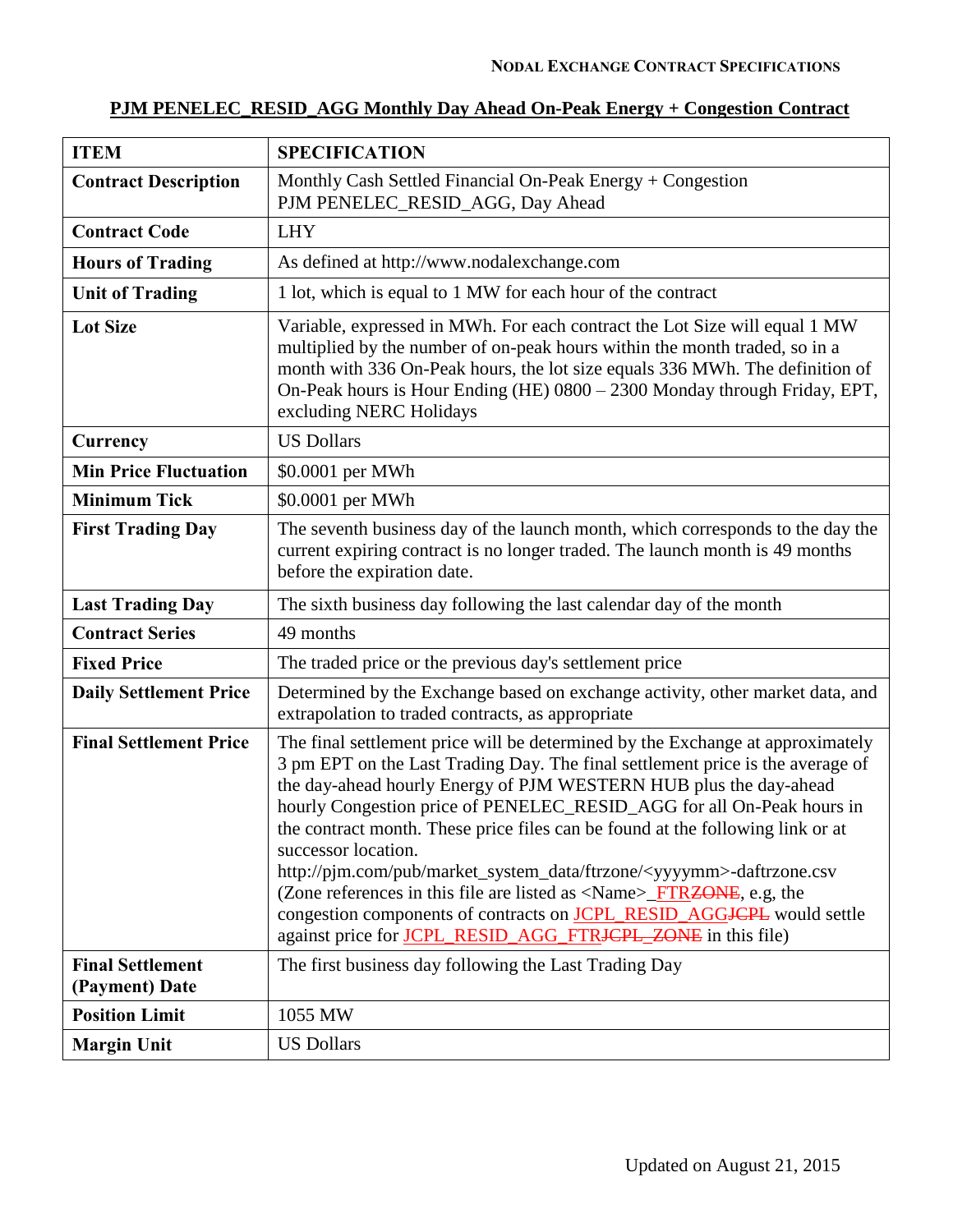| <b>ITEM</b>                               | <b>SPECIFICATION</b>                                                                                                                                                                                                                                                                                                                                                                                                                                                                                                                                                                                                                                                                                                                               |
|-------------------------------------------|----------------------------------------------------------------------------------------------------------------------------------------------------------------------------------------------------------------------------------------------------------------------------------------------------------------------------------------------------------------------------------------------------------------------------------------------------------------------------------------------------------------------------------------------------------------------------------------------------------------------------------------------------------------------------------------------------------------------------------------------------|
| <b>Contract Description</b>               | Monthly Cash Settled Financial Off-Peak Energy + Congestion<br>PJM PPL_RESID_AGG, Day Ahead                                                                                                                                                                                                                                                                                                                                                                                                                                                                                                                                                                                                                                                        |
| <b>Contract Code</b>                      | <b>LIE</b>                                                                                                                                                                                                                                                                                                                                                                                                                                                                                                                                                                                                                                                                                                                                         |
| <b>Hours of Trading</b>                   | As defined at http://www.nodalexchange.com                                                                                                                                                                                                                                                                                                                                                                                                                                                                                                                                                                                                                                                                                                         |
| <b>Unit of Trading</b>                    | 1 lot, which is equal to 1 MW for each hour of the contract                                                                                                                                                                                                                                                                                                                                                                                                                                                                                                                                                                                                                                                                                        |
| <b>Lot Size</b>                           | Variable, expressed in MWh. For each contract the Lot Size will equal 1 MW<br>multiplied by the number of on-peak hours within the month traded, so in a<br>month with 400 Off-Peak hours, the lot size equals 400 MWh. The definition of<br>Off-Peak hours is Hour Ending (HE) 0100 – 0700 and HE 2400, Monday<br>through Friday, EPT and all hours for Saturday, Sunday, and all NERC<br>Holidays                                                                                                                                                                                                                                                                                                                                                |
| Currency                                  | <b>US Dollars</b>                                                                                                                                                                                                                                                                                                                                                                                                                                                                                                                                                                                                                                                                                                                                  |
| <b>Min Price Fluctuation</b>              | \$0.0001 per MWh                                                                                                                                                                                                                                                                                                                                                                                                                                                                                                                                                                                                                                                                                                                                   |
| <b>Minimum Tick</b>                       | \$0.0001 per MWh                                                                                                                                                                                                                                                                                                                                                                                                                                                                                                                                                                                                                                                                                                                                   |
| <b>First Trading Day</b>                  | The seventh business day of the launch month, which corresponds to the day the<br>current expiring contract is no longer traded. The launch month is 49 months<br>before the expiration date.                                                                                                                                                                                                                                                                                                                                                                                                                                                                                                                                                      |
| <b>Last Trading Day</b>                   | The sixth business day following the last calendar day of the month                                                                                                                                                                                                                                                                                                                                                                                                                                                                                                                                                                                                                                                                                |
| <b>Contract Series</b>                    | 49 months                                                                                                                                                                                                                                                                                                                                                                                                                                                                                                                                                                                                                                                                                                                                          |
| <b>Fixed Price</b>                        | The traded price or the previous day's settlement price                                                                                                                                                                                                                                                                                                                                                                                                                                                                                                                                                                                                                                                                                            |
| <b>Daily Settlement Price</b>             | Determined by the Exchange based on exchange activity, other market data, and<br>extrapolation to traded contracts, as appropriate                                                                                                                                                                                                                                                                                                                                                                                                                                                                                                                                                                                                                 |
| <b>Final Settlement Price</b>             | The final settlement price will be determined by the Exchange at approximately<br>3 pm EPT on the Last Trading Day. The final settlement price is the average of<br>the day-ahead hourly Energy of PJM WESTERN HUB plus the day-ahead<br>hourly Congestion price of PPL RESID AGG for all Off-Peak hours in the<br>contract month. These price files can be found at the following link or at<br>successor location.<br>http://pjm.com/pub/market_system_data/ftrzone/ <yyyymm>-daftrzone.csv<br/>(Zone references in this file are listed as <name><del>_FTRZONE</del>, e.g, the<br/>congestion components of contracts on <b>JCPL_RESID_AGGJCPL</b> would settle<br/>against price for JCPL_RESID_AGG_FTRJCPL_ZONE in this file)</name></yyyymm> |
| <b>Final Settlement</b><br>(Payment) Date | The first business day following the Last Trading Day                                                                                                                                                                                                                                                                                                                                                                                                                                                                                                                                                                                                                                                                                              |
| <b>Position Limit</b>                     | 1093 MW                                                                                                                                                                                                                                                                                                                                                                                                                                                                                                                                                                                                                                                                                                                                            |
| <b>Margin Unit</b>                        | <b>US Dollars</b>                                                                                                                                                                                                                                                                                                                                                                                                                                                                                                                                                                                                                                                                                                                                  |

# **PJM PPL\_RESID\_AGG Monthly Day Ahead Off-Peak Energy + Congestion Contract**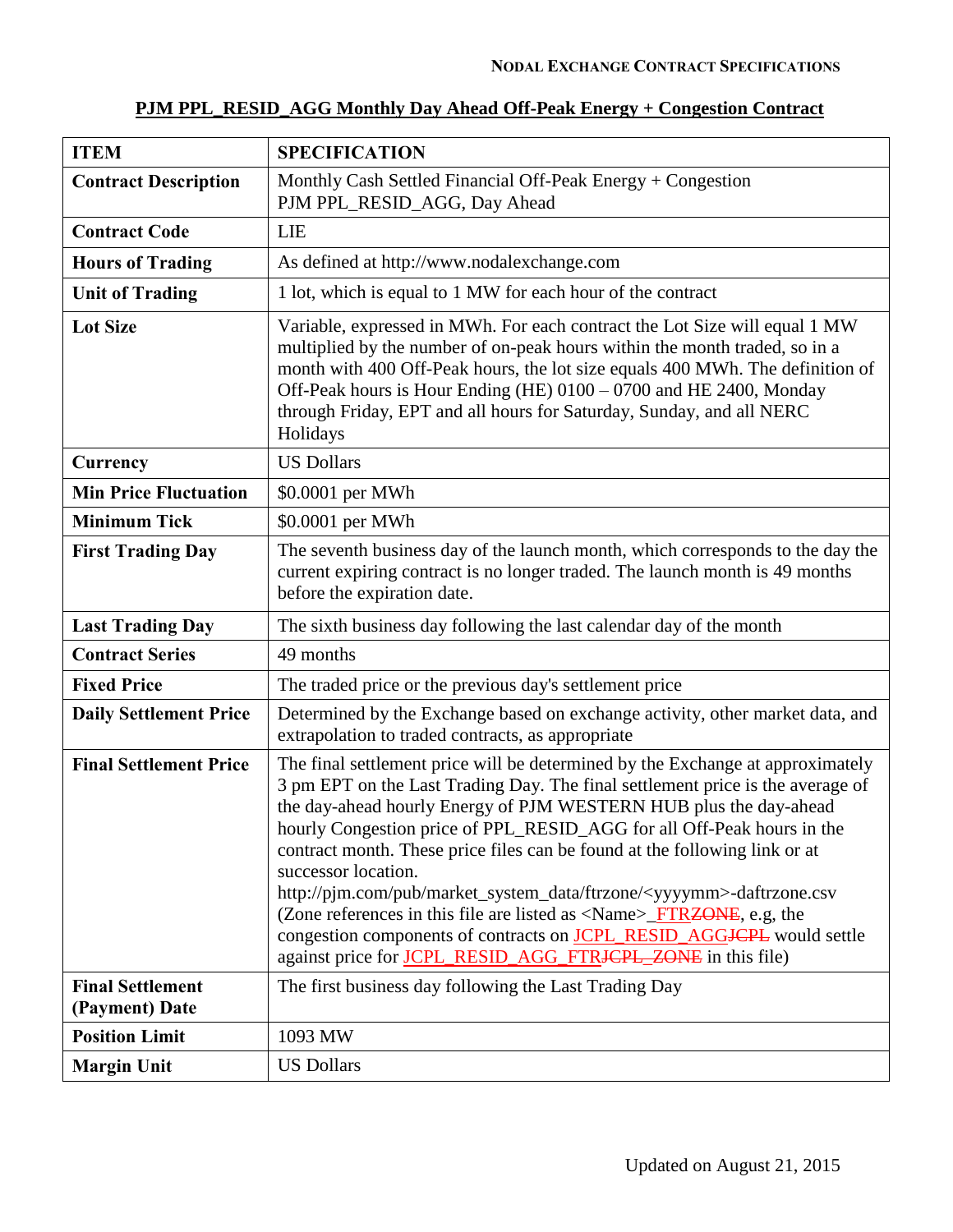| <b>ITEM</b>                               | <b>SPECIFICATION</b>                                                                                                                                                                                                                                                                                                                                                                                                                                                                                                                                                                                                                                                                                                                              |
|-------------------------------------------|---------------------------------------------------------------------------------------------------------------------------------------------------------------------------------------------------------------------------------------------------------------------------------------------------------------------------------------------------------------------------------------------------------------------------------------------------------------------------------------------------------------------------------------------------------------------------------------------------------------------------------------------------------------------------------------------------------------------------------------------------|
| <b>Contract Description</b>               | Monthly Cash Settled Financial On-Peak Energy + Congestion<br>PJM PPL_RESID_AGG, Day Ahead                                                                                                                                                                                                                                                                                                                                                                                                                                                                                                                                                                                                                                                        |
| <b>Contract Code</b>                      | <b>LIC</b>                                                                                                                                                                                                                                                                                                                                                                                                                                                                                                                                                                                                                                                                                                                                        |
| <b>Hours of Trading</b>                   | As defined at http://www.nodalexchange.com                                                                                                                                                                                                                                                                                                                                                                                                                                                                                                                                                                                                                                                                                                        |
| <b>Unit of Trading</b>                    | 1 lot, which is equal to 1 MW for each hour of the contract                                                                                                                                                                                                                                                                                                                                                                                                                                                                                                                                                                                                                                                                                       |
| <b>Lot Size</b>                           | Variable, expressed in MWh. For each contract the Lot Size will equal 1 MW<br>multiplied by the number of on-peak hours within the month traded, so in a<br>month with 336 On-Peak hours, the lot size equals 336 MWh. The definition of<br>On-Peak hours is Hour Ending (HE) 0800 - 2300 Monday through Friday, EPT,<br>excluding NERC Holidays                                                                                                                                                                                                                                                                                                                                                                                                  |
| Currency                                  | <b>US Dollars</b>                                                                                                                                                                                                                                                                                                                                                                                                                                                                                                                                                                                                                                                                                                                                 |
| <b>Min Price Fluctuation</b>              | \$0.0001 per MWh                                                                                                                                                                                                                                                                                                                                                                                                                                                                                                                                                                                                                                                                                                                                  |
| <b>Minimum Tick</b>                       | \$0.0001 per MWh                                                                                                                                                                                                                                                                                                                                                                                                                                                                                                                                                                                                                                                                                                                                  |
| <b>First Trading Day</b>                  | The seventh business day of the launch month, which corresponds to the day the<br>current expiring contract is no longer traded. The launch month is 49 months<br>before the expiration date.                                                                                                                                                                                                                                                                                                                                                                                                                                                                                                                                                     |
| <b>Last Trading Day</b>                   | The sixth business day following the last calendar day of the month                                                                                                                                                                                                                                                                                                                                                                                                                                                                                                                                                                                                                                                                               |
| <b>Contract Series</b>                    | 49 months                                                                                                                                                                                                                                                                                                                                                                                                                                                                                                                                                                                                                                                                                                                                         |
| <b>Fixed Price</b>                        | The traded price or the previous day's settlement price                                                                                                                                                                                                                                                                                                                                                                                                                                                                                                                                                                                                                                                                                           |
| <b>Daily Settlement Price</b>             | Determined by the Exchange based on exchange activity, other market data, and<br>extrapolation to traded contracts, as appropriate                                                                                                                                                                                                                                                                                                                                                                                                                                                                                                                                                                                                                |
| <b>Final Settlement Price</b>             | The final settlement price will be determined by the Exchange at approximately<br>3 pm EPT on the Last Trading Day. The final settlement price is the average of<br>the day-ahead hourly Energy of PJM WESTERN HUB plus the day-ahead<br>hourly Congestion price of PPL_RESID_AGG for all On-Peak hours in the<br>contract month. These price files can be found at the following link or at<br>successor location.<br>http://pjm.com/pub/market_system_data/ftrzone/ <yyyymm>-daftrzone.csv<br/>(Zone references in this file are listed as <name>_FTR<del>ZONE</del>, e.g, the<br/>congestion components of contracts on <b>JCPL_RESID_AGGJCPL</b> would settle<br/>against price for JCPL_RESID_AGG_FTRJCPL_ZONE in this file)</name></yyyymm> |
| <b>Final Settlement</b><br>(Payment) Date | The first business day following the Last Trading Day                                                                                                                                                                                                                                                                                                                                                                                                                                                                                                                                                                                                                                                                                             |
| <b>Position Limit</b>                     | 1350 MW                                                                                                                                                                                                                                                                                                                                                                                                                                                                                                                                                                                                                                                                                                                                           |
| <b>Margin Unit</b>                        | <b>US Dollars</b>                                                                                                                                                                                                                                                                                                                                                                                                                                                                                                                                                                                                                                                                                                                                 |

### **PJM PPL\_RESID\_AGG Monthly Day Ahead On-Peak Energy + Congestion Contract**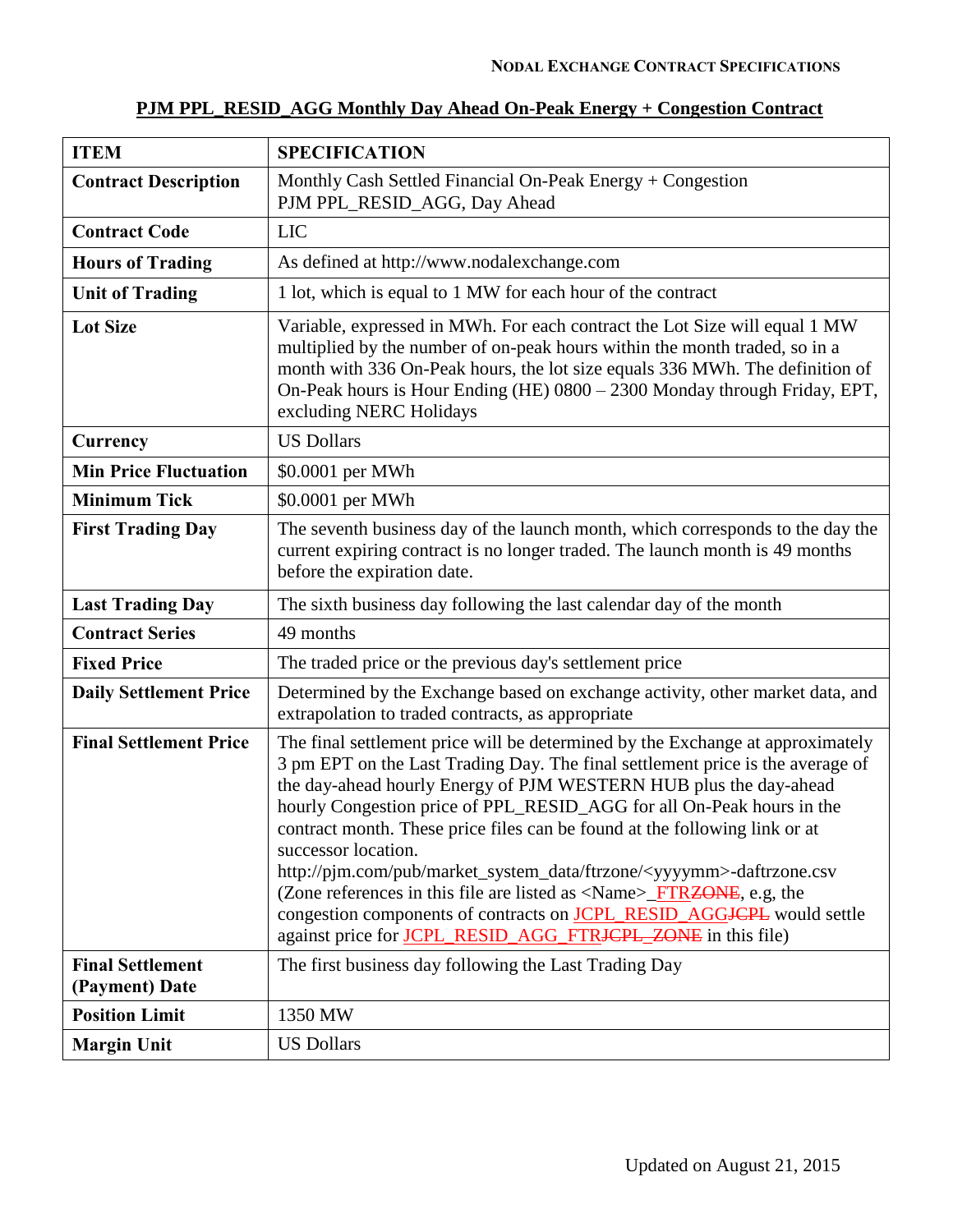| <b>ITEM</b>                               | <b>SPECIFICATION</b>                                                                                                                                                                                                                                                                                                                                                                                                                                                                                                                                                                                                                                                                                                                                                    |
|-------------------------------------------|-------------------------------------------------------------------------------------------------------------------------------------------------------------------------------------------------------------------------------------------------------------------------------------------------------------------------------------------------------------------------------------------------------------------------------------------------------------------------------------------------------------------------------------------------------------------------------------------------------------------------------------------------------------------------------------------------------------------------------------------------------------------------|
| <b>Contract Description</b>               | Monthly Cash Settled Financial Off-Peak Energy + Congestion<br>PJM PSEG_RESID_AGG, Day Ahead                                                                                                                                                                                                                                                                                                                                                                                                                                                                                                                                                                                                                                                                            |
| <b>Contract Code</b>                      | LII                                                                                                                                                                                                                                                                                                                                                                                                                                                                                                                                                                                                                                                                                                                                                                     |
| <b>Hours of Trading</b>                   | As defined at http://www.nodalexchange.com                                                                                                                                                                                                                                                                                                                                                                                                                                                                                                                                                                                                                                                                                                                              |
| <b>Unit of Trading</b>                    | 1 lot, which is equal to 1 MW for each hour of the contract                                                                                                                                                                                                                                                                                                                                                                                                                                                                                                                                                                                                                                                                                                             |
| <b>Lot Size</b>                           | Variable, expressed in MWh. For each contract the Lot Size will equal 1 MW<br>multiplied by the number of on-peak hours within the month traded, so in a<br>month with 400 Off-Peak hours, the lot size equals 400 MWh. The definition of<br>Off-Peak hours is Hour Ending (HE) 0100 – 0700 and HE 2400, Monday<br>through Friday, EPT and all hours for Saturday, Sunday, and all NERC<br>Holidays                                                                                                                                                                                                                                                                                                                                                                     |
| Currency                                  | <b>US Dollars</b>                                                                                                                                                                                                                                                                                                                                                                                                                                                                                                                                                                                                                                                                                                                                                       |
| <b>Min Price Fluctuation</b>              | \$0.0001 per MWh                                                                                                                                                                                                                                                                                                                                                                                                                                                                                                                                                                                                                                                                                                                                                        |
| <b>Minimum Tick</b>                       | \$0.0001 per MWh                                                                                                                                                                                                                                                                                                                                                                                                                                                                                                                                                                                                                                                                                                                                                        |
| <b>First Trading Day</b>                  | The seventh business day of the launch month, which corresponds to the day the<br>current expiring contract is no longer traded. The launch month is 49 months<br>before the expiration date.                                                                                                                                                                                                                                                                                                                                                                                                                                                                                                                                                                           |
| <b>Last Trading Day</b>                   | The sixth business day following the last calendar day of the month                                                                                                                                                                                                                                                                                                                                                                                                                                                                                                                                                                                                                                                                                                     |
| <b>Contract Series</b>                    | 49 months                                                                                                                                                                                                                                                                                                                                                                                                                                                                                                                                                                                                                                                                                                                                                               |
| <b>Fixed Price</b>                        | The traded price or the previous day's settlement price                                                                                                                                                                                                                                                                                                                                                                                                                                                                                                                                                                                                                                                                                                                 |
| <b>Daily Settlement Price</b>             | Determined by the Exchange based on exchange activity, other market data, and<br>extrapolation to traded contracts, as appropriate                                                                                                                                                                                                                                                                                                                                                                                                                                                                                                                                                                                                                                      |
| <b>Final Settlement Price</b>             | The final settlement price will be determined by the Exchange at approximately<br>3 pm EPT on the Last Trading Day. The final settlement price is the average of<br>the day-ahead hourly Energy of PJM WESTERN HUB plus the day-ahead<br>hourly Congestion price of PSEG_RESID_AGG for all Off-Peak hours in the<br>contract month. These price files can be found at the following link or at<br>successor location.<br>http://pim.com/pub/market_system_data/ftrzone/ <yyyymm>-daftrzone.csv<br/>(Zone references in this file are listed as <math>\langle</math>Name<math>\rangle</math>_FTRZONE, e.g, the<br/>congestion components of contracts on <b>JCPL_RESID_AGGJCPL</b> would settle<br/>against price for JCPL_RESID_AGG_FTRJCPL_ZONE in this file)</yyyymm> |
| <b>Final Settlement</b><br>(Payment) Date | The first business day following the Last Trading Day                                                                                                                                                                                                                                                                                                                                                                                                                                                                                                                                                                                                                                                                                                                   |
| <b>Position Limit</b>                     | 1162 MW                                                                                                                                                                                                                                                                                                                                                                                                                                                                                                                                                                                                                                                                                                                                                                 |
| <b>Margin Unit</b>                        | <b>US Dollars</b>                                                                                                                                                                                                                                                                                                                                                                                                                                                                                                                                                                                                                                                                                                                                                       |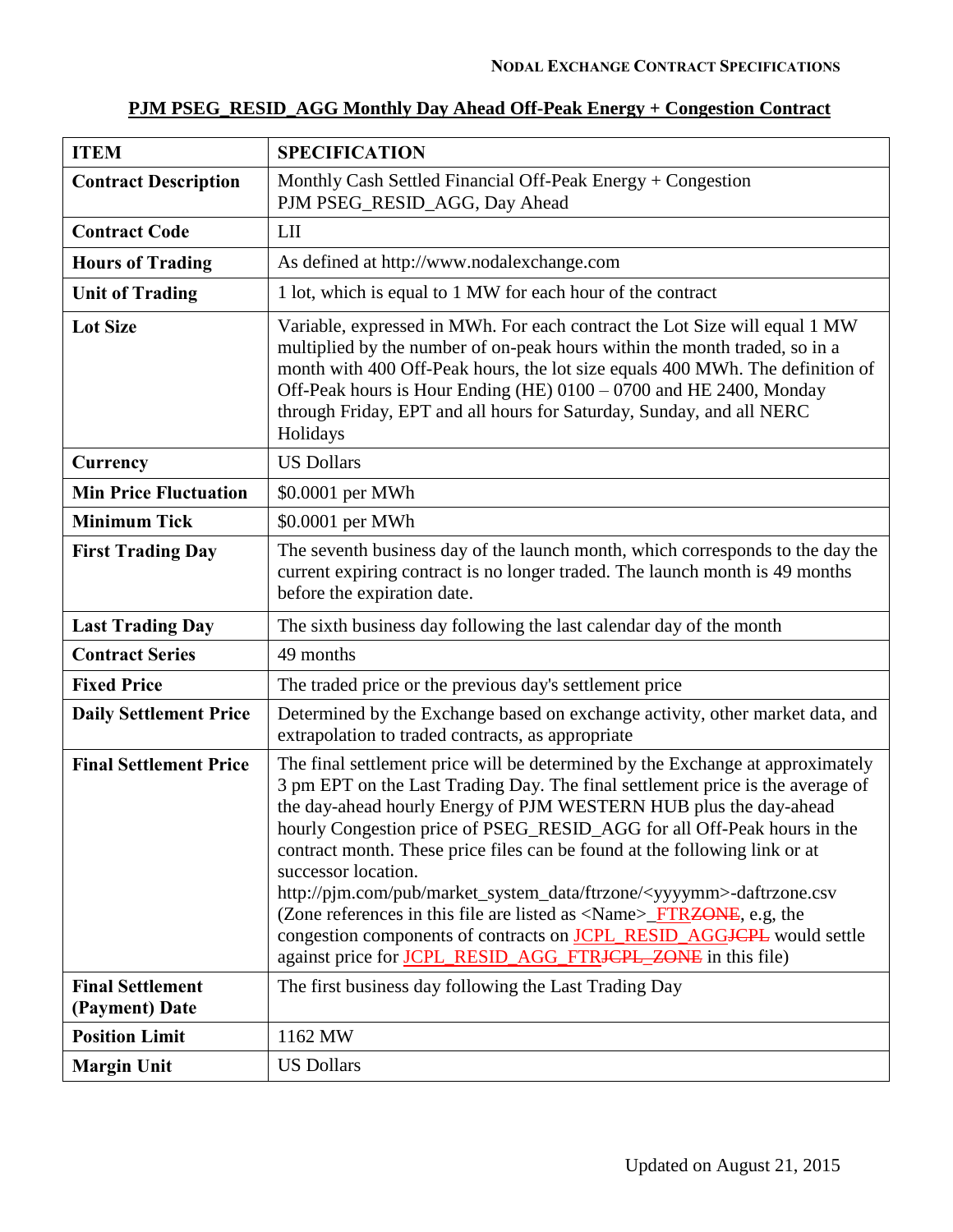| PJM PSEG RESID AGG Monthly Day Ahead On-Peak Energy + Congestion Contract |  |  |
|---------------------------------------------------------------------------|--|--|
|                                                                           |  |  |

| <b>ITEM</b>                               | <b>SPECIFICATION</b>                                                                                                                                                                                                                                                                                                                                                                                                                                                                                                                                                                                                                                                                                                                                                          |
|-------------------------------------------|-------------------------------------------------------------------------------------------------------------------------------------------------------------------------------------------------------------------------------------------------------------------------------------------------------------------------------------------------------------------------------------------------------------------------------------------------------------------------------------------------------------------------------------------------------------------------------------------------------------------------------------------------------------------------------------------------------------------------------------------------------------------------------|
| <b>Contract Description</b>               | Monthly Cash Settled Financial On-Peak Energy $+$ Congestion<br>PJM PSEG_RESID_AGG, Day Ahead                                                                                                                                                                                                                                                                                                                                                                                                                                                                                                                                                                                                                                                                                 |
| <b>Contract Code</b>                      | <b>LIG</b>                                                                                                                                                                                                                                                                                                                                                                                                                                                                                                                                                                                                                                                                                                                                                                    |
| <b>Hours of Trading</b>                   | As defined at http://www.nodalexchange.com                                                                                                                                                                                                                                                                                                                                                                                                                                                                                                                                                                                                                                                                                                                                    |
| <b>Unit of Trading</b>                    | 1 lot, which is equal to 1 MW for each hour of the contract                                                                                                                                                                                                                                                                                                                                                                                                                                                                                                                                                                                                                                                                                                                   |
| <b>Lot Size</b>                           | Variable, expressed in MWh. For each contract the Lot Size will equal 1 MW<br>multiplied by the number of on-peak hours within the month traded, so in a<br>month with 336 On-Peak hours, the lot size equals 336 MWh. The definition of<br>On-Peak hours is Hour Ending (HE) 0800 - 2300 Monday through Friday, EPT,<br>excluding NERC Holidays                                                                                                                                                                                                                                                                                                                                                                                                                              |
| Currency                                  | <b>US Dollars</b>                                                                                                                                                                                                                                                                                                                                                                                                                                                                                                                                                                                                                                                                                                                                                             |
| <b>Min Price Fluctuation</b>              | \$0.0001 per MWh                                                                                                                                                                                                                                                                                                                                                                                                                                                                                                                                                                                                                                                                                                                                                              |
| <b>Minimum Tick</b>                       | \$0.0001 per MWh                                                                                                                                                                                                                                                                                                                                                                                                                                                                                                                                                                                                                                                                                                                                                              |
| <b>First Trading Day</b>                  | The seventh business day of the launch month, which corresponds to the day the<br>current expiring contract is no longer traded. The launch month is 49 months<br>before the expiration date.                                                                                                                                                                                                                                                                                                                                                                                                                                                                                                                                                                                 |
| <b>Last Trading Day</b>                   | The sixth business day following the last calendar day of the month                                                                                                                                                                                                                                                                                                                                                                                                                                                                                                                                                                                                                                                                                                           |
| <b>Contract Series</b>                    | 49 months                                                                                                                                                                                                                                                                                                                                                                                                                                                                                                                                                                                                                                                                                                                                                                     |
| <b>Fixed Price</b>                        | The traded price or the previous day's settlement price                                                                                                                                                                                                                                                                                                                                                                                                                                                                                                                                                                                                                                                                                                                       |
| <b>Daily Settlement Price</b>             | Determined by the Exchange based on exchange activity, other market data, and<br>extrapolation to traded contracts, as appropriate                                                                                                                                                                                                                                                                                                                                                                                                                                                                                                                                                                                                                                            |
| <b>Final Settlement Price</b>             | The final settlement price will be determined by the Exchange at approximately<br>3 pm EPT on the Last Trading Day. The final settlement price is the average of<br>the day-ahead hourly Energy of PJM WESTERN HUB plus the day-ahead<br>hourly Congestion price of PSEG_RESID_AGG for all On-Peak hours in the<br>contract month. These price files can be found at the following link or at<br>successor location.<br>http://pjm.com/pub/market_system_data/ftrzone/ <yyyymm>-daftrzone.csv<br/>(Zone references in this file are listed as <math>\langle</math>Name<math>\rangle</math>_FTRZONE, e.g, the<br/>congestion components of contracts on <b>JCPL_RESID_AGGJCPL</b> would settle<br/>against price for <b>JCPL_RESID_AGG_FTRJCPL_ZONE</b> in this file)</yyyymm> |
| <b>Final Settlement</b><br>(Payment) Date | The first business day following the Last Trading Day                                                                                                                                                                                                                                                                                                                                                                                                                                                                                                                                                                                                                                                                                                                         |
| <b>Position Limit</b>                     | 1462 MW                                                                                                                                                                                                                                                                                                                                                                                                                                                                                                                                                                                                                                                                                                                                                                       |
| <b>Margin Unit</b>                        | <b>US Dollars</b>                                                                                                                                                                                                                                                                                                                                                                                                                                                                                                                                                                                                                                                                                                                                                             |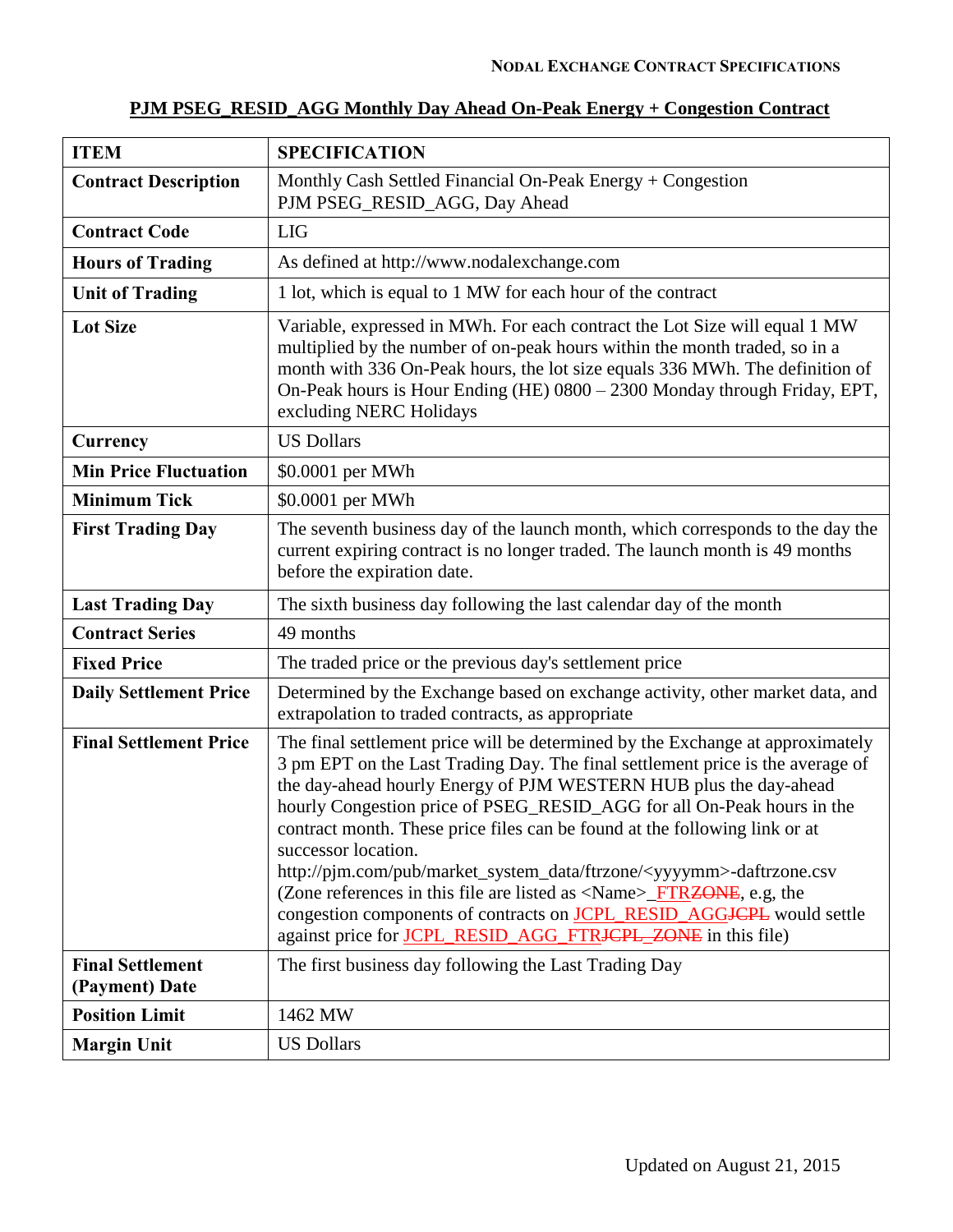| <b>ITEM</b>                               | <b>SPECIFICATION</b>                                                                                                                                                                                                                                                                                                                                                                                                                                                                                                                                                                                                                                                                                                                                                    |  |
|-------------------------------------------|-------------------------------------------------------------------------------------------------------------------------------------------------------------------------------------------------------------------------------------------------------------------------------------------------------------------------------------------------------------------------------------------------------------------------------------------------------------------------------------------------------------------------------------------------------------------------------------------------------------------------------------------------------------------------------------------------------------------------------------------------------------------------|--|
| <b>Contract Description</b>               | Monthly Cash Settled Financial Off-Peak Energy + Congestion<br>PJM RECO_RESID_AGG, Day Ahead                                                                                                                                                                                                                                                                                                                                                                                                                                                                                                                                                                                                                                                                            |  |
| <b>Contract Code</b>                      | <b>LIM</b>                                                                                                                                                                                                                                                                                                                                                                                                                                                                                                                                                                                                                                                                                                                                                              |  |
| <b>Hours of Trading</b>                   | As defined at http://www.nodalexchange.com                                                                                                                                                                                                                                                                                                                                                                                                                                                                                                                                                                                                                                                                                                                              |  |
| <b>Unit of Trading</b>                    | 1 lot, which is equal to 1 MW for each hour of the contract                                                                                                                                                                                                                                                                                                                                                                                                                                                                                                                                                                                                                                                                                                             |  |
| <b>Lot Size</b>                           | Variable, expressed in MWh. For each contract the Lot Size will equal 1 MW<br>multiplied by the number of on-peak hours within the month traded, so in a<br>month with 400 Off-Peak hours, the lot size equals 400 MWh. The definition of<br>Off-Peak hours is Hour Ending (HE) 0100 - 0700 and HE 2400, Monday<br>through Friday, EPT and all hours for Saturday, Sunday, and all NERC<br>Holidays                                                                                                                                                                                                                                                                                                                                                                     |  |
| Currency                                  | <b>US Dollars</b>                                                                                                                                                                                                                                                                                                                                                                                                                                                                                                                                                                                                                                                                                                                                                       |  |
| <b>Min Price Fluctuation</b>              | \$0.0001 per MWh                                                                                                                                                                                                                                                                                                                                                                                                                                                                                                                                                                                                                                                                                                                                                        |  |
| <b>Minimum Tick</b>                       | \$0.0001 per MWh                                                                                                                                                                                                                                                                                                                                                                                                                                                                                                                                                                                                                                                                                                                                                        |  |
| <b>First Trading Day</b>                  | The seventh business day of the launch month, which corresponds to the day the<br>current expiring contract is no longer traded. The launch month is 49 months<br>before the expiration date.                                                                                                                                                                                                                                                                                                                                                                                                                                                                                                                                                                           |  |
| <b>Last Trading Day</b>                   | The sixth business day following the last calendar day of the month                                                                                                                                                                                                                                                                                                                                                                                                                                                                                                                                                                                                                                                                                                     |  |
| <b>Contract Series</b>                    | 49 months                                                                                                                                                                                                                                                                                                                                                                                                                                                                                                                                                                                                                                                                                                                                                               |  |
| <b>Fixed Price</b>                        | The traded price or the previous day's settlement price                                                                                                                                                                                                                                                                                                                                                                                                                                                                                                                                                                                                                                                                                                                 |  |
| <b>Daily Settlement Price</b>             | Determined by the Exchange based on exchange activity, other market data, and<br>extrapolation to traded contracts, as appropriate                                                                                                                                                                                                                                                                                                                                                                                                                                                                                                                                                                                                                                      |  |
| <b>Final Settlement Price</b>             | The final settlement price will be determined by the Exchange at approximately<br>3 pm EPT on the Last Trading Day. The final settlement price is the average of<br>the day-ahead hourly Energy of PJM WESTERN HUB plus the day-ahead<br>hourly Congestion price of RECO_RESID_AGG for all Off-Peak hours in the<br>contract month. These price files can be found at the following link or at<br>successor location.<br>http://pjm.com/pub/market_system_data/ftrzone/ <yyyymm>-daftrzone.csv<br/>(Zone references in this file are listed as <math>\langle</math>Name<math>\rangle</math>_FTRZONE, e.g, the<br/>congestion components of contracts on <b>JCPL_RESID_AGGJCPL</b> would settle<br/>against price for JCPL_RESID_AGG_FTRJCPL_ZONE in this file)</yyyymm> |  |
| <b>Final Settlement</b><br>(Payment) Date | The first business day following the Last Trading Day                                                                                                                                                                                                                                                                                                                                                                                                                                                                                                                                                                                                                                                                                                                   |  |
| <b>Position Limit</b>                     | 47 MW                                                                                                                                                                                                                                                                                                                                                                                                                                                                                                                                                                                                                                                                                                                                                                   |  |
| <b>Margin Unit</b>                        | <b>US Dollars</b>                                                                                                                                                                                                                                                                                                                                                                                                                                                                                                                                                                                                                                                                                                                                                       |  |